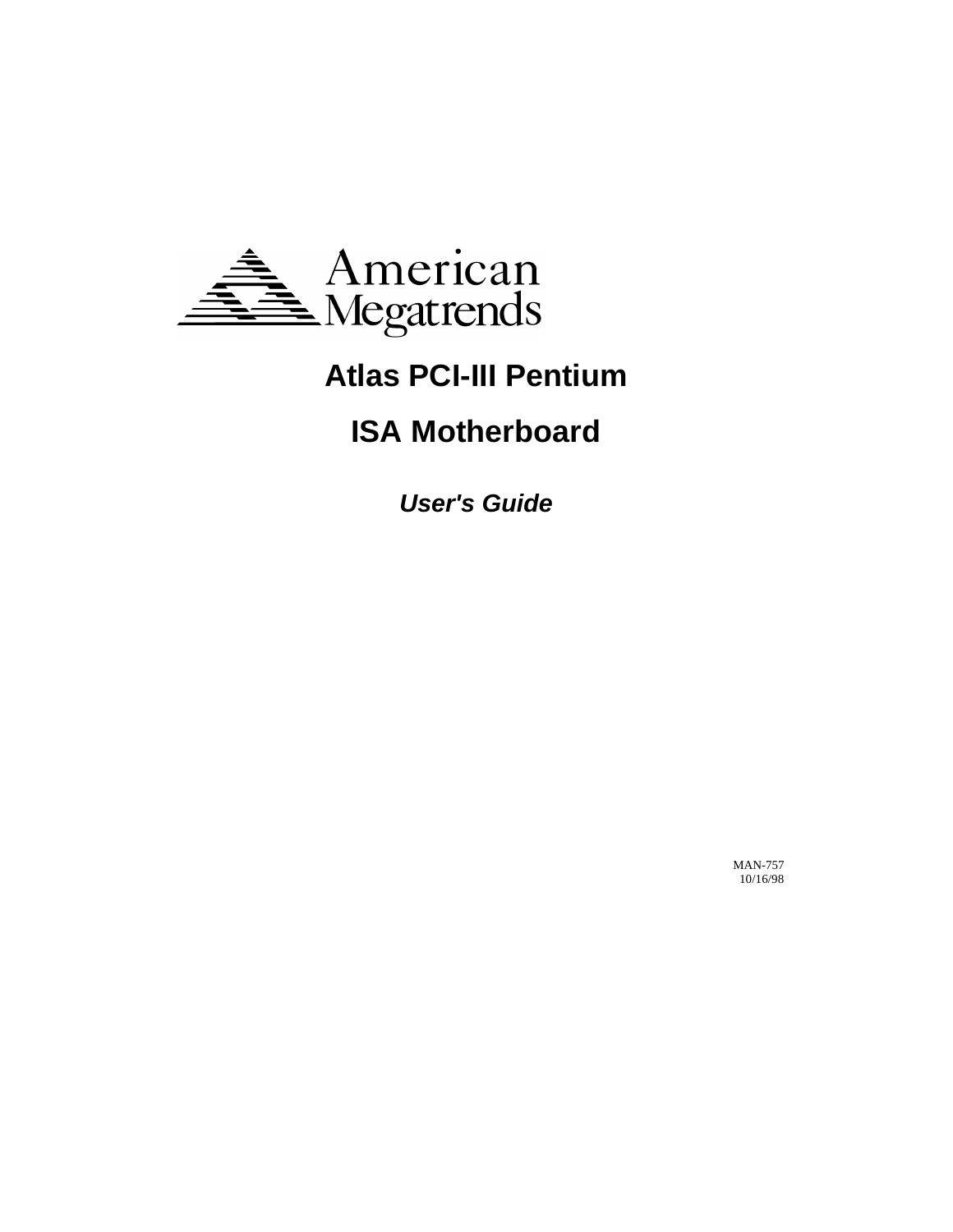© Copyright 1997 American Megatrends, Inc. All rights reserved. American Megatrends, Inc. 6145F Northbelt Parkway Norcross, GA 30071

This publication contains proprietary information which is protected by copyright. No part of this publication may be reproduced, transcribed, stored in a retrieval system, translated into any language or computer language, or transmitted in any form whatsoever without the prior written consent of the publisher, American Megatrends, Inc.

#### **Limited Warranty**

Buyer agrees if this product proves to be defective, that American Megatrends, Inc. is only obligated to replace or refund the purchase price of this product at American Megatrends' discretion according to the terms and conditions on the motherboard warranty card. American Megatrends shall not be liable in tort or contract for any loss or damage, direct, incidental or consequential. Please see the Warranty Registration Card shipped with this product for full warranty details.

#### **Limitations of Liability**

In no event shall American Megatrends be held liable for any loss, expenses, or damages of any kind whatsoever, whether direct, indirect, incidental, or consequential, arising from the design or use of this product or the support materials provided with the product.

#### **Trademarks**

Intel and Pentium are registered trademarks of Intel Corporation. MS-DOS, Microsoft Word, and Microsoft are registered trademarks of Microsoft Corporation. AMD is a registered trademark of Advanced Micro Devices, Inc. SMC is a registered trademark of Standard Microsystems Corporation. IBM, AT, VGA, PS/2, OS/2, and EGA are registered trademarks of International Business Machines Corporation. XT and CGA are trademarks of International Business Machines Corporation. Fujitsu is a registered trademark of Fujitsu America, Inc. Motorola is a registered trademark of Motorola Corporation. Hitachi is a registered trademark of Hitachi America, Ltd. PNY is a registered trademark of PNY Corporation. Oki is a registered trademark of Oki America, Inc. NEC is a registered trademark of NEC Corporation. Samsung is a registered trademark of Samsung Electronics Corporation. Siemens is a trademark of Siemens Corporation. Mitsubishi is a registered trademark of Mitsubishi Electronics of America. Micron is a registered trademark of Micron Corporation. SCO, UnixWare, and Unix are registered trademarks of The Santa Cruz Operation, Inc. Toshiba is a registered trademark of Kabushiki Kaisha Toshiba. VESA is a trademark of the Video Electronics Standards Association. All other brand and product names are trademarks or registered trademarks of their respective companies.

#### **Revision History**

2/26/97 Initial release.<br>11/20/97 Added VRM i Added VRM information. 10/16/98 Added J4 description.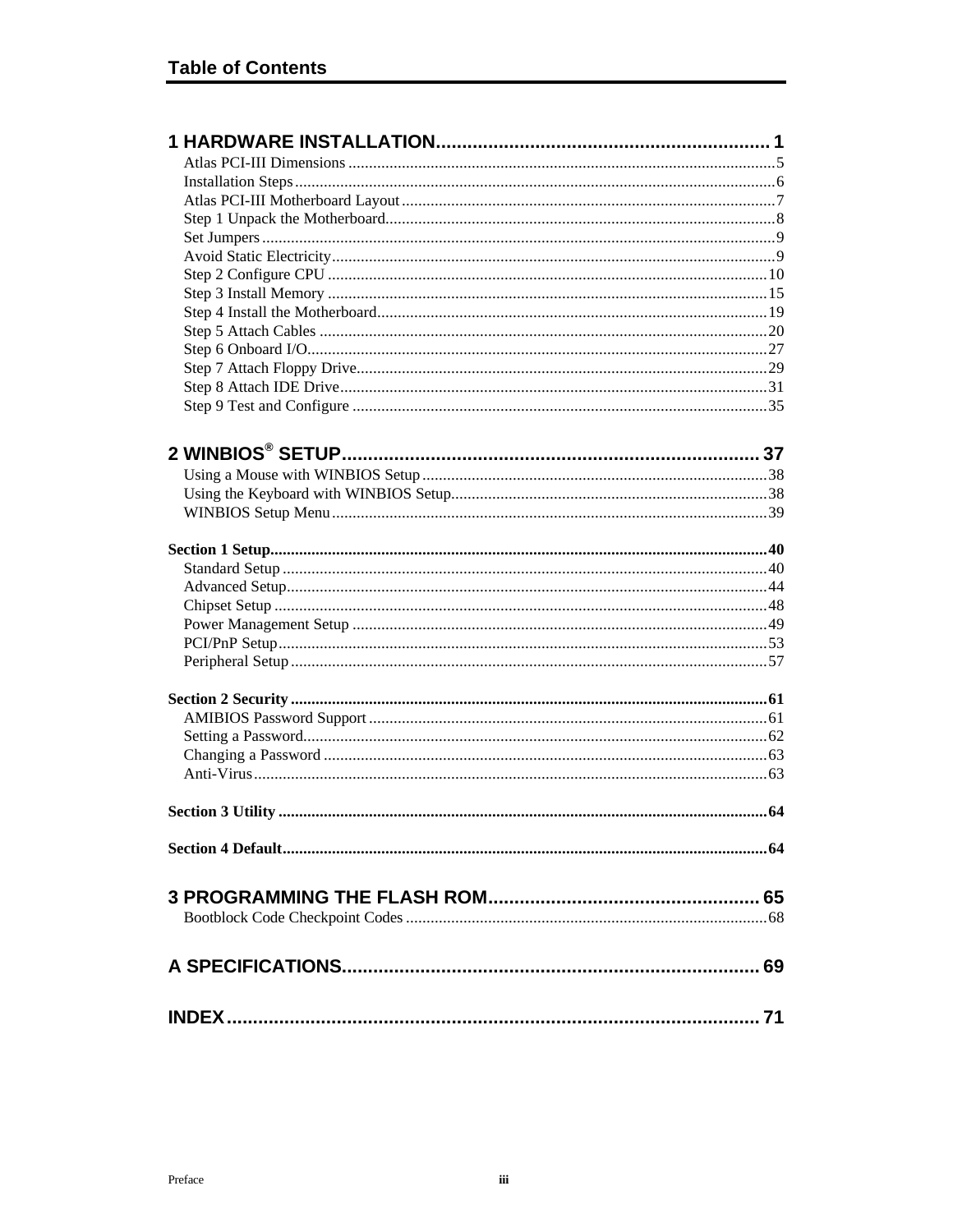| Thank you for purchasing the high performance American Megatrends Atlas       |
|-------------------------------------------------------------------------------|
| PCI-III Pentium ISA motherboard. This product is a state of the art           |
| motherboard that includes the famous AMIBIOS. It is assumed that you have     |
| also licensed the rights to use the American Megatrends documentation for the |
| American Megatrends Atlas PCI-III motherboard                                 |
|                                                                               |

This manual was written for the OEM to assist in the proper installation and operation of this motherboard. This manual describes the specifications and features of the Atlas PCI-III motherboard. It explains how to assemble a system based on the Atlas PCI-III motherboard and how to use the AMIBIOS that is specifically designed for this motherboard.

This manual is not meant to be read by the computer owner who purchases a computer with this motherboard. It is assumed that you, the computer manufacturer, will use this manual as a sourcebook of information, and that parts of this manual will be included in the computer owner's manual.

## *Disclaimer*

AMI only certifies that this product will work correctly when this product is used with the same jumper settings, the same system configuration, the same memory module parts, and the same peripherals that were tested by AMI with this product. The complete list of tested jumper settings, system configurations, peripheral devices, and memory modules are documented in the AMI Compatibility Report for this product. Call your AMI sales representative for a copy of the Compatibility Report for this product.

## **Technical Support**

If you need help installing, configuring, or running this product, call American Megatrends technical support at 770-246-8645. You can send questions to technical support at:

support@ami.com.

**Web Site** We invite you to access the American Megatrends world wide web site at: http://www.ami.com*.*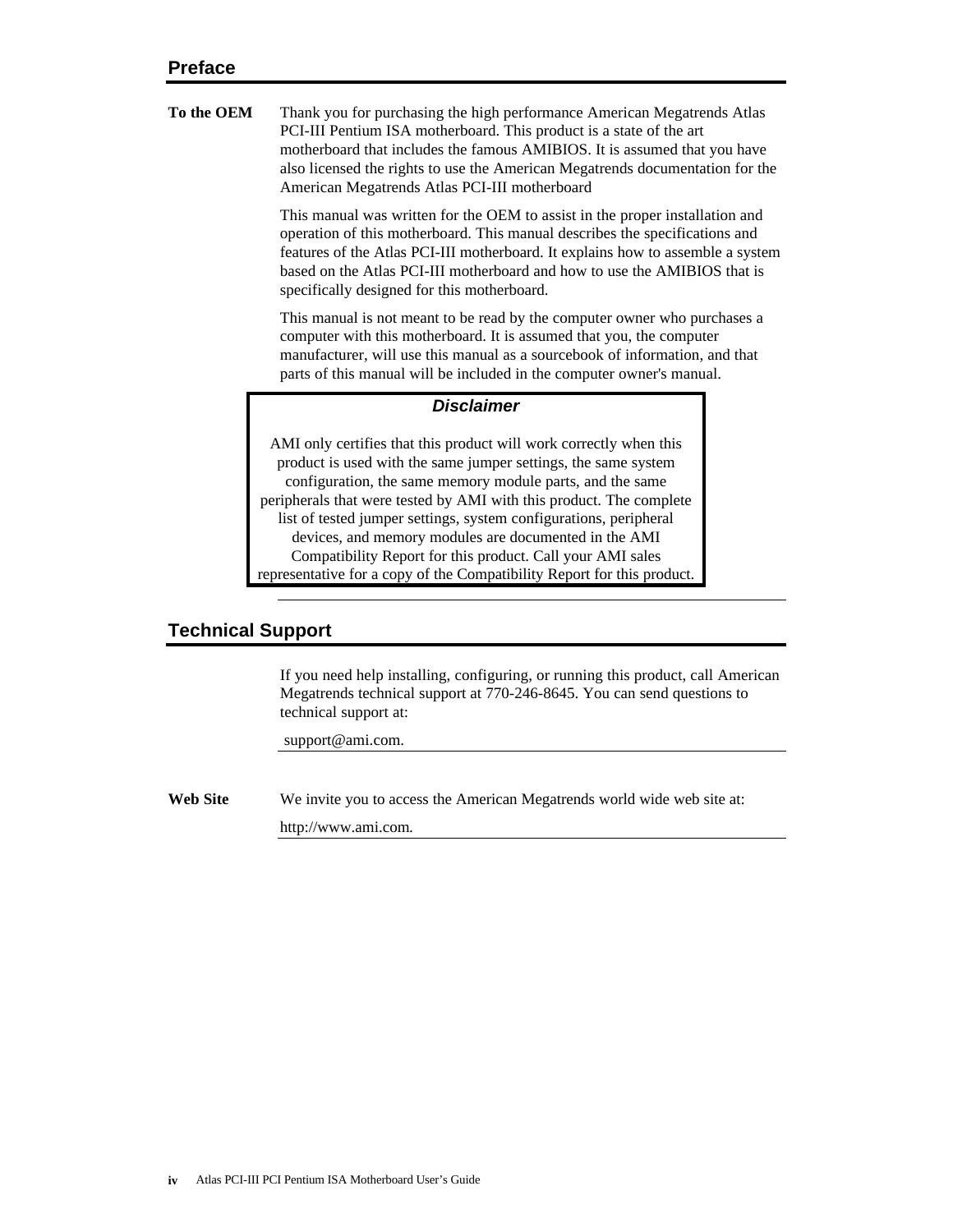You should have received the following:

- an Atlas PCI-III Pentium ISA motherboard,
- two serial cables,
- one parallel cable,
- a Warranty Card, and
- *·* the *Atlas PCI-III Pentium ISA Motherboard User's Guide.*

You may also purchase an optional USB cable and mounting bracket.

## *Warning*

|                                                                              |                                           | The pinout for the optional USB Cable Box is: |  |  |  |  |
|------------------------------------------------------------------------------|-------------------------------------------|-----------------------------------------------|--|--|--|--|
| Pin 1 Red                                                                    |                                           | – VCC                                         |  |  |  |  |
|                                                                              | $Pin 2$ Green Data +                      |                                               |  |  |  |  |
|                                                                              | Pin 3 White Data -                        |                                               |  |  |  |  |
|                                                                              |                                           | Pin 4 Black Ground                            |  |  |  |  |
| <b>Please make sure that the USB cable is correctly installed. Incorrect</b> |                                           |                                               |  |  |  |  |
|                                                                              | installation will damage the motherboard. |                                               |  |  |  |  |

## **Static Electricity**

This motherboard can easily be damaged by static electricity. Make sure you take appropriate precautions against static electric discharge:

- wear a properly-grounded wristband while handling the motherboard or any other electrical component,
- touch a grounded anti-static surface or a grounded metal fixture before handling the Atlas PCI-III motherboard,
- handle system components by the mounting bracket, if possible.
- **Batteries** Make sure you dispose of used batteries according to the battery manufacturer's instructions. Improper use of batteries may cause an explosion. Make sure you follow the battery manufacturer's instructions about using the battery. Replace used batteries with the same type of battery or an equivalent recommended by the battery manufacturer.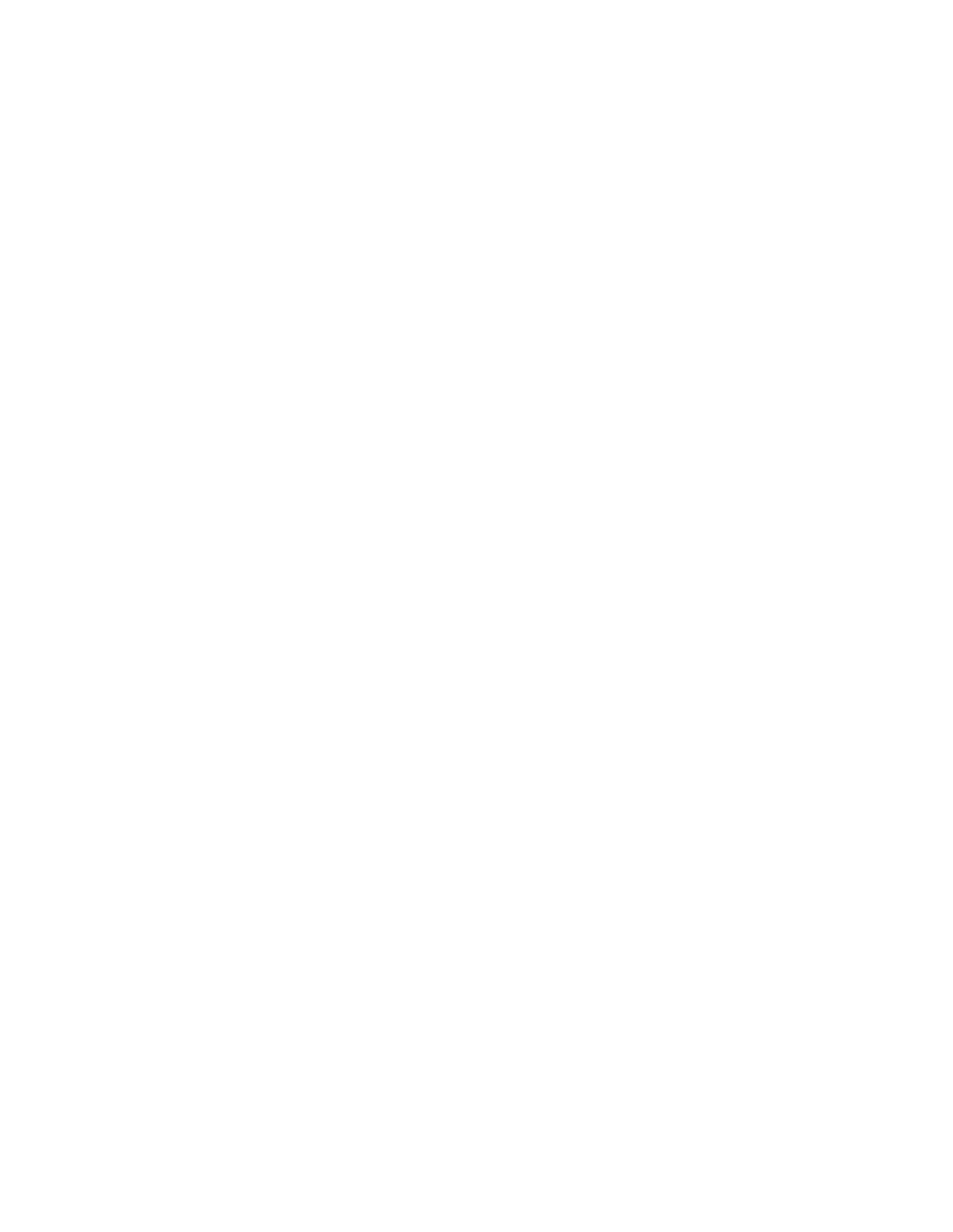# **1 Hardware Installation**

## **Overview**

The American Megatrends Atlas PCI-III Pentium ISA motherboard includes the following features.

- **CPU** The motherboard supports an AMD® K6 or Intel® Pentium® P54C or P55C CPU operating at 75, 90, 100, 120, 133, 150, 166, 180, 200 MHz or higher. The CPU speed and voltage are set via jumpers. **Chipset** The Atlas PCI-III Pentium ISA motherboard uses an Intel 82430HX chipset,
- including CPU interface controller, advanced cache controller, integrated DRAM controller, synchronous ISA bus controller, PCI local bus interface, and integrated power management unit.
- **Expansion slots** The motherboard includes four 16-bit ISA expansion slots and four 32-bit PCI expansion slots. The PCI local bus throughput can be up to 132 megabytes per second.
- **L1 Internal Cache** The Intel Pentium on the motherboard has an 8 KB data cache and an 8 KB instruction cache.
- **L2 Secondary Cache** The motherboard has either 256 KB or 512 KB of synchronous Pipelined Burst SRAM, direct-mapped, write-back. L2 secondary cache memory.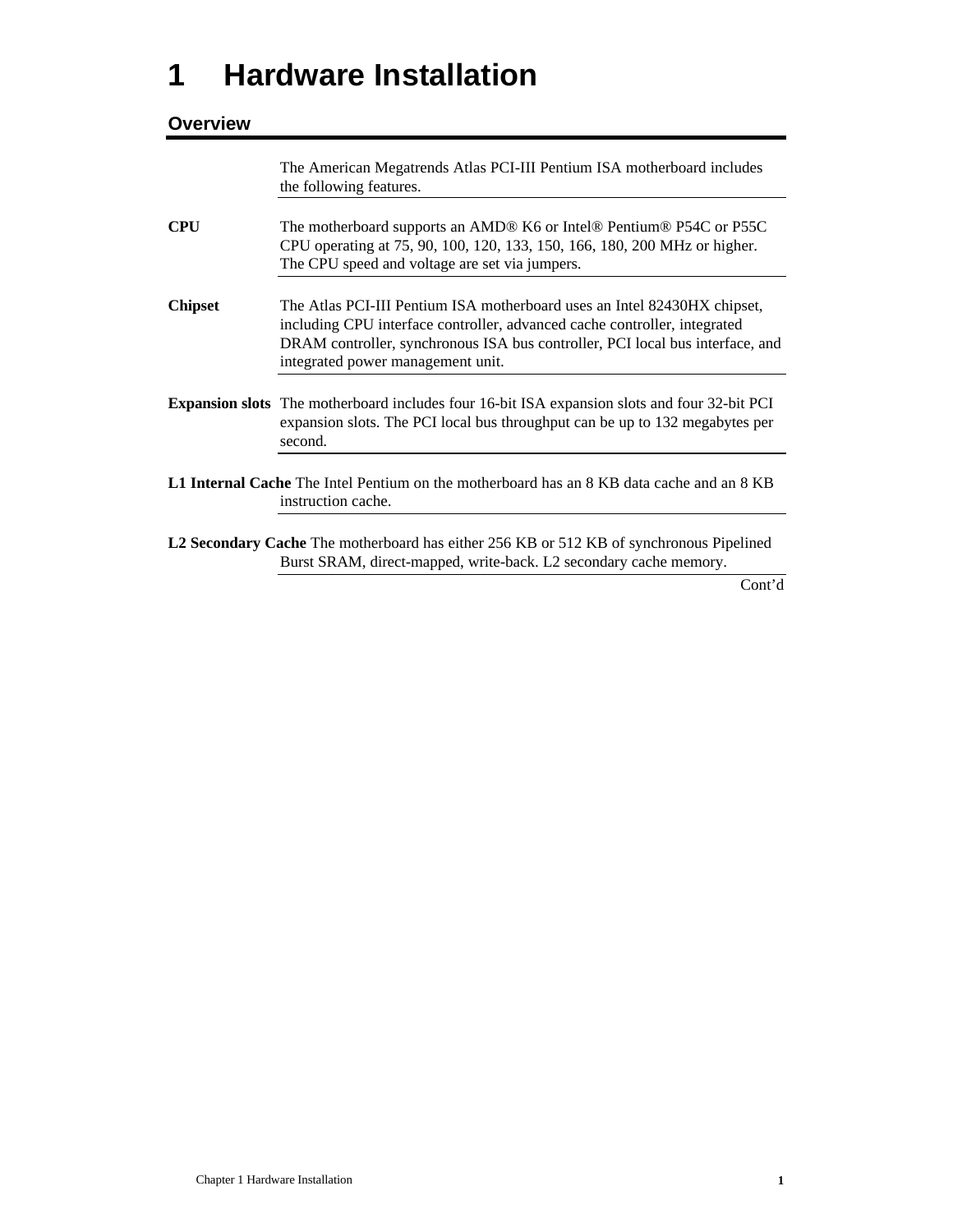**DRAM Cached** If 256 KB of L2 secondary cache memory is installed on the motherboard, up to 128 MB of system memory can be cached.

> If 512 KB of L2 secondary cache memory is installed on the motherboard, up to 256 MB of system memory can be cached.

**System Memory** The motherboard supports up to 256 MB of system memory mounted on the motherboard in two banks of 72-pin 4 MB, 8 MB, or 16 MB x 36 SIMMs.

> Use Fast Page Mode, ECC, or Extended Data Out (EDO) SIMMs operating at 60 ns.

- Fast ATA The motherboard supports the Fast ATA specification using PIO mode 4 and multiword DMA mode 2.
- **System BIOS** This motherboard has a 128 KB AMIBIOS system BIOS on a Flash ROM with built-in WINBIOS® Setup.
- **BIOS Shadowing** The system BIOS is always copied from ROM to RAM for faster execution. The end user can shadow 16 KB ROM segments from C0000h – DCFFFh.

**Motherboard Size** The Atlas PCI-III Pentium ISA motherboard is 13 inches by 8.5 inches.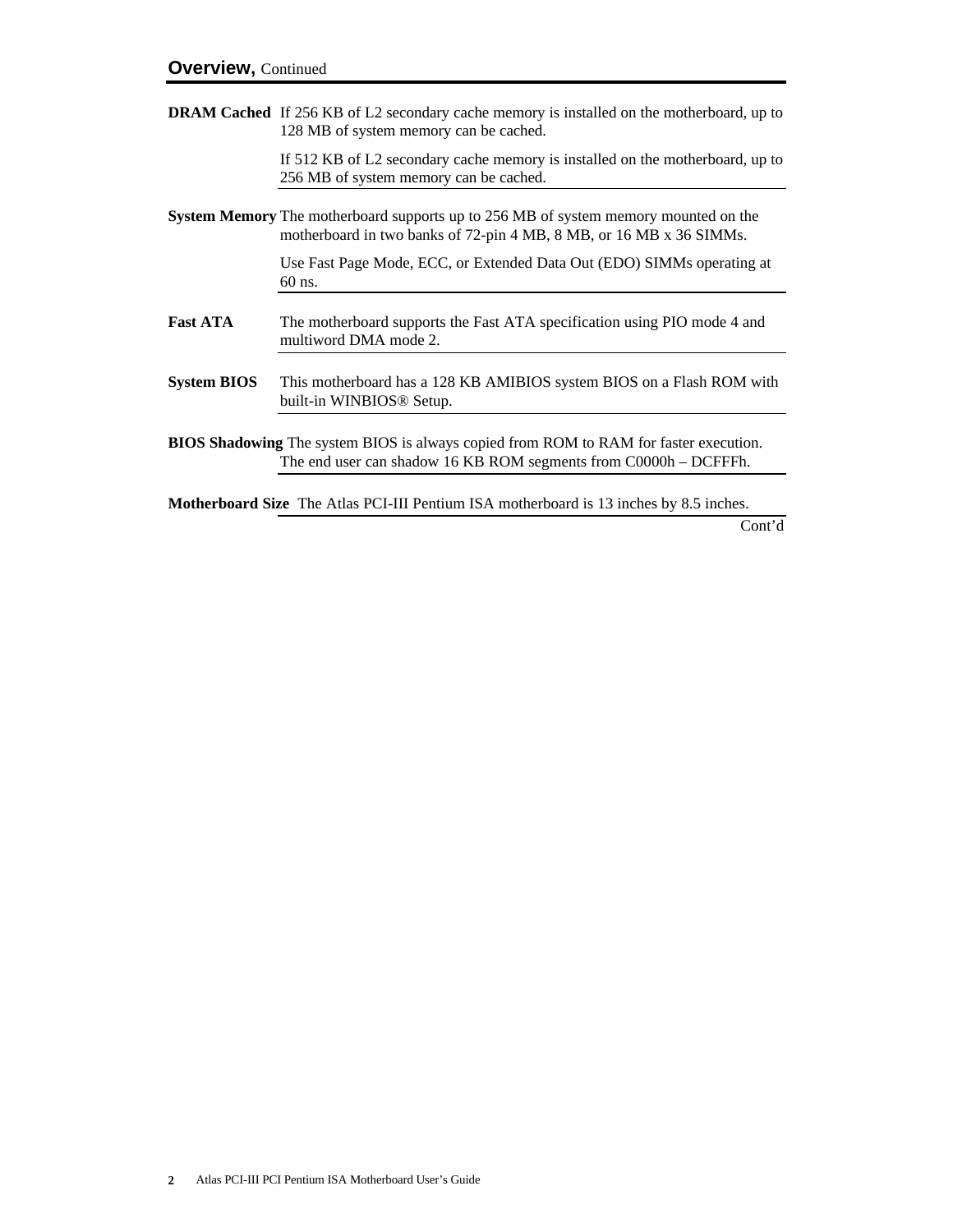## **AMIBIOS Features** AMIBIOS features include:

- IDE block mode support,
- IDE 32-bit data transfer support,
- IDE Programmed I/O mode 0, 1, 2, 3, and 4 support,
- IDE LBA mode support,
- APM (Advanced Power Management) and Flash BIOS hooks,
- EPA Green PC-compliant,
- PCI and Plug and Play (PnP) support, and
- DIM (Device Initialization Manager) support,
- DMI (Desktop Management Interface) support,
- ATAPI support,
- can boot from a CD-ROM drive,
- automatically detects system memory, cache memory, and IDE drive parameters,
- Intel NSP-compliant,
- Fast ATA IDE mode programming,
- Boot sector virus protection,
- instant-on support,
- automatically configures PnP and PCI devices.
- **IDE** The Atlas PCI-III motherboard has two 40-pin IDE connectors onboard that support up to four IDE drives. The IDE controller is on the PCI local bus.
- **Floppy** The motherboard has an onboard floppy controller that supports up to two 360 KB, 720 KB, 1.2 MB, 1.44 MB, or 2.88 MB floppy drives.
- **Parallel Port** The Atlas PCI-III motherboard has an onboard ECP and EPP-capable parallel port connector.
- **Serial Ports** The Atlas PCI-III motherboard has two onboard serial port connectors and two 16550 UART serial ports.
- **Keyboard** The Atlas PCI-III motherboard Includes a standard DIN keyboard connector.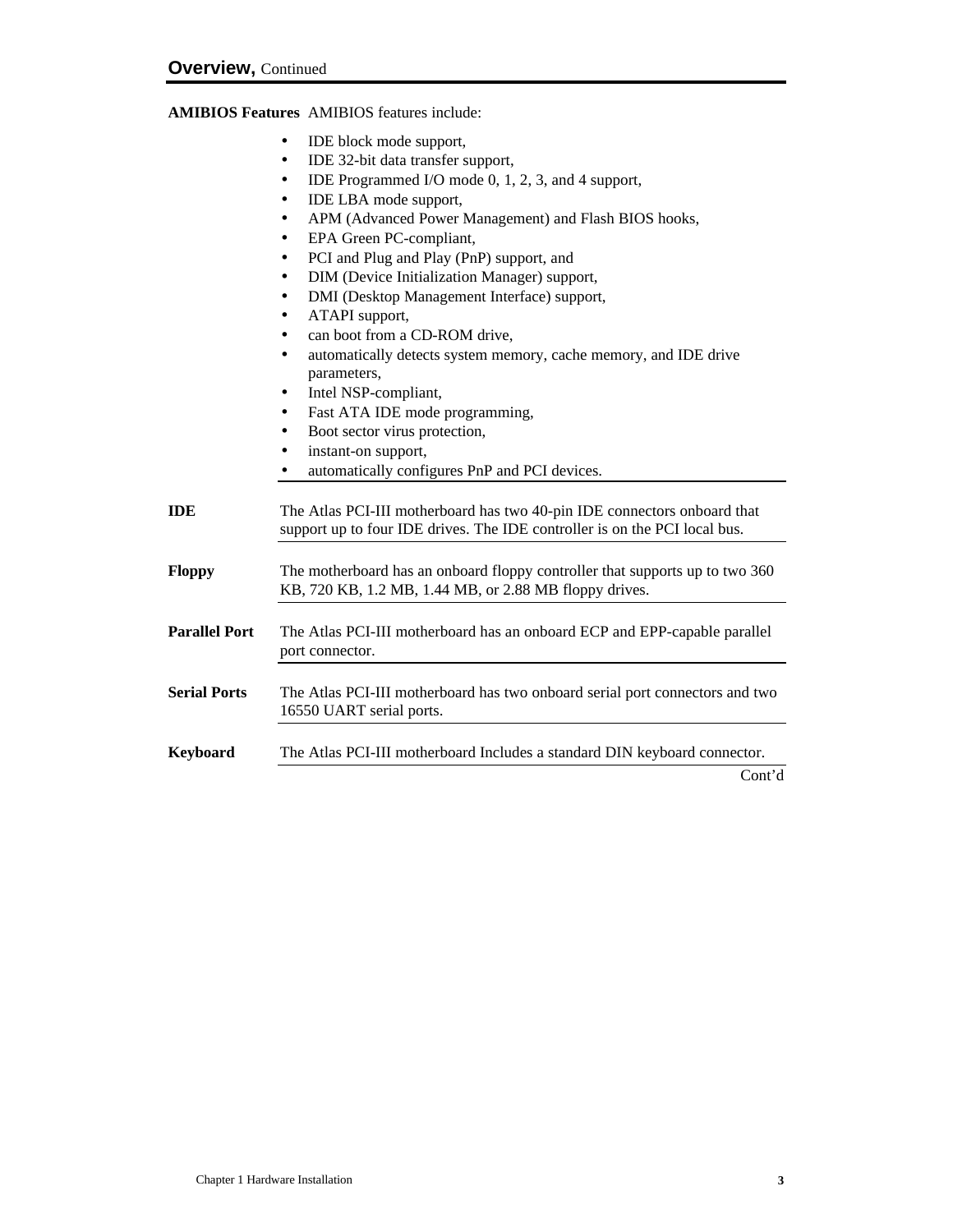**Mouse** The Atlas PCI-III motherboard includes both an optional miniDIN PS/2 mouse connector and a 10-pin berg mouse connector. **USB** The Atlas PCI-III motherboard has two 4-pin USB connectors. USB allows future generations of USB-compliant peripheral devices to be automatically detected and configured through a single port. The AMIBIOS on the Atlas PCI-III motherboard provides complete USB system BIOS support.

**Power Connectors** The Atlas PCI-III motherboard has three power supply connectors.

**RTC/CMOS RAM** A real time clock and 128 bytes of CMOS RAM with a battery backup is provided on the motherboard.

**Power Management** Power management services include:

- Green PC LED,
- power management signal to Green PC-aware power supplies,
- automatic IDE and video power down,
- monitor blanking,
- SMI (System Management Interrupt) support,
- APM, and
- system stop clock.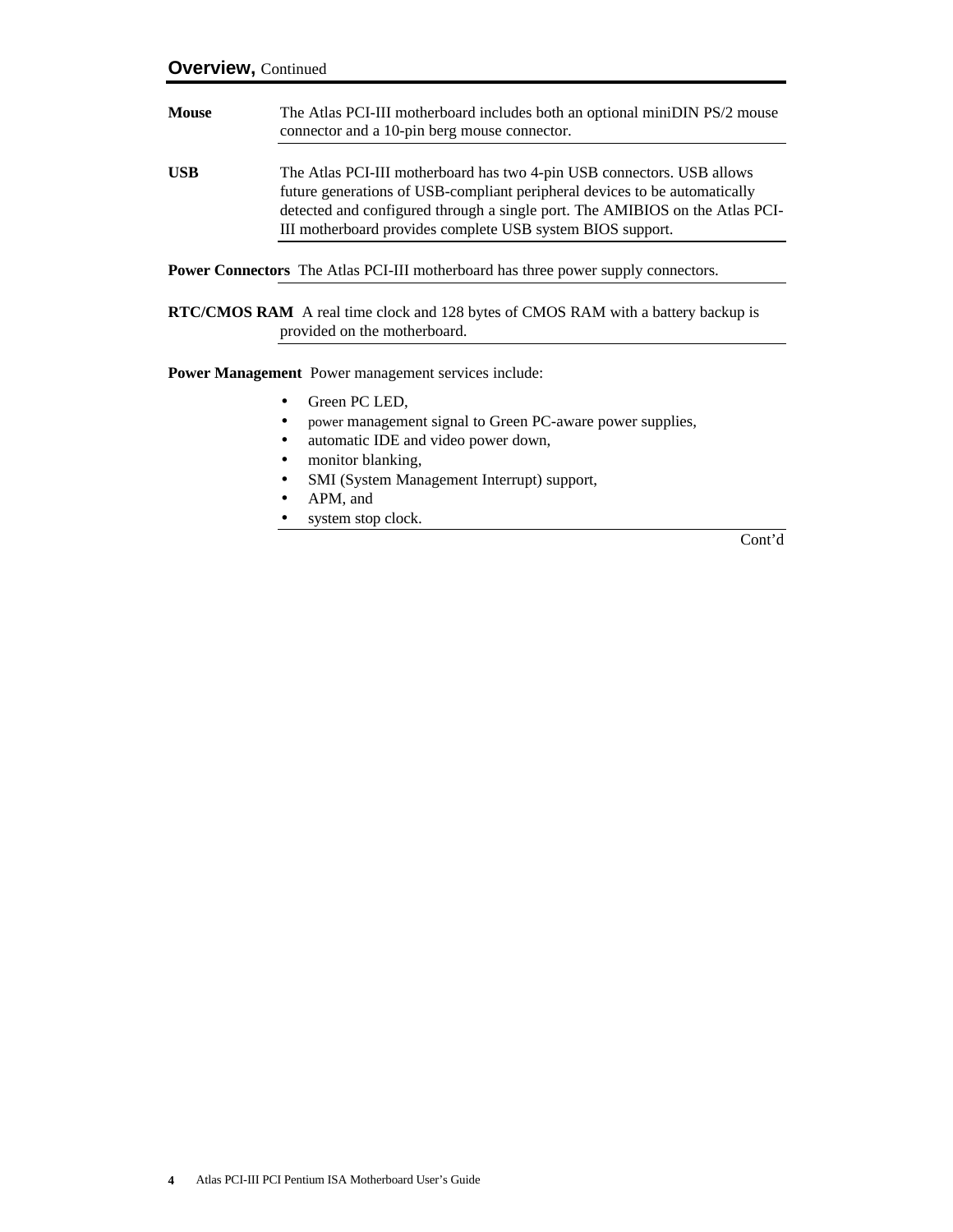**PCI Slots** The motherboard conforms to the PCI Version 2.1 specification. The PCI slots are automatically configured by the AMIBIOS. The PCI slots operate synchronously with the CPU clock, as follows:

| <b>CPU External Clock Frequency</b> | <b>PCI Expansion Slot Frequency</b> |
|-------------------------------------|-------------------------------------|
| 66 MHz                              | 33 MHz                              |
| $60$ MHz                            | 30 MHz                              |
| 50 MHz                              | $25 \text{ MHz}$                    |

### **Onboard I/O** The Atlas PCI-III Pentium ISA motherboard includes:

- two 40-pin IDE connectors on the PCI bus that support up to four IDE drives,
- a 34-pin floppy drive connector,
- two 10-pin serial port connectors (with 16550 UARTs),
- a 26-pin parallel port connector with ECP and EPP support,
- two USB connectors,
- a keyboard connector, and
- a PS/2 mouse connector.

## **Atlas PCI-III Dimensions**

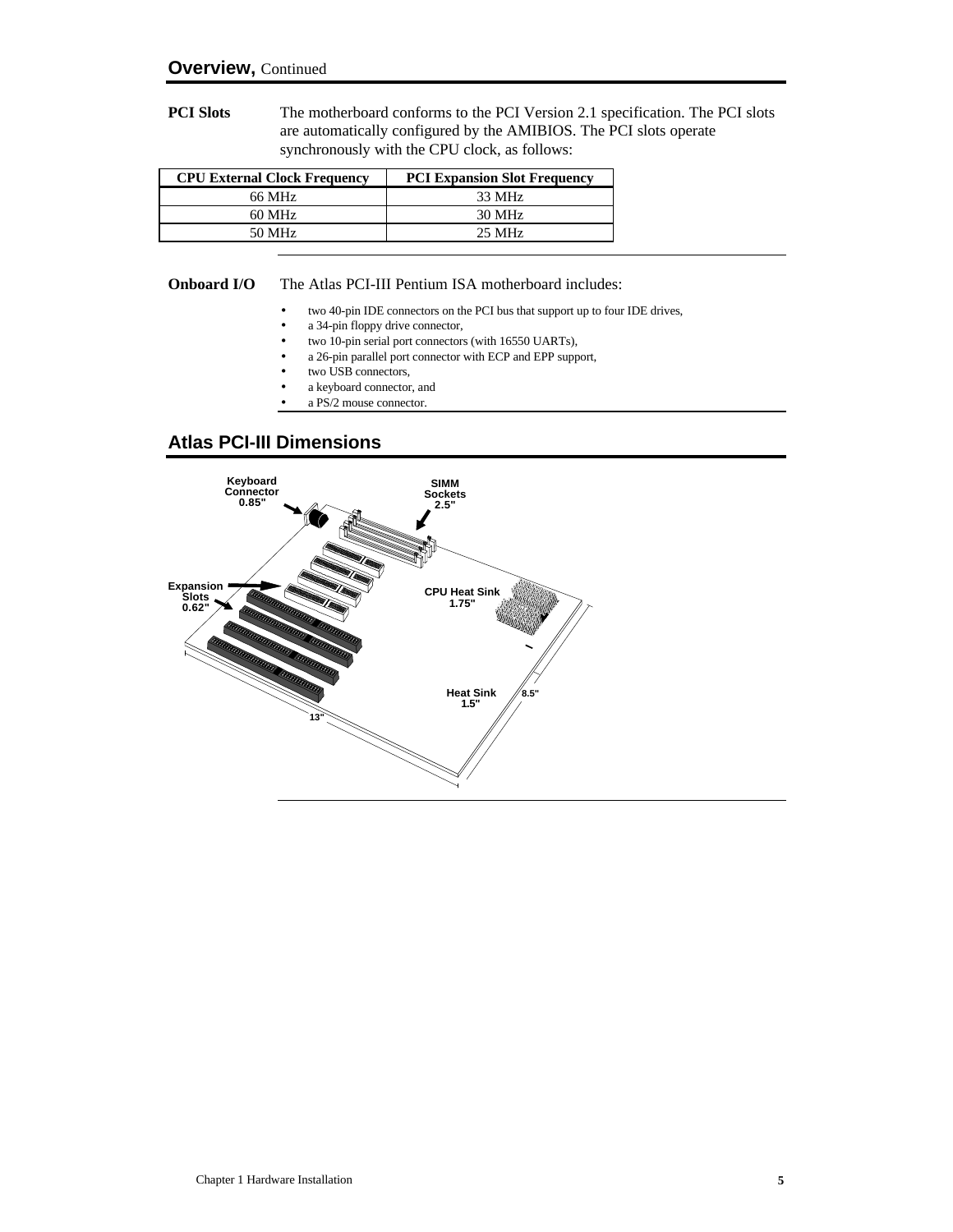| <b>Step</b>                | <b>Action</b>                | Turn to |
|----------------------------|------------------------------|---------|
| 1                          | Unpack the motherboard.      | Page 8  |
| $\overline{2}$             | Configure the CPU.           | Page 10 |
|                            | Select the CPU voltage.      | Page 11 |
|                            | Select the CPU speed.        | Page 10 |
|                            | Install the CPU.             | Page 12 |
| 3                          | Install memory.              | Page 15 |
| 4                          | Install the motherboard.     | Page 19 |
| 5                          | Attach cables to connectors. | Page 20 |
|                            | Connect the power supply.    | Page 21 |
|                            | Attach the keyboard cable.   | Page 22 |
|                            | Connect the mouse cable.     | Page 23 |
|                            | Attach cables.               | Page 24 |
| 6                          | Connect onboard I/O.         | Page 27 |
|                            | Connect the serial ports.    | Page 27 |
| Connect the parallel port. |                              | Page 28 |
| 7                          | Connect floppy drive(s).     | Page 29 |
| 8                          | Connect the IDE drive(s).    | Page 30 |
| 9                          | Test and configure.          | Page 35 |



## *Warning*

This motherboard contains sensitive electronic components that can be easily damaged by static electricity. Follow the instructions carefully to ensure correct installation and to avoid static damage.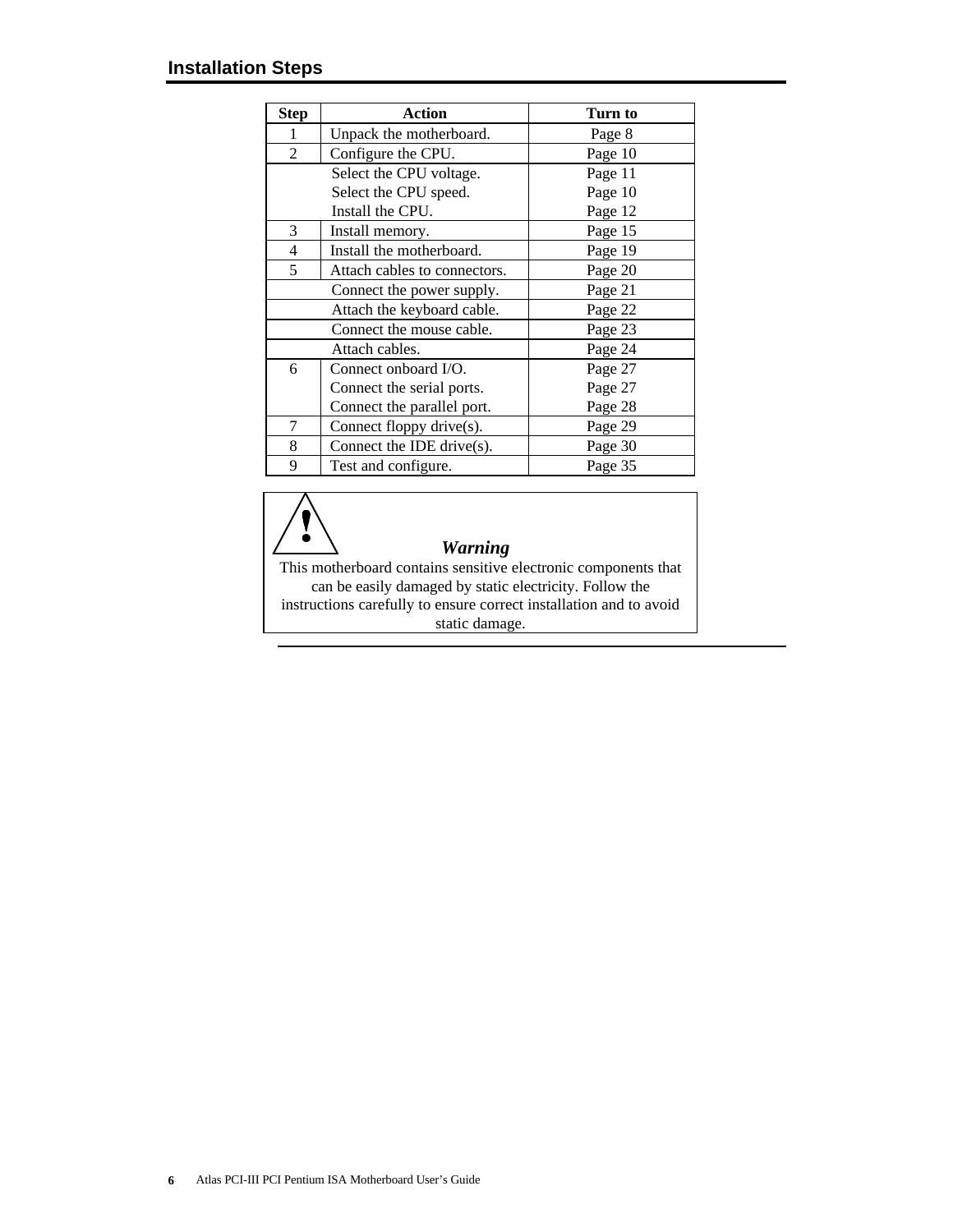**Atlas PCI-III Motherboard Layout**

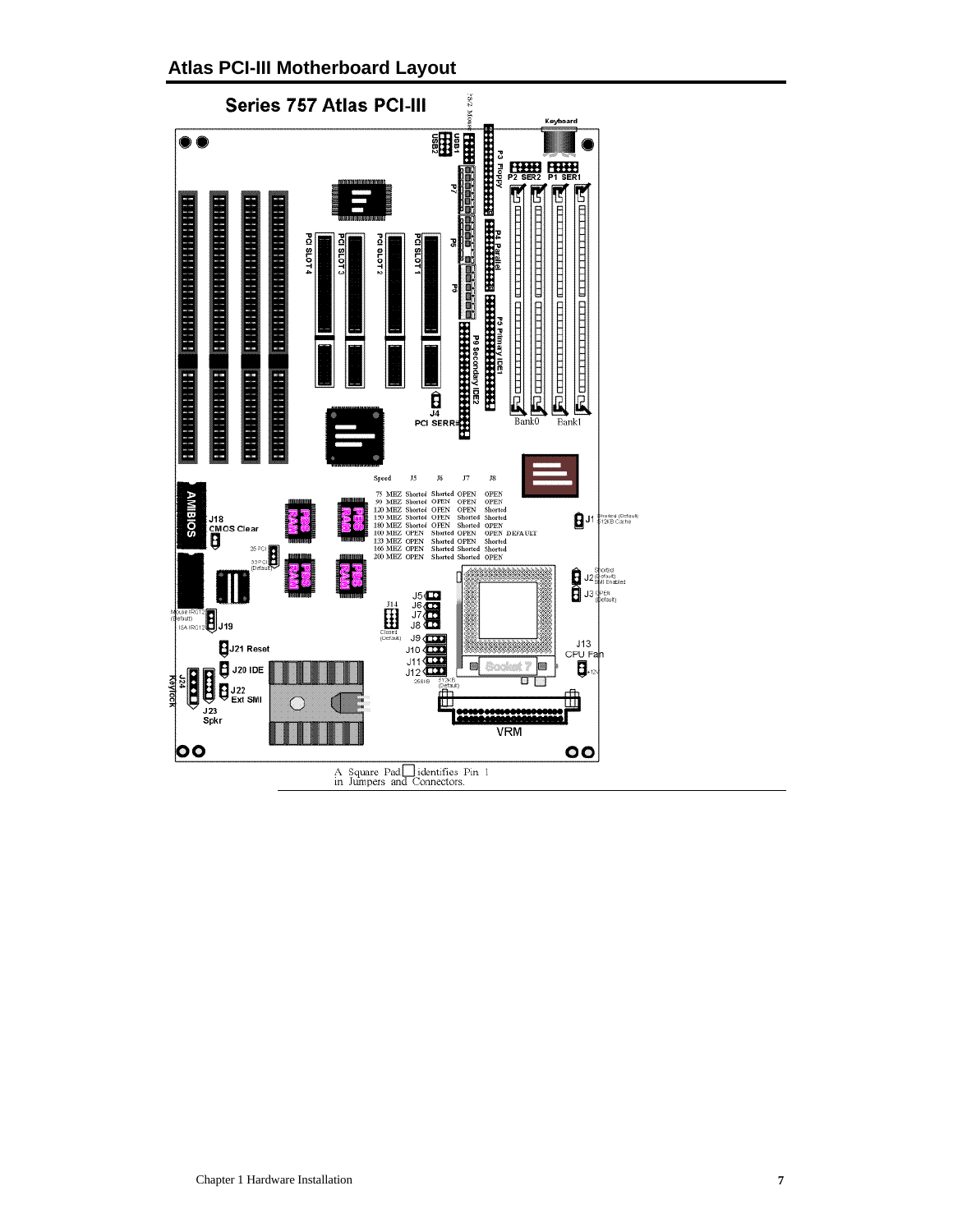| <b>Step</b>              | <b>Action</b>                                                        |  |  |  |  |
|--------------------------|----------------------------------------------------------------------|--|--|--|--|
| $\mathbf{1}$             | Inspect the cardboard carton for obvious damage. If damaged, call    |  |  |  |  |
|                          | 770-246-8645. Leave the motherboard in its original packing.         |  |  |  |  |
| 2                        | Perform all unpacking and installation procedures on a ground-       |  |  |  |  |
|                          | connected anti-static mat. Wear an anti-static wristband grounded    |  |  |  |  |
|                          | at the same point as the anti-static mat. Or use a sheet of          |  |  |  |  |
|                          | conductive aluminum foil grounded through a 1 megohm resistor        |  |  |  |  |
|                          | instead of the anti-static mat. Similarly, a strip of conductive     |  |  |  |  |
|                          | aluminum foil wrapped around the wrist and grounded through a 1      |  |  |  |  |
|                          | megohm resistor serves the same purpose as the wristband.            |  |  |  |  |
| $\mathcal{R}$            | Inside the carton, the motherboard is packed in an anti-static bag,  |  |  |  |  |
|                          | and sandwiched between sheets of sponge. Remove the sponge and       |  |  |  |  |
|                          | the anti-static bag. Place the motherboard on a grounded anti-static |  |  |  |  |
|                          | surface component side up. Save the original packing material.       |  |  |  |  |
| $\overline{\mathcal{A}}$ | Inspect the motherboard for damage. Press down on all ICs            |  |  |  |  |
|                          | mounted in sockets to verify proper seating. Do not apply power to   |  |  |  |  |
|                          | the motherboard if it has been damaged.                              |  |  |  |  |
| 5                        | If the motherboard is undamaged, it is ready to be installed.        |  |  |  |  |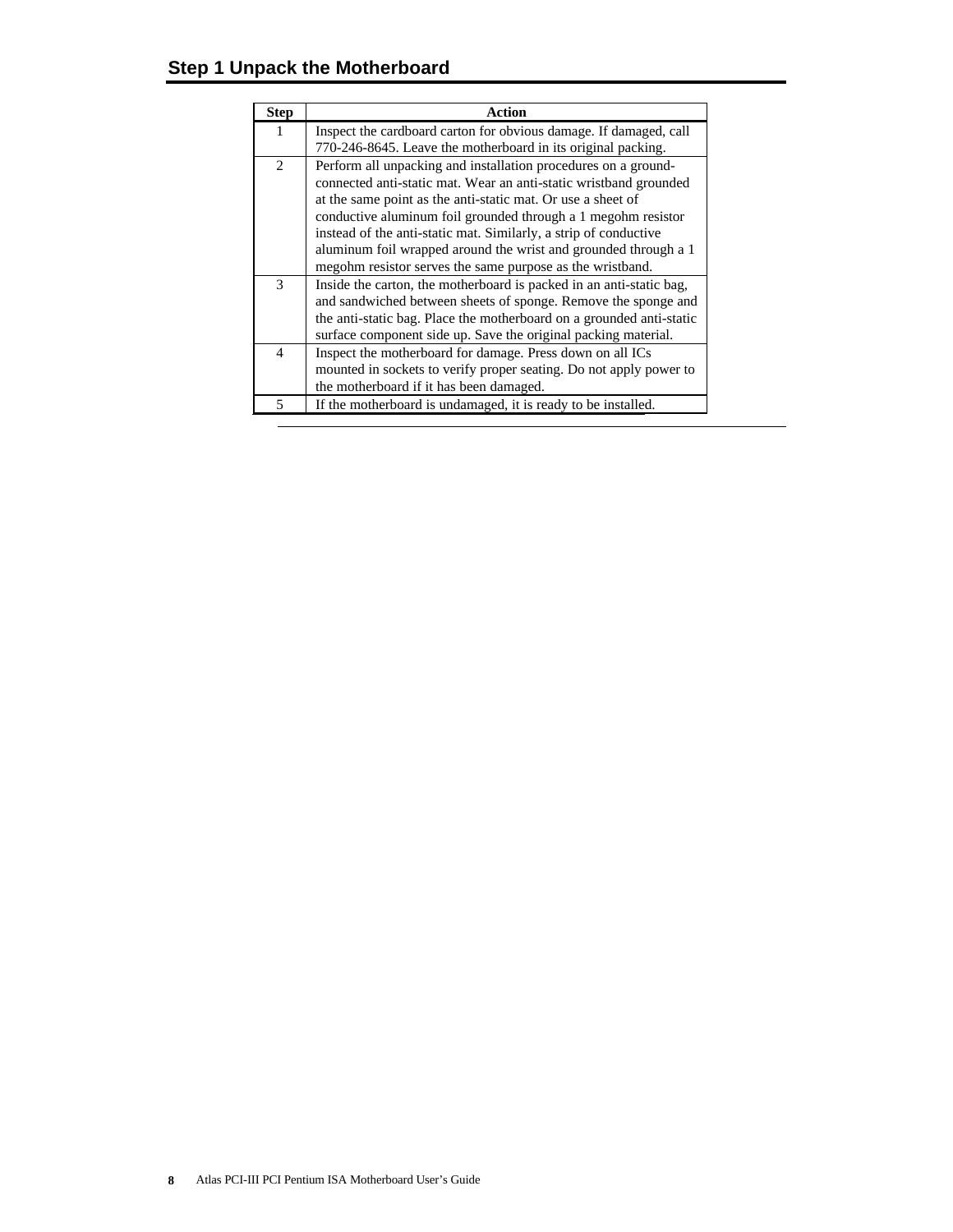Set all jumpers and install the CPU before placing the motherboard in the chassis. Set jumpers by placing a shunt (shorting bridge) on the designated pins of the jumper. A shunt and jumpers are shown below:

3-dimensional view of motherboard jumpers and a shunt.



In this manual, jumpers are shown in two -dimensions, as if viewed from directly above, as shown below:



## **Avoid Static Electricity**

Static electricity can damage the motherboard and other computer components. Keep the motherboard in the anti-static bag until it is to be installed. Wear an anti-static wrist grounding strap before handling the motherboard. Make sure you stand on an anti-static mat when handling the motherboard.

Avoid contact with any component or connector on any adapter card, printed circuit board, or memory module. Handle these components by the mounting bracket.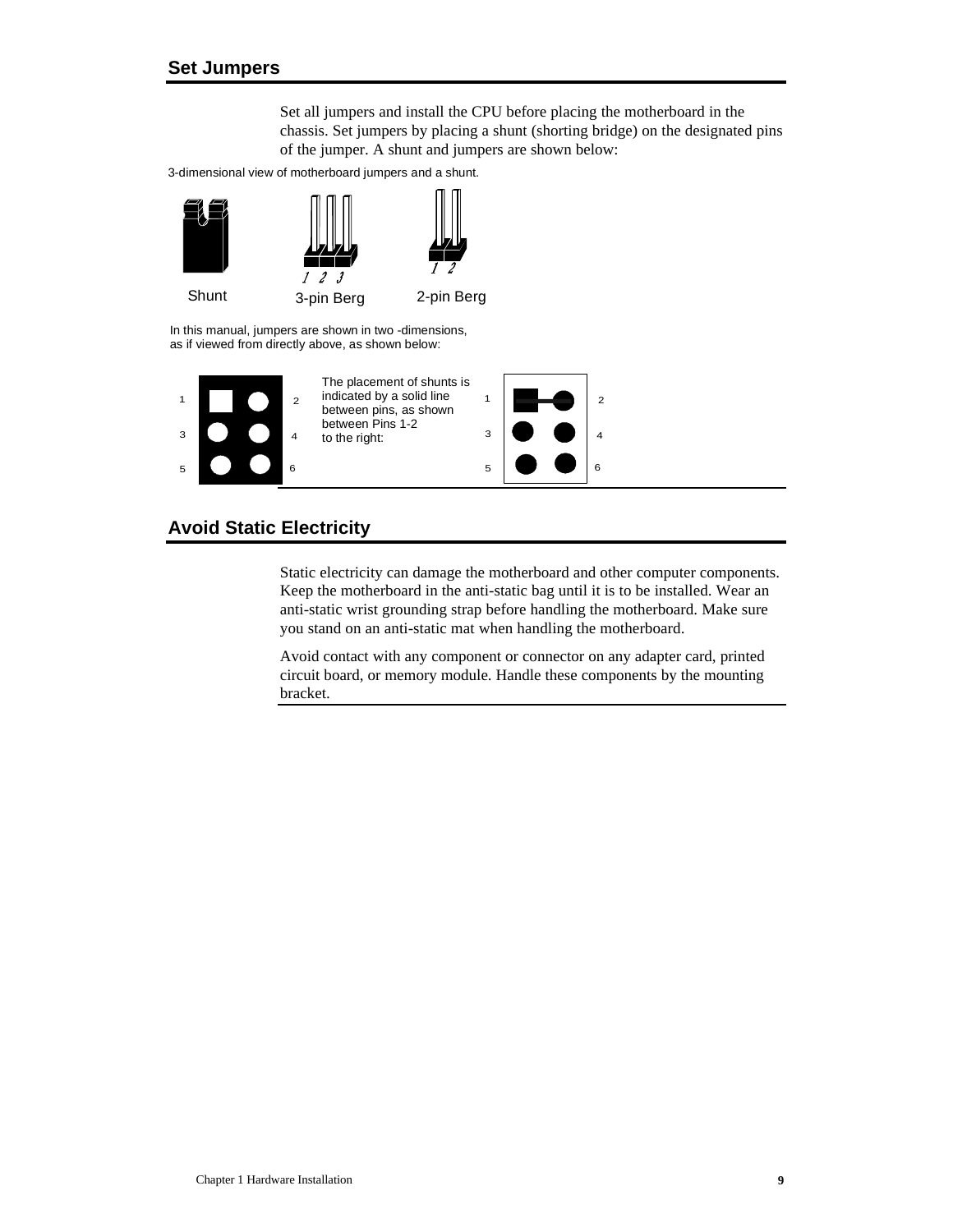See the drawing on page 7 for the jumper locations.



**External and Internal CPU Clock** J5, J6, J7, and J8 are 2-pin bergs that set the CPU external and internal clock frequencies. J5, J76, J7, and J8 are next to the CPU socket. Place a shorting bridge on the two pins if the chart specifies that the jumper is to be shorted. Do not place a shorting bridge on the jumper if the following table specifies OPEN. See the drawing on page 7 for the exact jumper locations. The factory setting is for a 100 MHz CPU.

| <b>External</b> | <b>Internal</b> | <b>J5</b>   | J6          | <b>.17</b>  | J8          |
|-----------------|-----------------|-------------|-------------|-------------|-------------|
| 50 MHz          | 75 MHz          | Shorted     | Shorted     | <b>OPEN</b> | <b>OPEN</b> |
| $60$ MHz        | 90 MHz          | Shorted     | <b>OPEN</b> | <b>OPEN</b> | <b>OPEN</b> |
| 60 MHz          | 120MHz          | Shorted     | <b>OPEN</b> | <b>OPEN</b> | Shorted     |
| $60$ MHz        | 150 MHz         | Shorted     | <b>OPEN</b> | Shorted     | Shorted     |
| $60$ MHz        | 180 MHz         | Shorted     | <b>OPEN</b> | Shorted     | <b>OPEN</b> |
| 66 MHz          | 100 MHz         | <b>OPEN</b> | Shorted     | <b>OPEN</b> | <b>OPEN</b> |
| 66 MHz          | 133 MHz         | <b>OPEN</b> | Shorted     | <b>OPEN</b> | Shorted     |
| 66 MHz          | 166 MHz         | <b>OPEN</b> | Shorted     | Shorted     | Shorted     |
| 66 MHz          | <b>200 MHz</b>  | <b>OPEN</b> | Shorted     | Shorted     | <b>OPEN</b> |



#### *Important*

Please contact American Megatrends technical support at 770-246- 8645 if you need to support a CPU running at a higher speed.

**PCI Bus Clock** J15 is a 3-pin berg that specifies the PCI bus clock speed. Short Pins 1-2 for a 66 (33) MHz CPUCLK. Short Pins 2-3 for a 75 (25) MHz CPUCLK.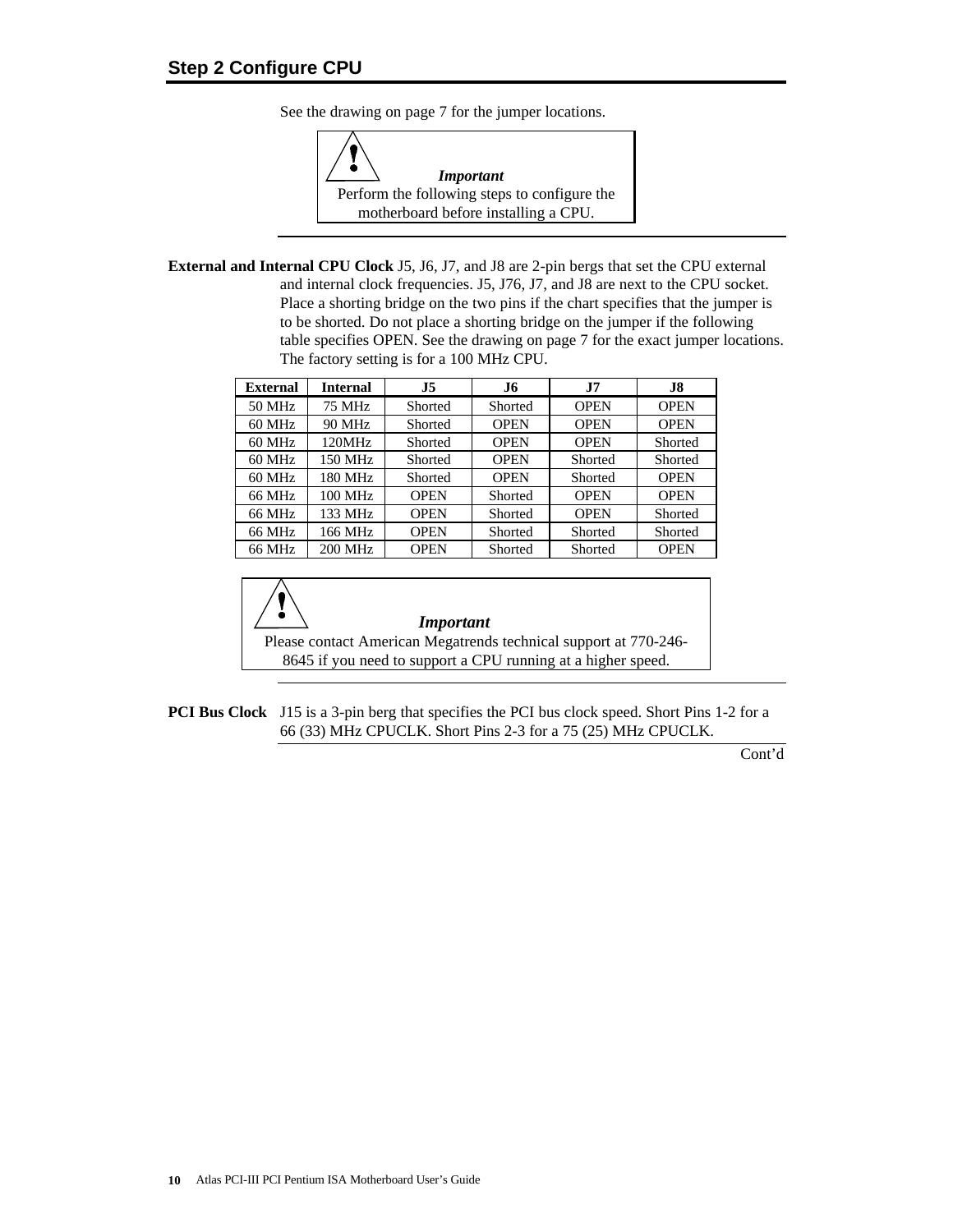**J14 Set CPU Voltage** Install Intel Pentium P54C, P55C, or AMD K6 CPUs that adhere to either the standard or VRE voltage specifications. J14 is a 2-pin berg that sets the CPU voltage.

|                                                  | <b>CPU</b> | <b>VRM Status</b>                                                                  | <b>J14 Setting</b> |
|--------------------------------------------------|------------|------------------------------------------------------------------------------------|--------------------|
|                                                  | Intel P54C | <b>NO VRM</b>                                                                      | Shorted            |
|                                                  |            |                                                                                    | (factory setting)  |
|                                                  | Intel P55C | Use a 2.8V Voltage Regulator                                                       | <b>OPEN</b>        |
|                                                  |            | Module in the VRM socket                                                           |                    |
|                                                  | AMD K6     | Use a 3.1V Voltage Regulator                                                       | <b>OPEN</b>        |
|                                                  |            | Module in the VRM socket                                                           |                    |
| No VRM for                                       | Pins.<br>1 | Pins<br>2                                                                          |                    |
| Intel P54C<br><b>CPUs</b>                        | 3          | 4                                                                                  |                    |
| (Factory<br>Setting)                             | 5          | 6<br>J14                                                                           |                    |
|                                                  |            |                                                                                    |                    |
| 2.8V VRM for<br>Intel P55C<br><b>CPUs</b>        |            | Pins,<br>Pins<br>1<br>$\overline{2}$<br>3<br>$\overline{4}$<br>5<br>6<br>J14       |                    |
| 3.1V VRM for<br>AMD <sub>K6</sub><br><b>CPUs</b> |            | Pins<br>Pins<br>1<br>$\overline{2}$<br>3<br>$\overline{4}$<br>5<br>6<br><b>J14</b> |                    |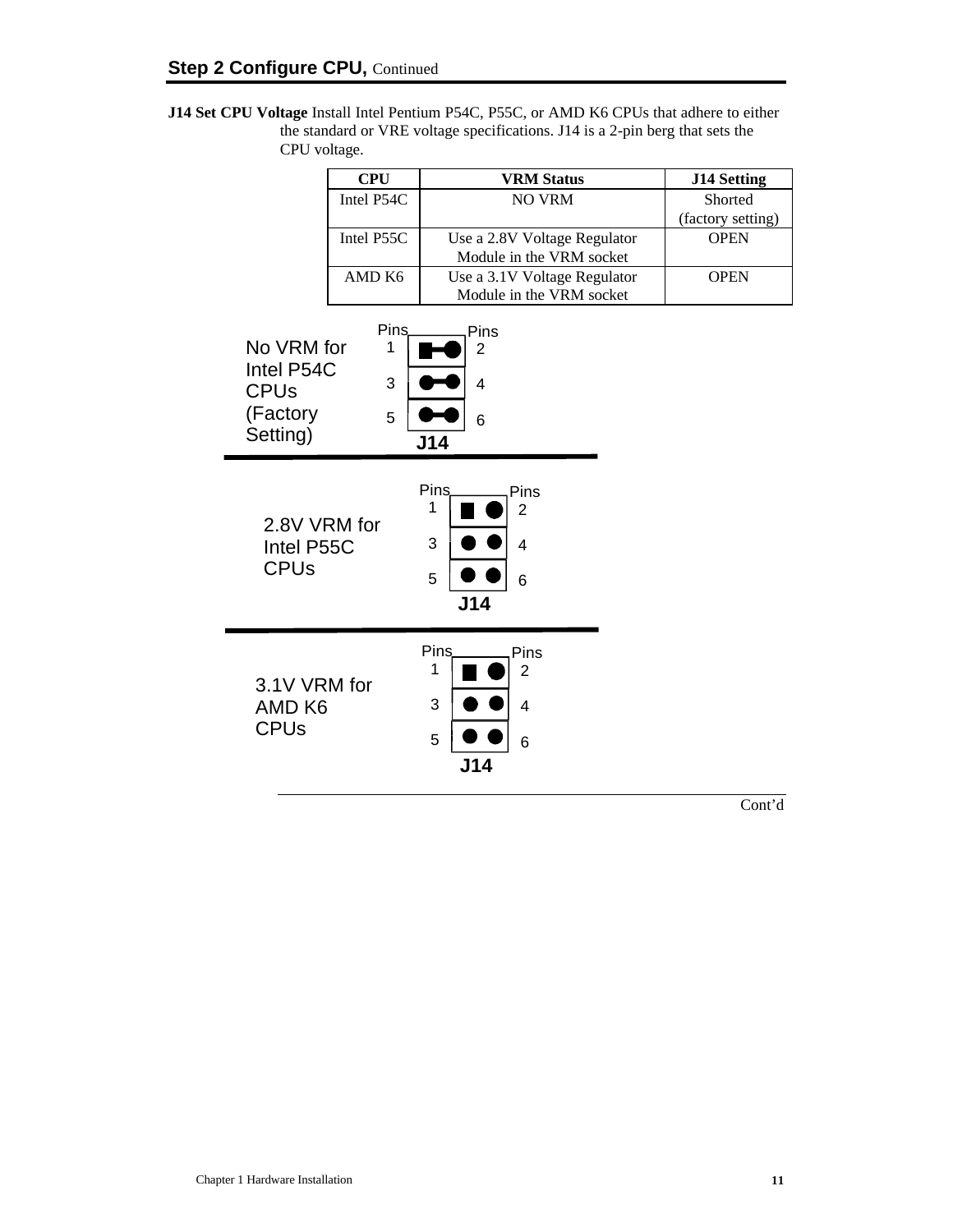*Important If you are not sure about the voltage specification for the CPU that will be installed in this motherboard, please call Intel and make sure that you set the voltage jumpers correctly. Selecting the wrong voltage may damage the CPU.*

**Voltage Regulator Modules** Use the following Voltage Regulator Modules (VRMs) in this motherboard:

| <b>CPU</b> Type and     | <b>Description</b> | <b>Corsair VRM7 Part</b> | <b>VXI Electronics</b>            |
|-------------------------|--------------------|--------------------------|-----------------------------------|
| <b>Speed</b>            |                    | <b>Number</b>            | <b>VRM7</b> Part<br><b>Number</b> |
| Intel <sup>®</sup> P54C | Use MB 3.3V        | N/A                      | N/A                               |
| Intel P55C              | 2.8V 7.5 Amps      | Call AMI for             | Call AMI for                      |
| up to 233 MHz           |                    | <b>AMI</b> Part Number   | <b>AMI</b> Part Number            |
|                         |                    | MDL-P55C-V2A075          | MDL-P55C-V2A075                   |
| 166 or $200$            | 2.9V 7.5 Amps      | SP5260TS-2X9             | 073-20723-29                      |
| <b>MHz AMD®</b>         |                    |                          |                                   |
| K6                      |                    |                          |                                   |
| 233 MHz                 | 3.2V 9.5 Amps      | SP5260TS-3X2             | 073-20723-32                      |
| AMD K6                  |                    |                          |                                   |

## **AMI Order Number** Call AMI Sales at 800-828-9264.

**VXI Contact** Earlene Tyson 800-648-8978 extension 227.

**Corsair Contact** Corsair requires a minimum order of 50 VRMs. John Beekly 408-559-17 77.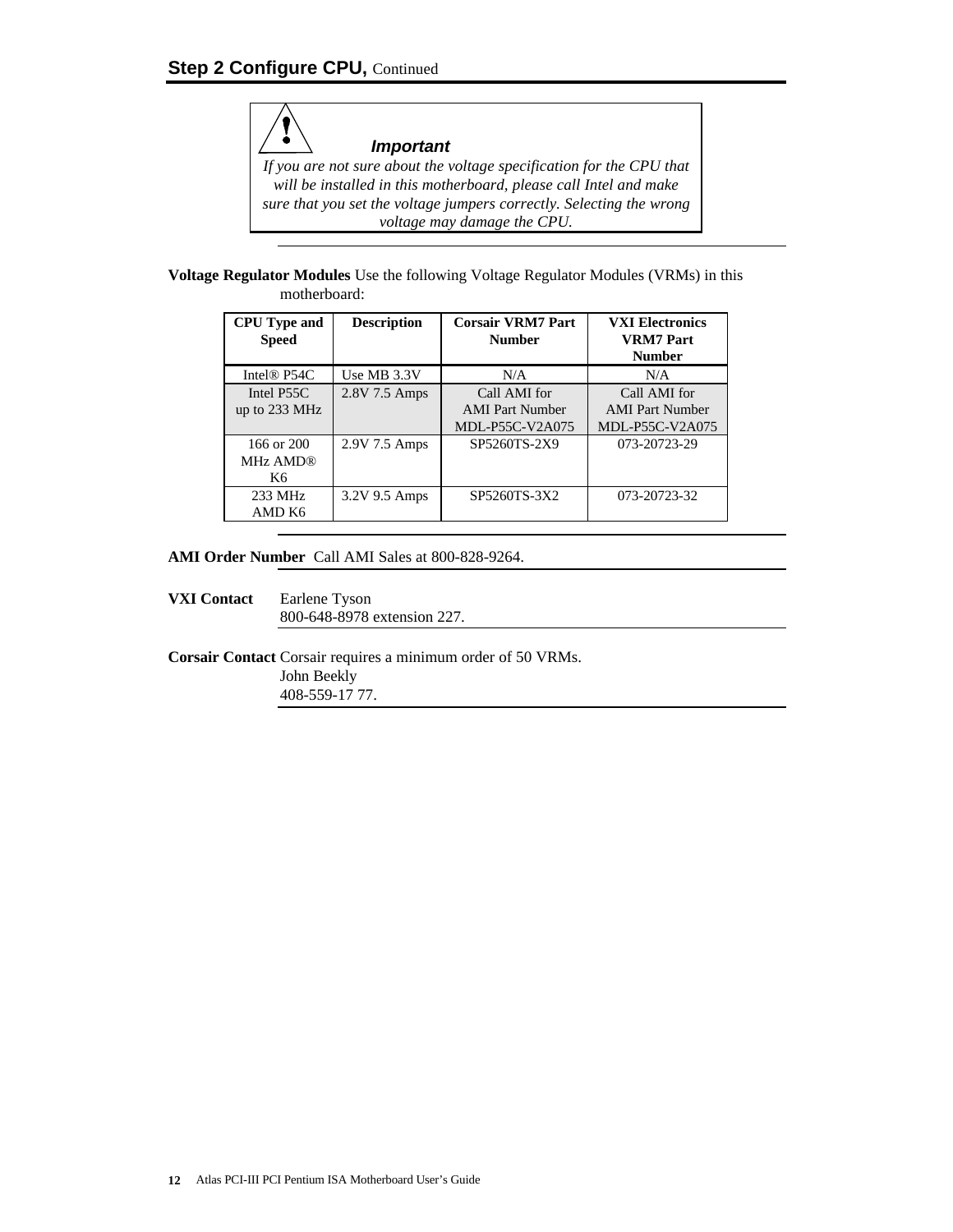**Install CPU** Install the CPU in the ZIF (zero insertion force) socket by performing the following steps. The CPU socket is near one edge of the motherboard, as shown on page 7.



*Improper CPU installation can damage the CPU and the motherboard. You must follow the procedures in this section exactly as documented. Make sure you wear an antistatic wristband while installing the CPU. Follow all antistatic procedures described on page 9.*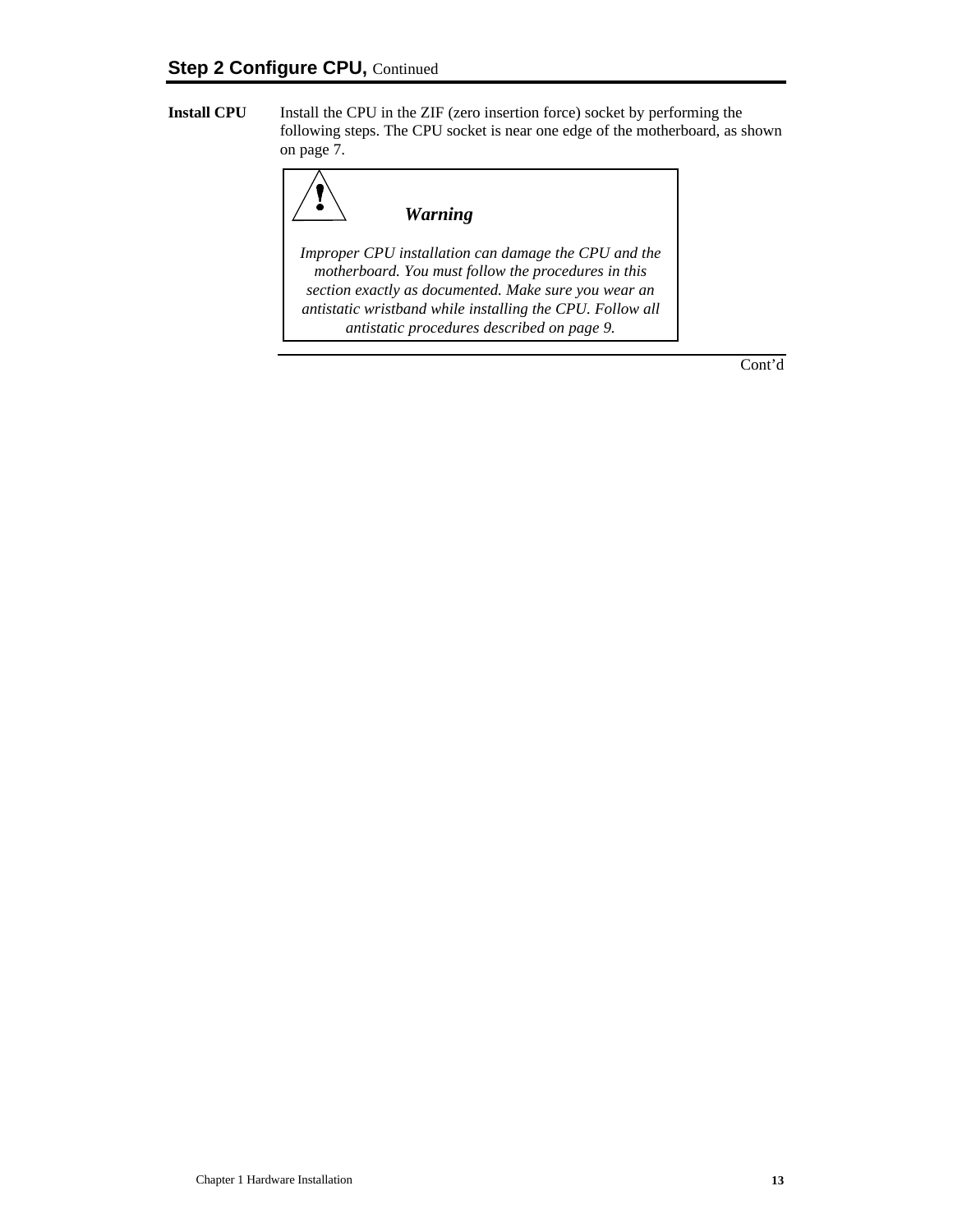

**Enable External SMI** J2 is a 2-pin berg that enables an external SMI source. Place a shorting bridge on J2 (the factory setting) to enable external SMIs.

**Enable Refresh** J3 is a 2-pin berg. Always make sure that J3 is OPEN.

**J4 Enable PCI SERR# Signal** J4 is a two-pin berg that enables the PCI SERR# signal. Always make sure that J4 is OPEN.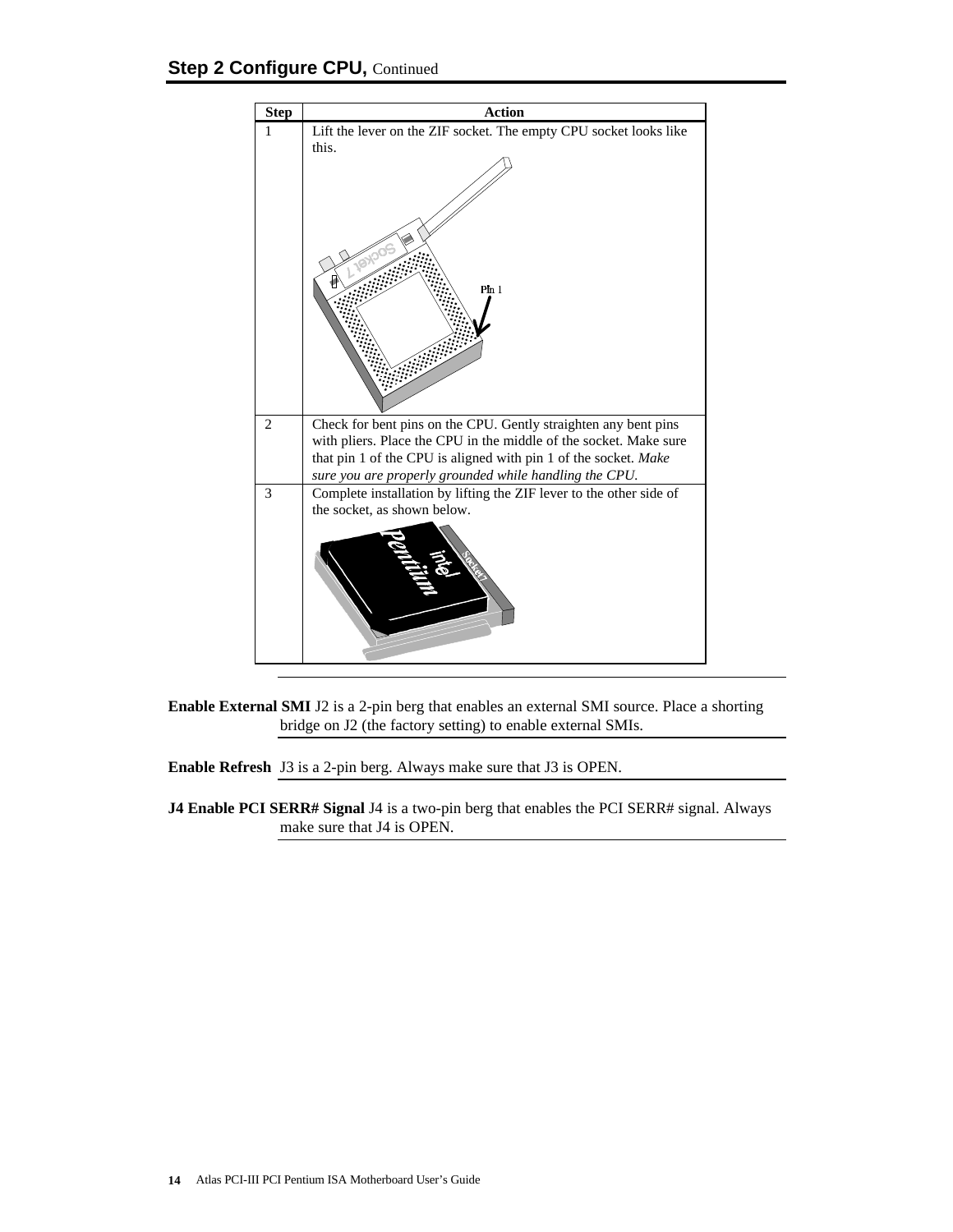- **System Memory** The motherboard has four 32-bit SIMM Single Inline Memory Module) sockets. You can use Fast Page Mode or EDO (Extended Data Out) SIMMs. Memory must be populated one bank at a time. Each bank has two sockets. Each bank must be populated with the same type of SIMM. If a 1 MB SIMM is installed in the first socket in Bank0, then the same type of 1 MB SIMM must be installed in the second Bank0 SIMM socket. Each socket can hold one 72 pin SIMM. You can use:
	- 1 MB x 36,
	- 4 MB x 36,
	- 8 MB x 36, or
	- 16 MB x 36 SIMMs.

The motherboard supports banks of fast page mode and EDO (Extended Data Out) memory together operating at 60 ns (RAS access time).

**Memory Display** System memory is reported by AMIBIOS as it boots and again when the AMIBIOS System Configuration Screen is displayed just before the operating system boots. The memory displayed by AMIBIOS on the System Configuration Screen is 384 KB less than the total memory installed.

## **SIMM Part Numbers**

| Type      | <b>Manufacturer</b> | <b>Part Number</b> |
|-----------|---------------------|--------------------|
| 4 MB x 36 | Micron              | MT12D436M-6        |
| 66        | Mitsubishi          | MH4M36SAJ-6        |
| 66        | Motorola            | MCM36400S-60       |
| 66        | <b>PNY</b>          | P364000-60         |
| 66        | Samsung             | KMM5364100-6       |
| 8 MB x 36 | Motorola            | MCM36800S-60       |
| 66        | <b>PNY</b>          | P368000-60         |
| 66        | Samsung             | KMM5368100-6       |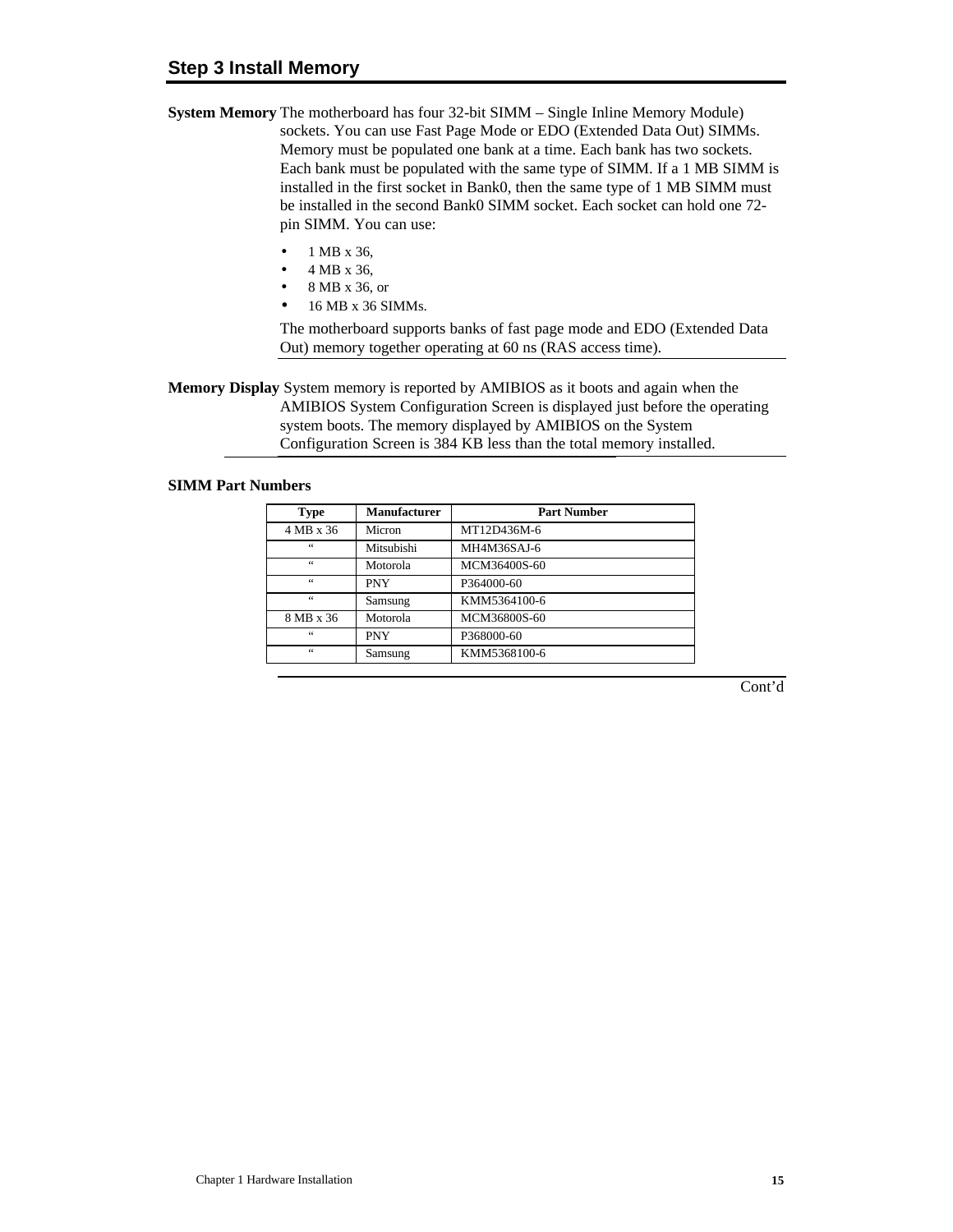| <b>Total RAM</b> | <b>Bank0</b> | <b>Bank0</b> | <b>Bank1</b> | <b>Bank1</b> |
|------------------|--------------|--------------|--------------|--------------|
| 8 MB             | 4 MB         | 4 MB         | None         | None         |
| 16 MB            | 8 MB         | 8 MB         | None         | None         |
| 24 MB            | 8 MB         | 8 MB         | 4 MB         | 4 MB         |
| 32 MB            | 8 MB         | 8 MB         | 8 MB         | 8 MB         |
| 40 MB            | 16 MB        | 16 MB        | 4 MB         | 4 MB         |
| 48 MB            | 16 MB        | 16 MB        | 8 MB         | 8 MB         |
| 64 MB            | 16 MB        | 16 MB        | 16 MB        | 16 MB        |
| 64 MB            | 32 MB        | 32 MB        | None         | None         |
| 72 MB            | 32 MB        | 32 MB        | 4 MB         | 4 MB         |
| 80 MB            | 32 MB        | 32 MB        | 8 MB         | 8 MB         |
| 96 MB            | 32 MB        | 32 MB        | 16 MB        | 16 MB        |
| 128 MB           | 32 MB        | 32 MB        | 32 MB        | 32 MB        |
| 136 MB           | 64 MB        | 64 MB        | 4 MB         | 4 MB         |
| 144 MB           | 64 MB        | 64 MB        | 8 MB         | 8 MB         |
| 160 MB           | 64 MB        | 64 MB        | 16 MB        | 16 MB        |
| 192 MB           | 64 MB        | 64 MB        | 32 MB        | 32 MB        |
| 256 MB           | 64 MB        | 64 MB        | 64 MB        | 64 MB        |

**DRAM Configurations** Valid memory configurations include: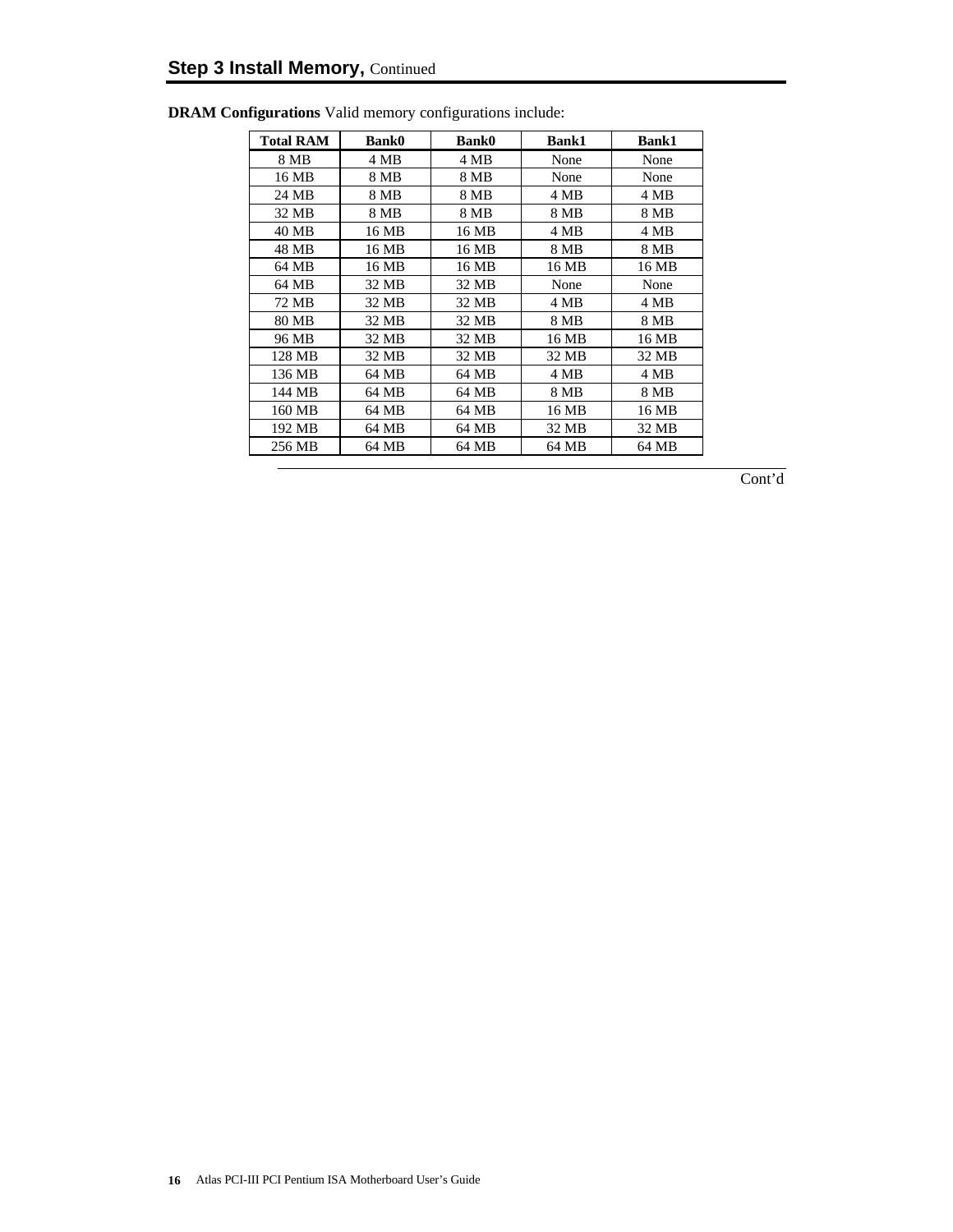**Installing SIMMs** The motherboard has four x 36 SIMM sockets. These sockets can be filled with either 1 MB x 36, 4 MB x 36, 8 MB x 36, or 16 MB x 36 SIMMs.

> Place the motherboard on an anti-static mat. With the component side of the SIMM facing you, firmly push the SIMM into the socket at an angle, then push it up. When properly inserted, the SIMM clicks into place as the latching pins engage. The SIMM installation process is shown below:

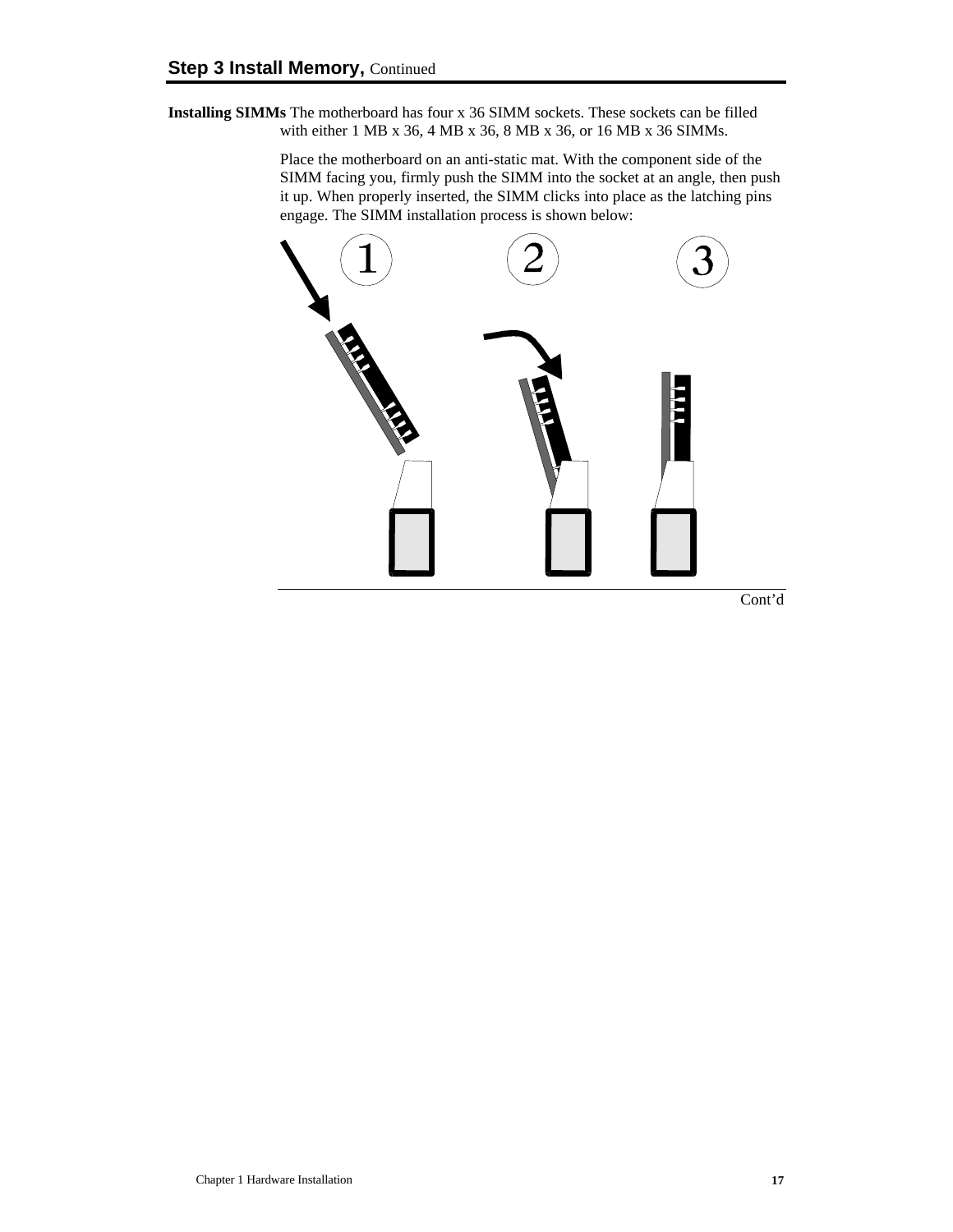**Configure Cache Memory** The motherboard supports 256 KB or 512 KB of L2 3V Pipeline Burst SRAM secondary cache memory.

> J9, J10, J11, and J12 are 3-pin bergs that specify the cache memory size. These jumpers are next to the CPU socket. J1 is a 2-pin berg that also specifies the cache memory size.

| Cache<br><b>Size</b> | .H          | J9                           | J10                          | <b>J11</b>                   | <b>J12</b>                   |
|----------------------|-------------|------------------------------|------------------------------|------------------------------|------------------------------|
| 256 KB               | <b>OPEN</b> | <b>Short Pins</b><br>$1 - 2$ | <b>Short Pins</b><br>$1 - 2$ | <b>Short Pins</b><br>$1 - 2$ | <b>Short Pins</b><br>$1 - 2$ |
| 512 KB               | Shorted     | <b>Short Pins</b><br>$2 - 3$ | <b>Short Pins</b><br>$2 - 3$ | <b>Short Pins</b><br>$2 - 3$ | <b>Short Pins</b><br>$2 - 3$ |

Either 256 KB or 512 KB of Pipeline Burst Mode Static RAM L2 secondary cache memory is mounted on the motherboard. *You cannot upgrade L2 secondary cache memory.*

| <b>L2 Cache Size</b> | <b>Cache DIP Type</b> | Tag RAM Type |
|----------------------|-----------------------|--------------|
| 256 KB               | 32 KB x 32            | 32 KB x 8    |
| 512 KB               | 32 KB x 32            | 32 KB x 8    |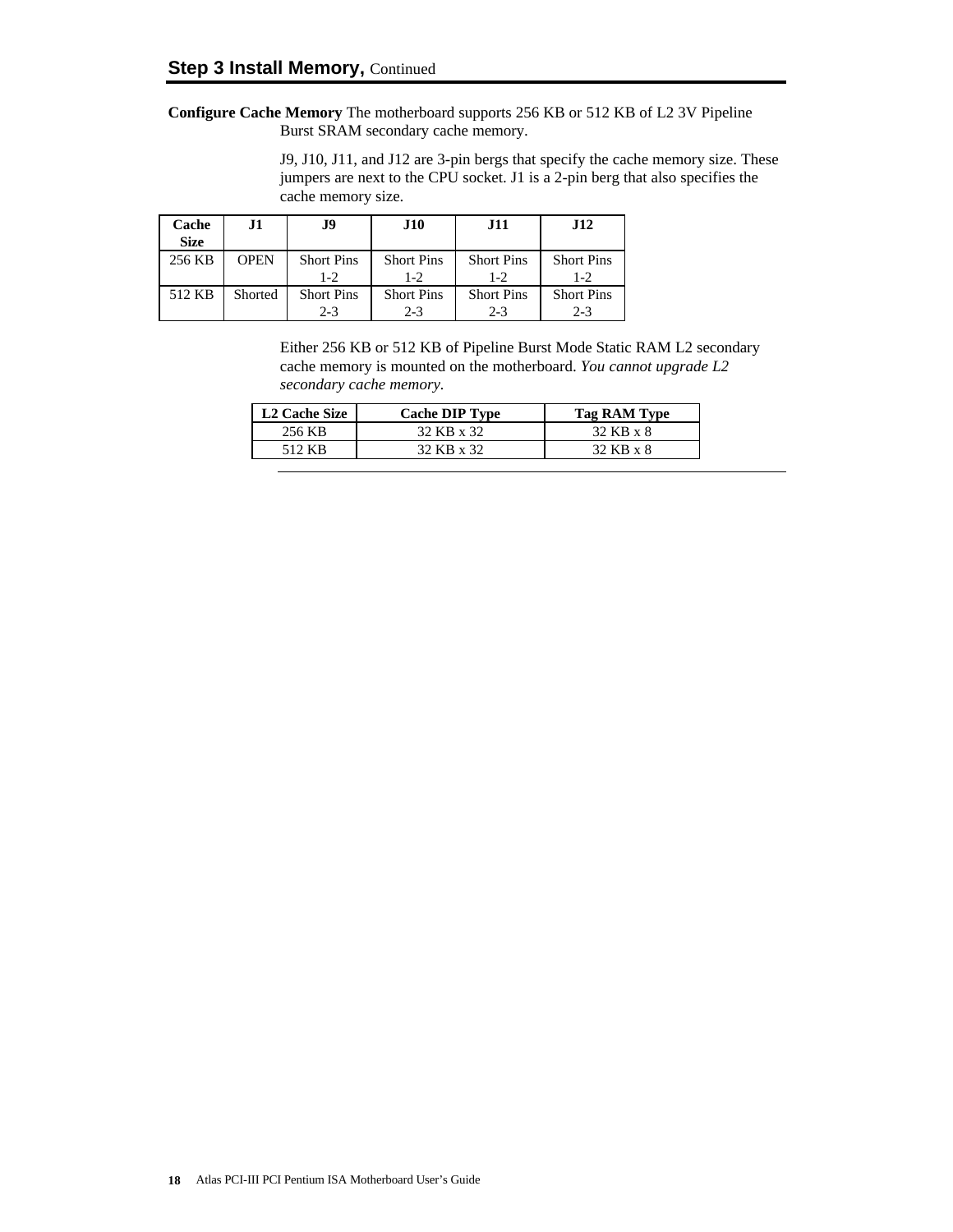The motherboard mounting hole pattern is the same as the mounting hole pattern on the standard baby AT motherboard. Standoffs and mounting screws are not supplied with the motherboard. The chassis manufacturer should supply these parts.

| <b>Step</b> | <b>Action</b>                                                                                                                                                                                                                           |
|-------------|-----------------------------------------------------------------------------------------------------------------------------------------------------------------------------------------------------------------------------------------|
| 1           | Place the chassis on an anti-static mat. Connect the chassis to ground<br>to avoid static damage during installation. Connect an alligator clip                                                                                         |
|             | with a wire lead to any unpainted part of the chassis. Ground the<br>other end of the lead at the same point as the mat and the wristband.                                                                                              |
| 2           | Rotate the chassis so the front is to the right, and the rear is to the<br>left. The side facing you is where the motherboard is mounted. The<br>power supply is mounted at the far end of the chassis.                                 |
| 3           | Hold the motherboard, component-side up, with the edge with the<br>SIMM sockets toward you and the edge with the power supply<br>connector away from you. The keyboard, mouse, and video connectors<br>should be to the left.           |
| 4           | Carefully slide the motherboard into the chassis. Make certain the<br>edge connectors fit the ports in the rear of the chassis. The<br>motherboard should rest level with the chassis.                                                  |
| 5           | Place the mounting screws in the holes provided and tighten them. If<br>necessary, shift the motherboard slightly to align the mounting holes<br>on the motherboard with the holes on the chassis. See the drawing on<br>the next page. |



*Warning*

*If using metallic screws, make sure you use them only in the plated mounting holes.*

*If using metallic screws, make sure the head of the screw fits completely inside the plated mounting holes.*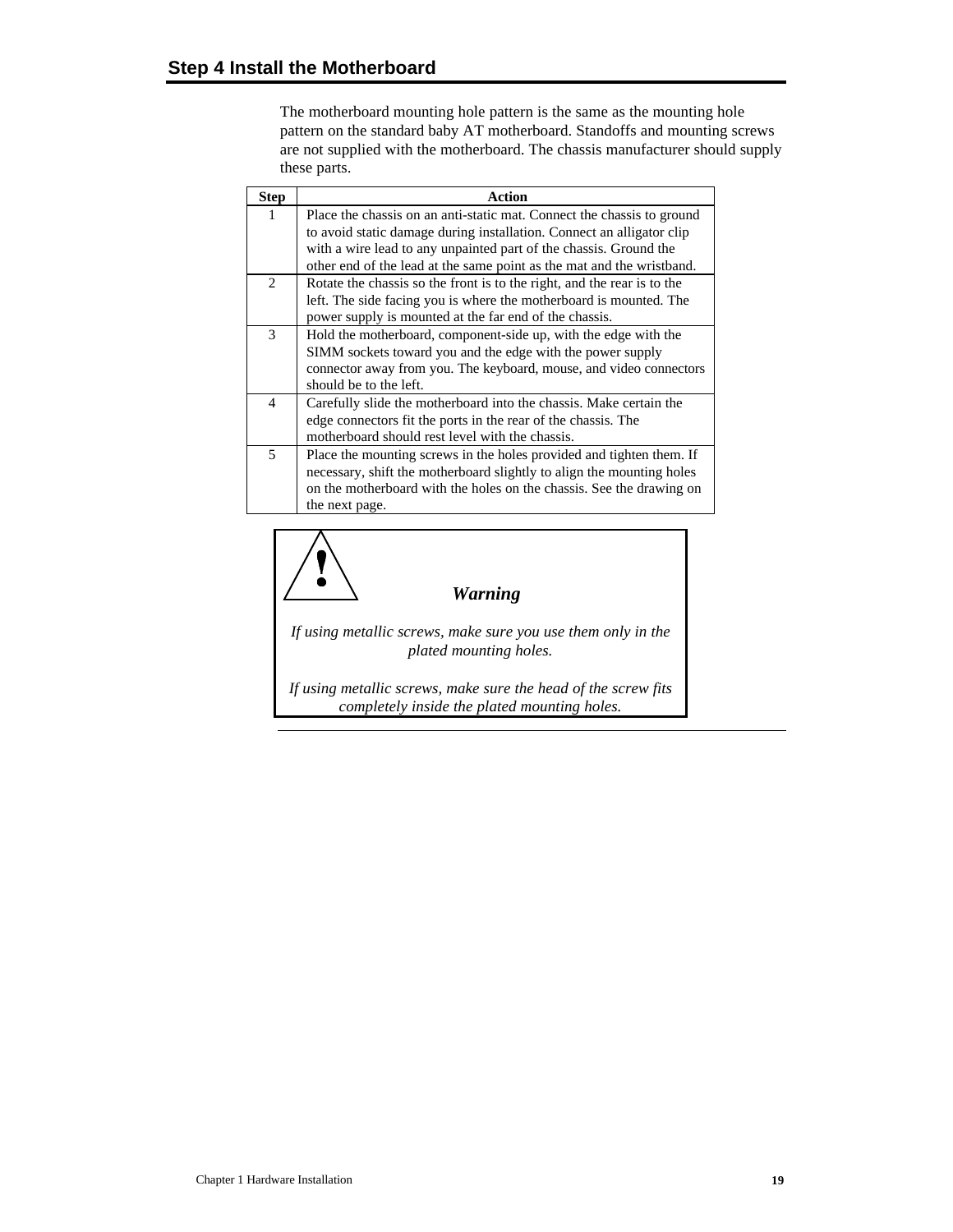**Connectors** The Atlas PCI-III motherboard connectors are:

| <b>Connector</b>                       | Turn to |
|----------------------------------------|---------|
| J18 Clear password                     | page 21 |
| J19 IRQ12 Use                          | page 23 |
| P7 and P6 Power supply connectors      | page 21 |
| Keyboard connector                     | page 22 |
| Mouse connectors                       | page 23 |
| J13 CPU Fan                            | page 24 |
| USB1 and USB2 USB connectors           | page 24 |
| J23 Speaker                            | page 25 |
| J20 IDE LED                            | page 25 |
| J21 Hardware Reset Switch              | page 25 |
| <b>J22 External SMI Connector</b>      | page 25 |
| J24 Keyboard Lock                      | page 25 |
| P1 and P2 Serial Port Connectors       | page 28 |
| P <sub>4</sub> Parallel port connector | page 28 |
| P3 Floppy drive connector              | page 29 |
| P4 and P9 IDE drive connectors         | page 32 |

**Cable Connector Ends** When connecting chassis connectors to the motherboard, make sure to connect the correct connector end. Most connector wires are color-coded. Match the color of the wires leaving the switch or LED to the same pin on the connector end. There may be more than one connector with the same colorcoded wires. If so, follow the wire to the switch or LED. Pin 1 is indicated for all motherboard components by a white line. Pin 1 is always nearest to the white line.

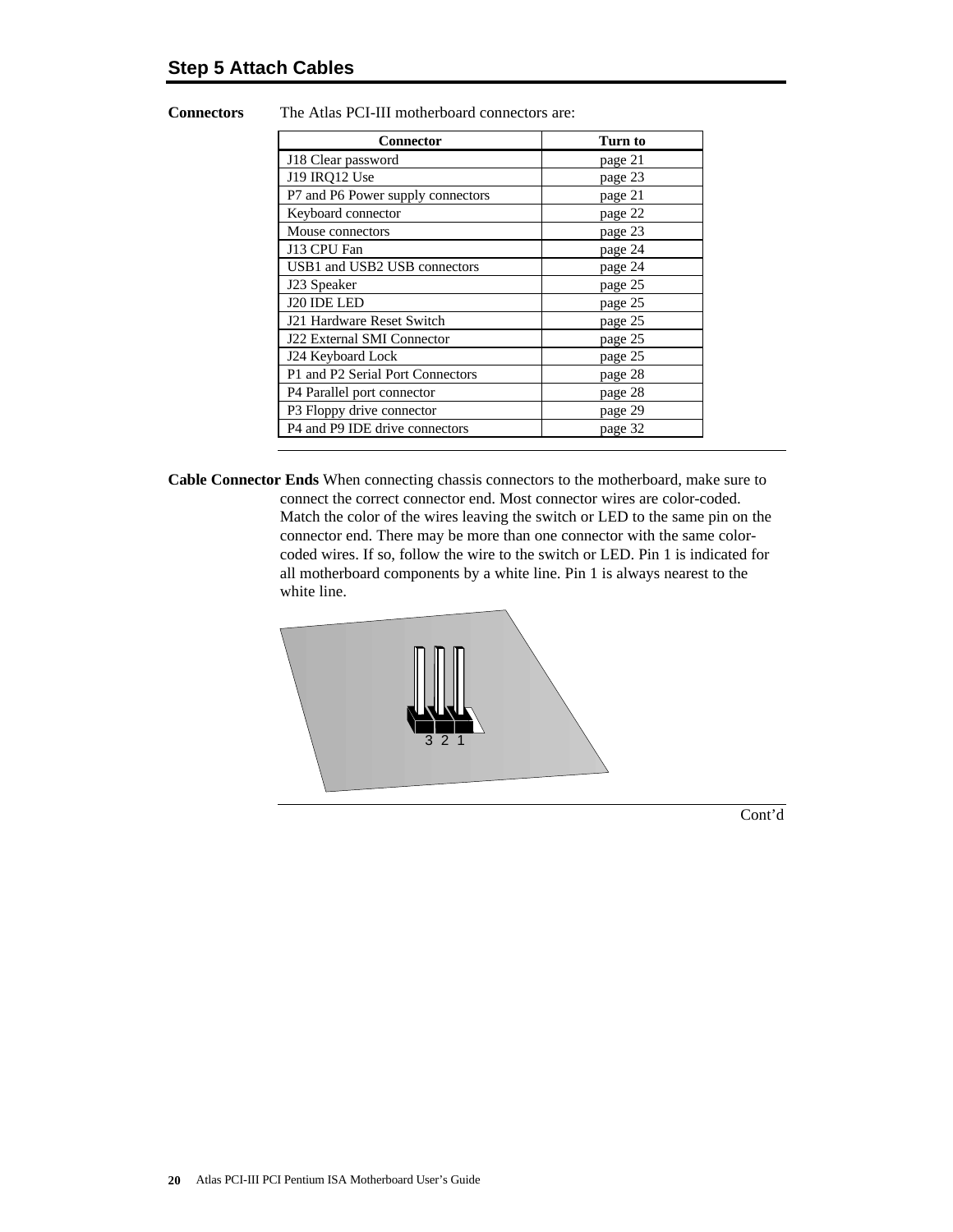- **J18 Clear Password** If you forget the computer password, the only course of action is to erase the system configuration information stored in the NVRAM (Non-Volatile Random Access Memory). The computer password is stored in the system configuration data. Short the J18 pins together for two seconds. All system memory will be erased. You must now turn the computer power on and run WINBIOS Setup to reset all system configuration information. *Make sure that J18 remains OPEN unless you have to erase a forgotten password.*
- **Connect Power Supply** The power supply should match the physical configuration of the chassis. Make sure that the power switch is Off before assembly. Before attaching all components, make sure that the proper voltage has been selected. Power supplies often can run on a wide range of voltages and must be set (usually via a switch) to the proper range. Use at least a 400 watt power supply, which should have built-in filters to suppress radiated emissions.
- **Power Cables** Attach the power cables to the P6 and P7 power connectors on the motherboard. AT-compatible power supplies have two 6-pin connectors:



Power Supply Connectors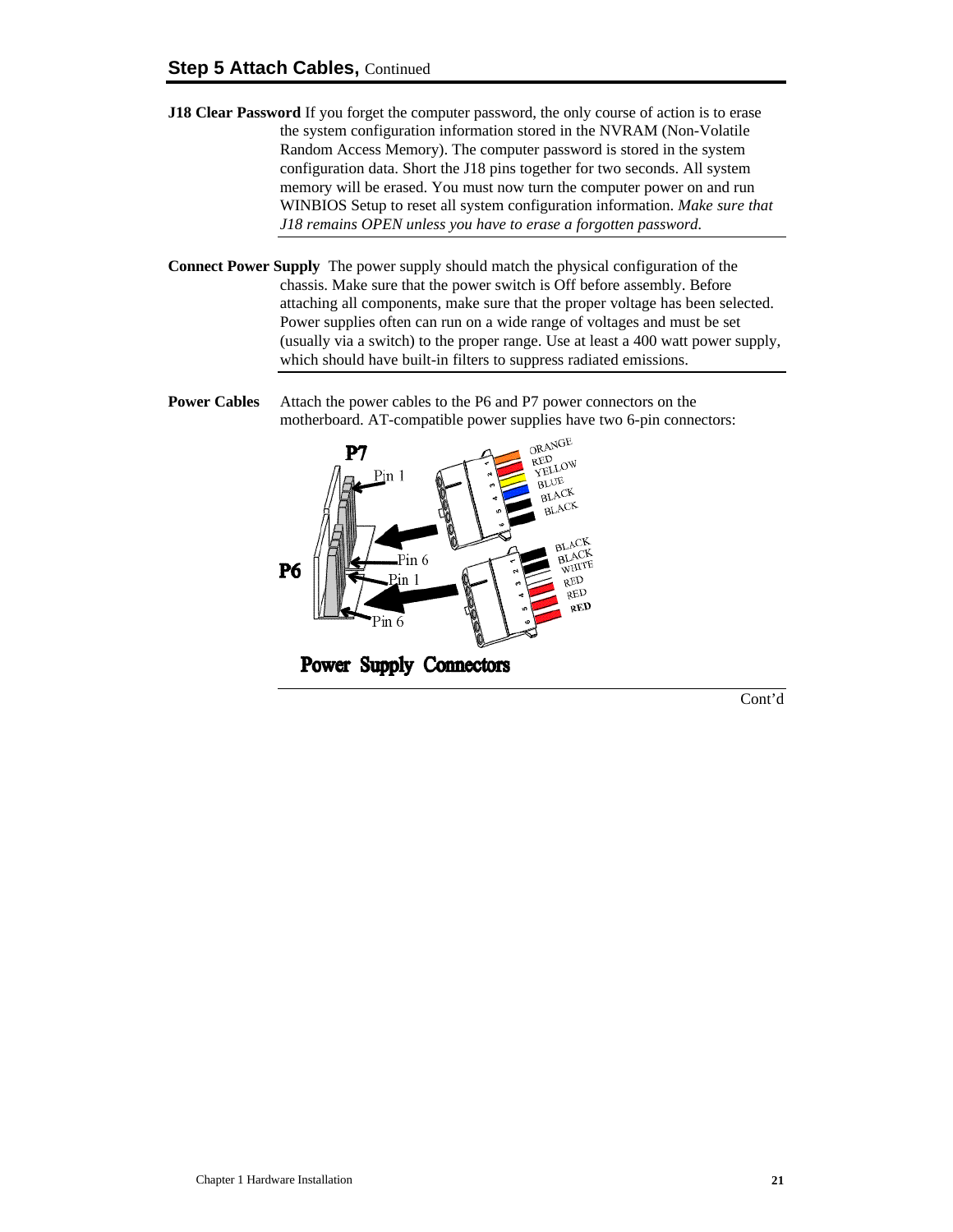

**Connector Keys** The keys on the connector must be cut to fit on some power supplies, as shown below.

## **P6 Power Connector Pinout**

| Pin | <b>Description</b>    |
|-----|-----------------------|
|     | Ground (Black wire)   |
| 2   | Ground (Black wire)   |
| 3   | -5 Volts (White wire) |
|     | VCC (Red wire)        |
|     | VCC (Red wire)        |
|     | VCC (Red wire)        |

### **P7 Power Connector Pinout**

| Pin | <b>Description</b>                     |
|-----|----------------------------------------|
|     | Power Good (Orange wire) (Not<br>used) |
|     |                                        |
| 2   | VCC (Red wire)                         |
| 3   | $+12$ Volts (Yellow wire)              |
|     | -12 Volts (Blue wire)                  |
| 5   | Ground (Black wire)                    |
| 6   | Ground (Black wire)                    |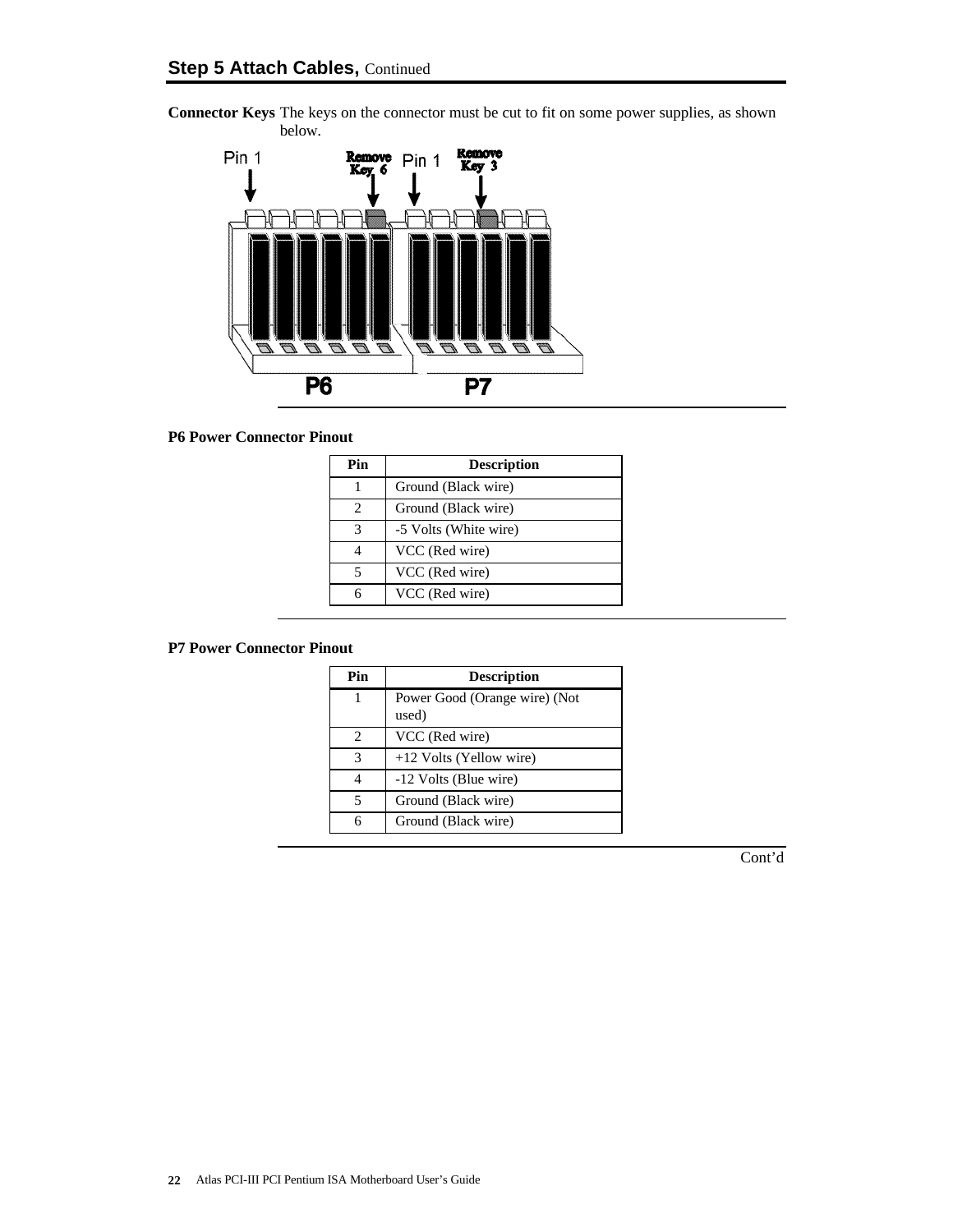| Pin                      | <b>Assignments</b> |  |
|--------------------------|--------------------|--|
|                          | Keyboard data      |  |
| 2                        | N/C                |  |
| 3                        | Ground             |  |
|                          | <b>VCC</b>         |  |
| $\overline{\phantom{1}}$ | Keyboard clock     |  |
|                          | N/C                |  |

**Keyboard Cable** The keyboard attaches via a PS/2 keyboard connector, labeled KB\_CONN.

**10-Pin Mouse Connector** Attach the mouse connector cable supplied by American Megatrends to the 10-pin mouse berg connector on the motherboard, as shown below.

Attach the standard 9-pin mouse connector at the other end of the mouse cable to the mouse connector port on the computer case. Incorrect mouse installation can cause the system to hang.

| Pin | <b>Description</b> |
|-----|--------------------|
|     | Mouse Clock        |
|     | N/C                |
|     | N/C                |
|     | Mouse Data         |
|     | Ground             |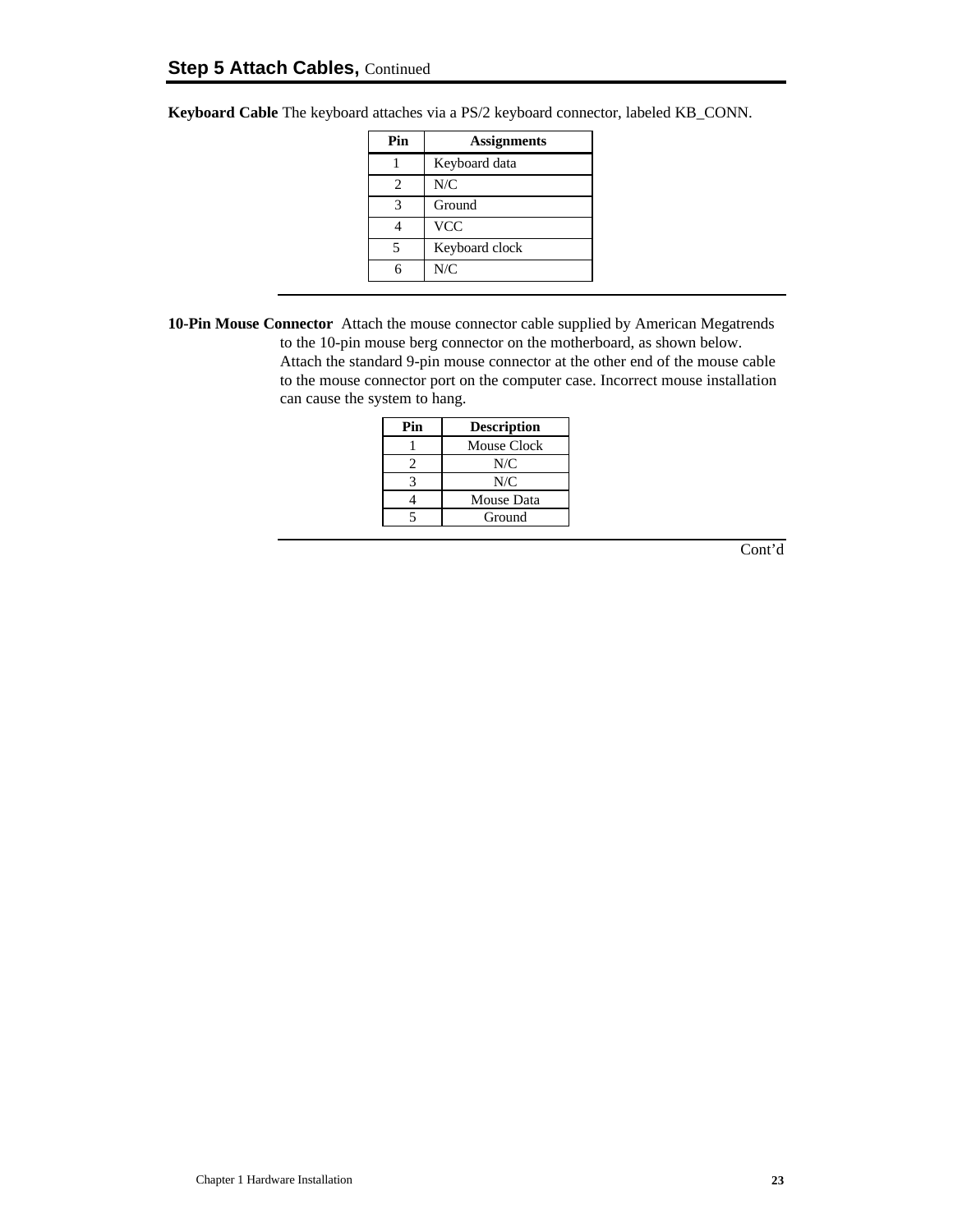When attaching connectors to the motherboard, make sure to connect the correct connector end. Most connector wires are color-coded. Match the color of the wires leaving the switch or LED to the same pin on the connector end. There may be more than one connector with the same color-coded wires. If so, follow the wire to the switch or LED. Pin 1 is always indicated on the motherboard.

## **J13 CPU Fan** A 2-pin berg labeled J13 attaches to the CPU fan. The J13 connector is next to the CPU socket.

| Pin | <b>Description</b> |
|-----|--------------------|
|     | $+12V$             |
|     | Ground             |

**J22 External SMI Connector** Attach the 2-wire cable from the external SMI source to J22. J22 is a 2-pin berg.

**USB Connectors** The motherboard has two 4-pin headers that attach to a USB connector on the computer chassis. The USB port allows you to attach to a USB hub. The pinouts are the same for both USB connectors:

| Pin | <b>Signal Description</b> |
|-----|---------------------------|
|     | VCC (Fused 5V)            |
|     | - Data                    |
|     | + Data                    |
|     | Ground                    |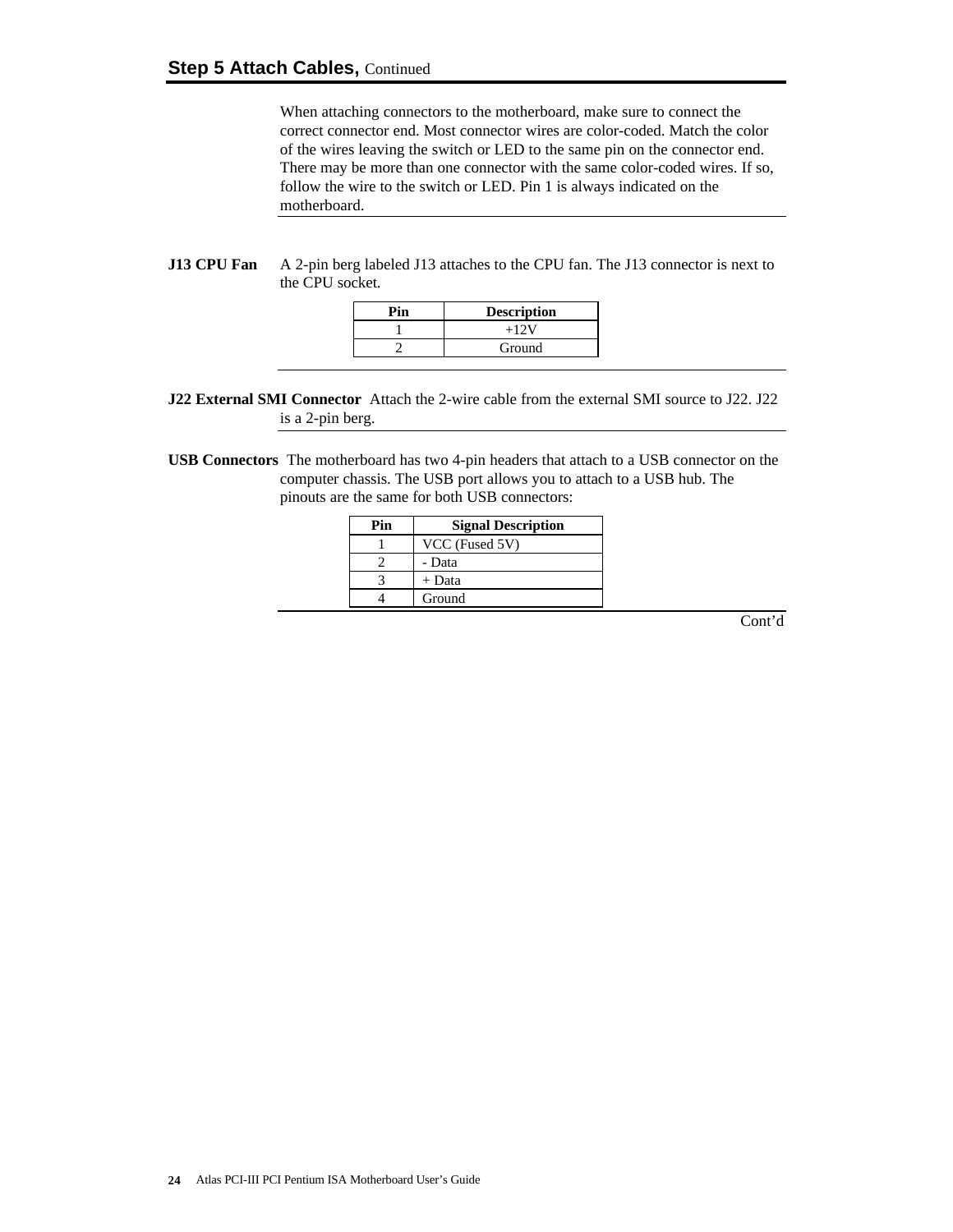**PS/2 Mouse IRQ** J19 is a three-pin berg that enables the PS/2 mouse interrupt (IRQ12). Short Pins 2-3 of J19 to enable IRQ12 as the PS/2 mouse interrupt. You should always short Pins 2-3 to enable the PS/2 mouse interrupt. The only reason you would ever have to short Pins 1-2 is if you wanted an adapter card on the ISA bus to use IRQ12. You would then have to set the **Mouse Support** option in Advanced Setup to *Disabled.*



J19 Pins 2-3 Shorted IRQ12 used for PS/2 Mouse

**J21 Reset Switch Connector** J21 is a two-pin single-inline berg that is attached via a cable to an externally-mounted reset switch.

> When the reset switch is pressed, the system performs a hard reset. Pin 1 is ground and Pin 2 is Hard Reset.

**J23 Speaker Connector** J23 is a four-pin single-inline berg that is optionally attached via a cable to a standard system speaker. AMIBIOS signals hardware problems through the speaker. Pin 1 on the motherboard is identified by the arrow on the white box around the berg. The motherboard also has a built-in speaker mounted on the motherboard.

| Pin | <b>Description</b> |
|-----|--------------------|
|     | Data Out           |
|     | Key                |
|     | N/C                |
|     | <b>VCC</b>         |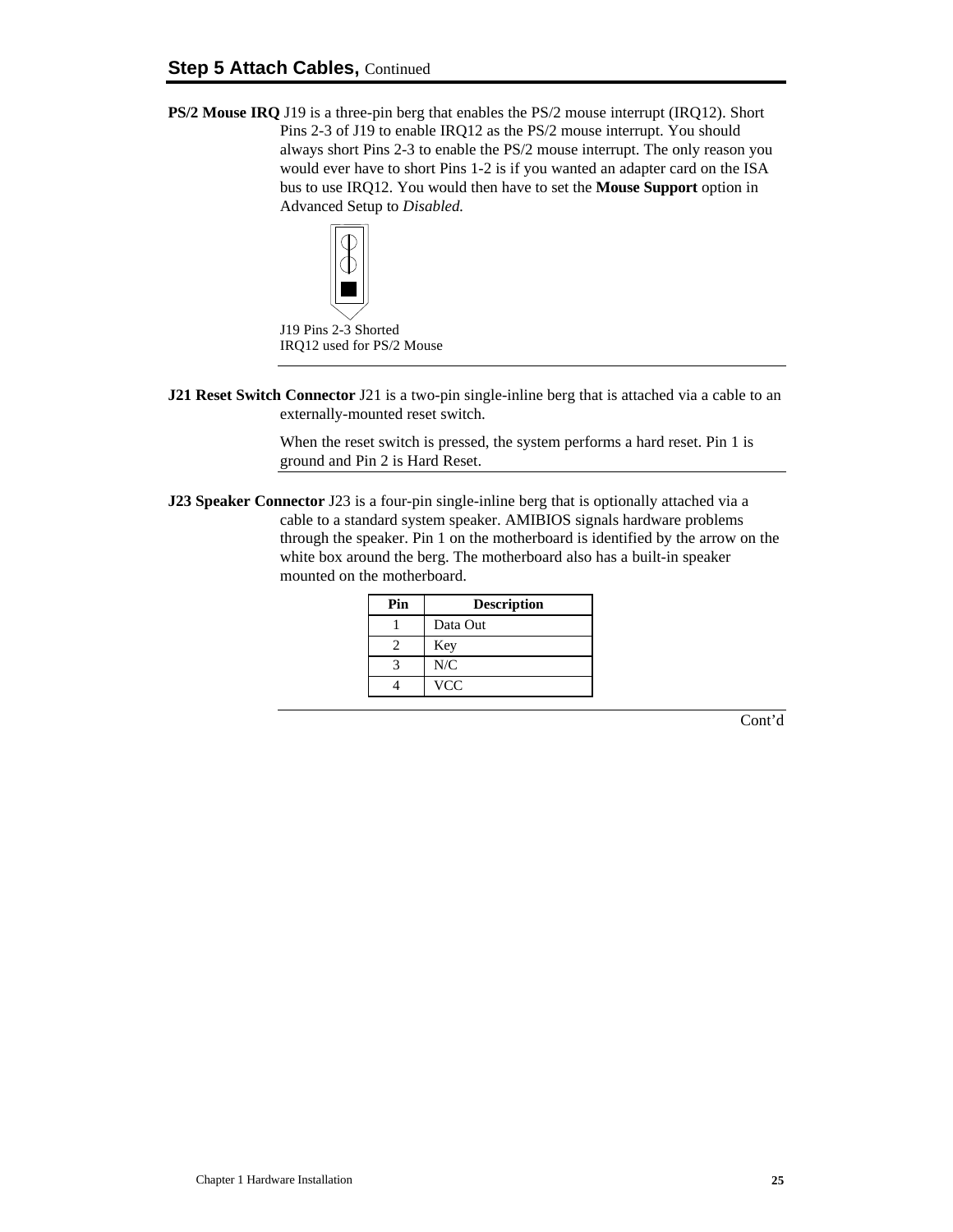**J24 Keyboard Lock** J24 is a 5-pin single-inline berg that is attached via a cable to the keyboard lock connector (or separate keyboard lock and Power LED connectors). The computer chassis may not include the keyboard lock and Power LED on a single connector. The keyboard lock allows the user to lock the keyboard, protecting the system from unauthorized use. Pin 1 on the motherboard is identified by the broad arrow.

| Pin | <b>Description</b>     |
|-----|------------------------|
|     | <b>VCC</b>             |
|     | Ground                 |
|     | Ground                 |
|     | Keyboard Lock (KBDINH) |
|     | Ground                 |

**J20 IDE LED** J20 is a two-pin berg that is attached via a cable to the externally-mounted IDE Activity LED. This LED lights when the IDE drive is running.

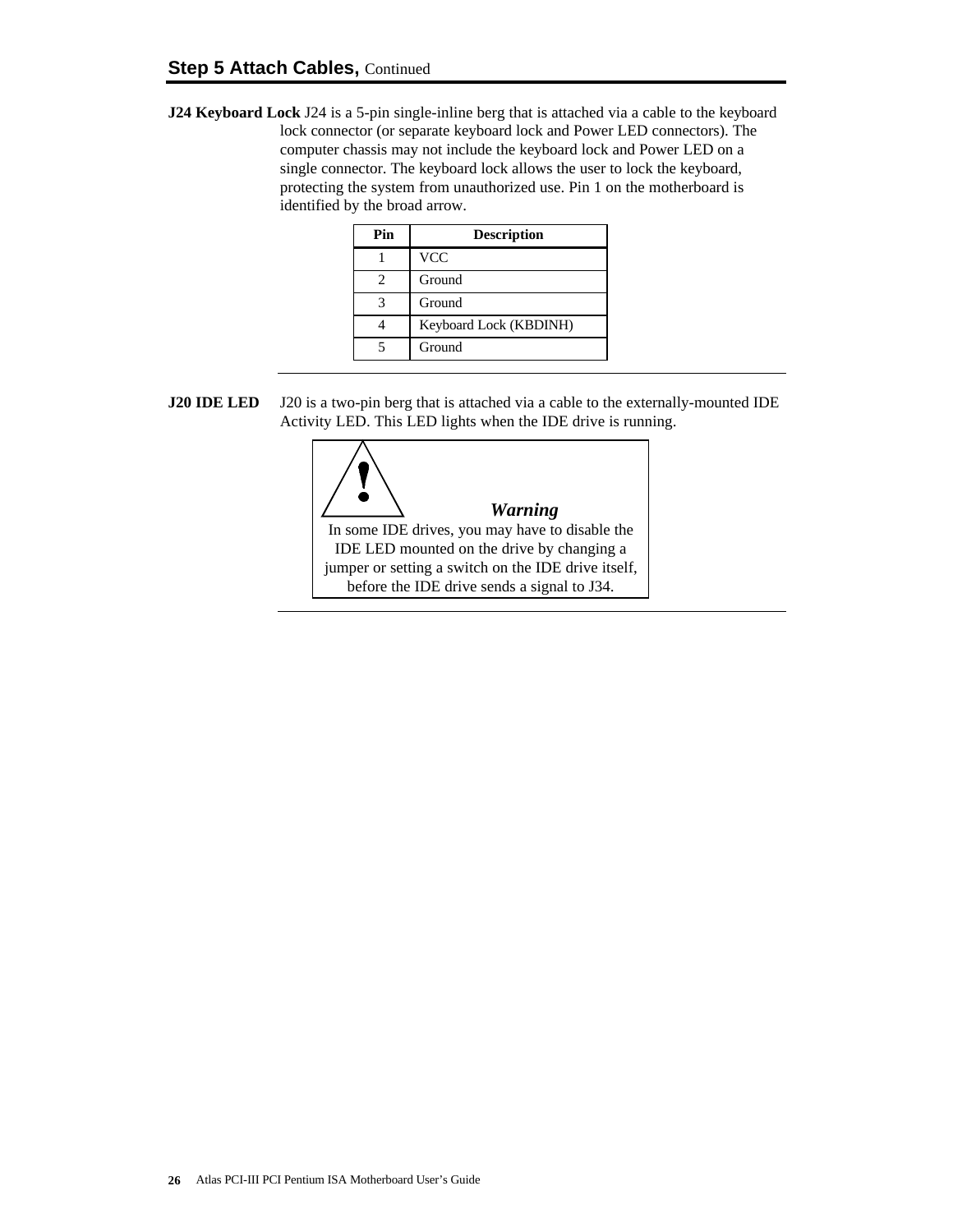- two serial ports (P1 and P2),
- a parallel port (P4),
- an IDE controller on the PCI bus. The primary IDE connector is P5. The secondary connector is P9.
- a floppy controller (P3).

The serial and parallel port connectors are described below. The floppy connector is described on page 29. The IDE connector is described on page 30.

**Conflicts** AMIBIOS minimizes conflicts between onboard and offboard I/O devices.

AMIBIOS automatically checks the adapter cards installed in the expansion slots on the Atlas PCI-III motherboard for a hard disk or floppy controller and serial or parallel ports.

**Serial Ports** P1 and P2 are 10-pin connectors that provide an AT-compatible serial port interface. Connect the cables supplied with the motherboard to the 10-pin serial connectors. The serial port base I/O port address and other serial port settings can be selected in Peripheral Setup in WINBIOS Setup. The serial connector pinout is shown below.

| Pin | <b>Signal Description</b> | Pin | <b>Signal Description</b> |
|-----|---------------------------|-----|---------------------------|
|     | Carrier Detect            |     | Data Set Ready            |
|     | Receive Data              |     | Request to Send           |
|     | Transmit Data             |     | Clear to Send             |
|     | Data Terminal             |     | Ring Indicator            |
|     | Ready                     |     |                           |
|     | Ground                    |     | CUT PIN                   |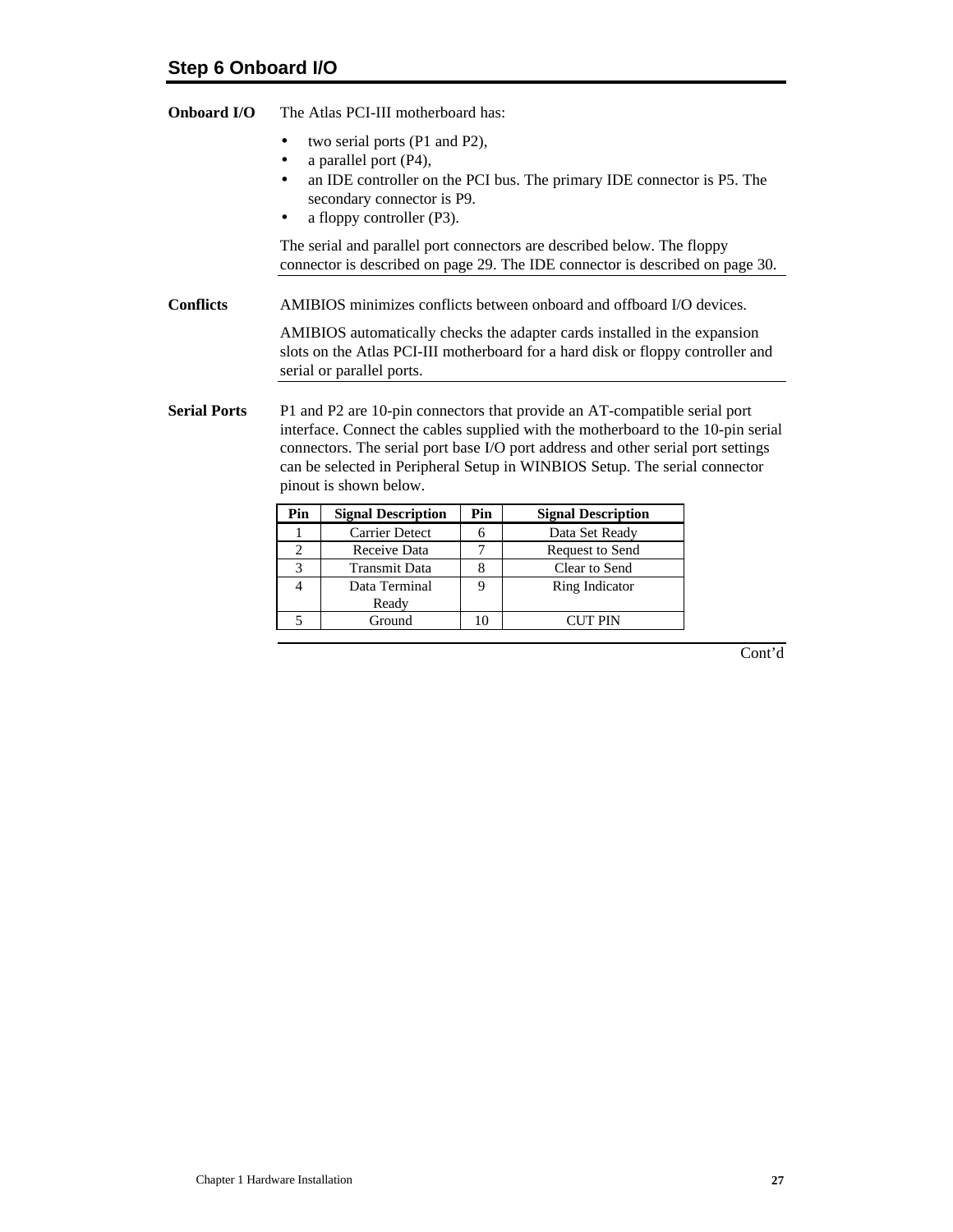**Parallel Port** P4 is a 26-pin connector for a parallel port. The LPT pinout is shown below. Connect the 26-pin to DB25 cable provided with the motherboard to P4. All parallel port settings can be configured through Peripheral Setup in WINBIOS Setup.

| Pin | <b>Signal Description</b> | Pin | <b>Signal Description</b>   |  |
|-----|---------------------------|-----|-----------------------------|--|
| 1   | STROBE#                   | 2   | P <sub>D</sub> <sup>0</sup> |  |
| 3   | PD <sub>1</sub>           | 4   | P <sub>D</sub> <sub>2</sub> |  |
| 5   | PD <sub>3</sub>           | 6   | P <sub>D</sub> <sub>4</sub> |  |
| 7   | PD <sub>5</sub>           | 8   | PD <sub>6</sub>             |  |
| 9   | PD7                       | 10  | ACK#                        |  |
| 11  | <b>BUSY</b>               | 12  | PE                          |  |
| 13  | <b>SLCT</b>               | 14  | AUTOFD#                     |  |
| 15  | ERROR#                    | 16  | INIT#                       |  |
| 17  | SLCTIN#                   | 18  | Ground                      |  |
| 19  | Ground                    | 20  | Ground                      |  |
| 21  | Ground                    | 22  | Ground                      |  |
| 23  | Ground                    | 24  | Ground                      |  |
| 25  | Ground                    | 26  | Ground                      |  |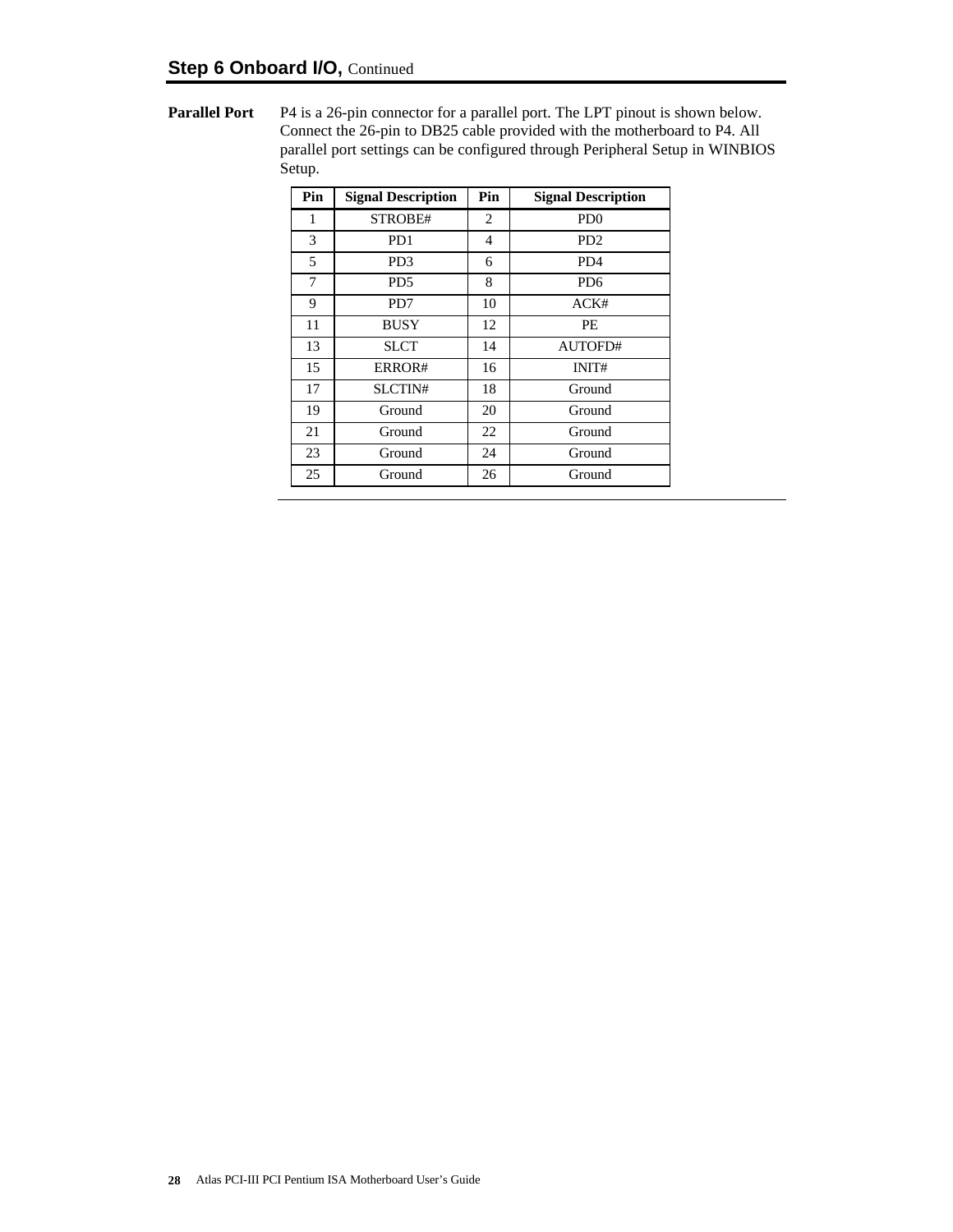P3 is a 34-pin dual-inline berg. Connect the cable from the floppy drive to FDD, as shown below. The onboard floppy controller cannot be used if a hard disk card with a floppy controller is installed. Choose Standard Setup and Peripheral Setup to configure the floppy controller.



The motherboard supports up to two 720 KB, 1.44 MB, or 2.88 MB 3½" drives and 360 KB and 1.2 MB 5¼" drives. The connecting cable is a 34-pin ribbon connector with two 34-pin edge connectors for attaching the floppy disk drives. There is a small twist in the cable between the floppy connectors. The last (end) connector should be connected to floppy drive A:.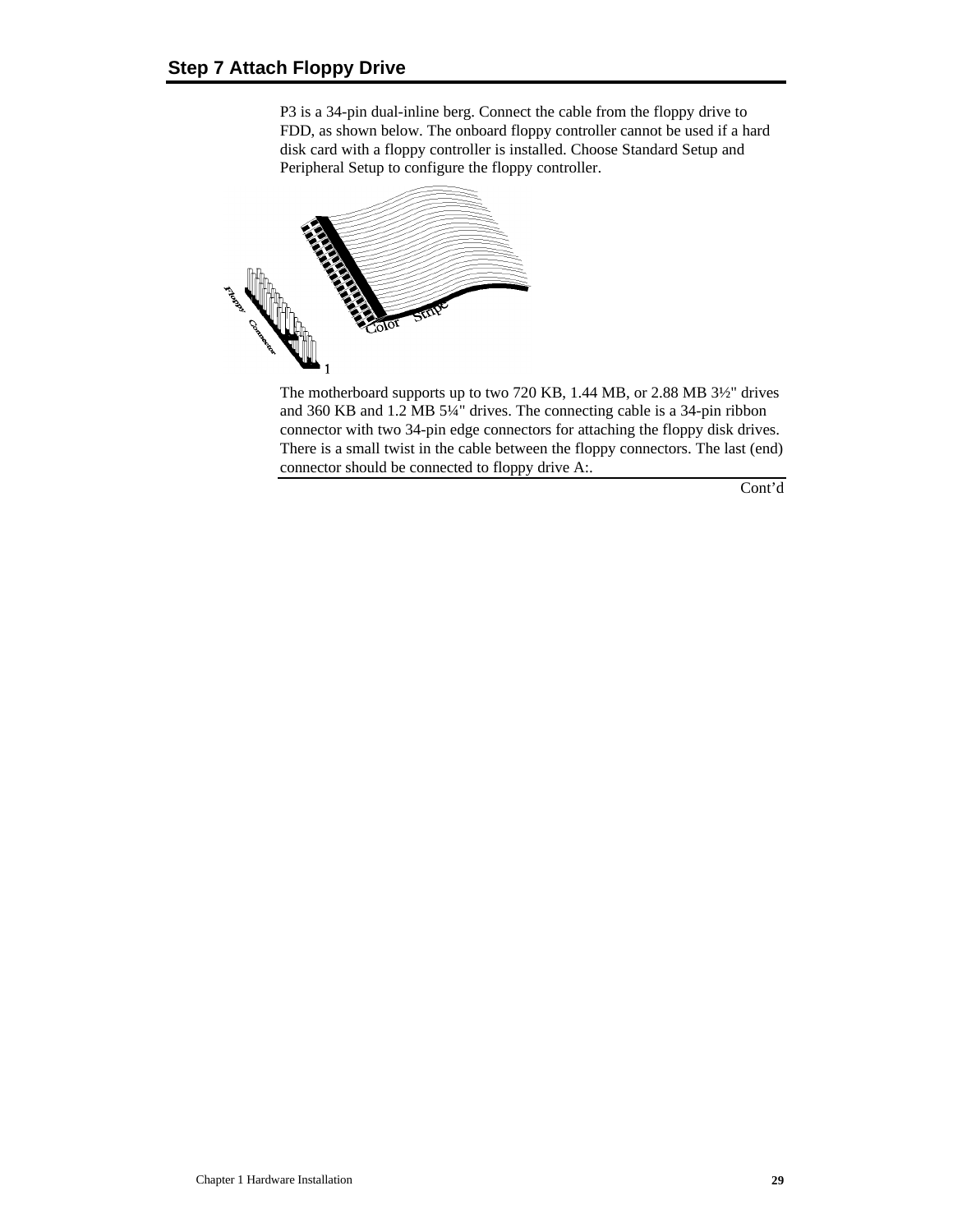## **Floppy Connector Pinout**

| Pin | <b>Signal Description</b> | Pin            | <b>Signal Description</b> |
|-----|---------------------------|----------------|---------------------------|
| 1   | <b>GND</b>                | 2              | DENSE1                    |
| 3   | <b>GND</b>                | $\overline{4}$ | N/C                       |
| 5   | <b>GND</b>                | 6              | DRATE <sub>0</sub>        |
| 7   | <b>GND</b>                | 8              | -INDEX                    |
| 9   | <b>GND</b>                | 10             | -MOTOR0                   |
| 11  | <b>GND</b>                | 12             | -FDSEL1                   |
| 13  | <b>GND</b>                | 14             | -FDSEL0                   |
| 15  | <b>GND</b>                | 16             | -MOTOR1                   |
| 17  | <b>GND</b>                | 18             | <b>DIR</b>                |
| 19  | <b>GND</b>                | 20             |                           |
| 21  | <b>GND</b>                | 22             | -WDATA                    |
| 23  | <b>GND</b>                | 24             | -WGATE                    |
| 25  | <b>GND</b>                | 26             | -TRK0                     |
| 27  | <b>GND</b>                | 28             | -WRPROT                   |
| 29  | <b>GND</b>                | 30             | -RDATA                    |
| 31  | <b>GND</b>                | 32             | <b>HDSEL</b>              |
| 33  | <b>GND</b>                | 34             | <b>DSKCHNG</b>            |

## **Twist in Floppy Cable**

| <b>Floppy B to A</b> | Floppy B to A | Floppy B to A | <b>Floppy B to A</b> |
|----------------------|---------------|---------------|----------------------|
| 10 to 16             | 12 to 14      | 14 to 12      | 16 to 10             |
| 11 to 15             | 13 to 13      | 15 to 11      |                      |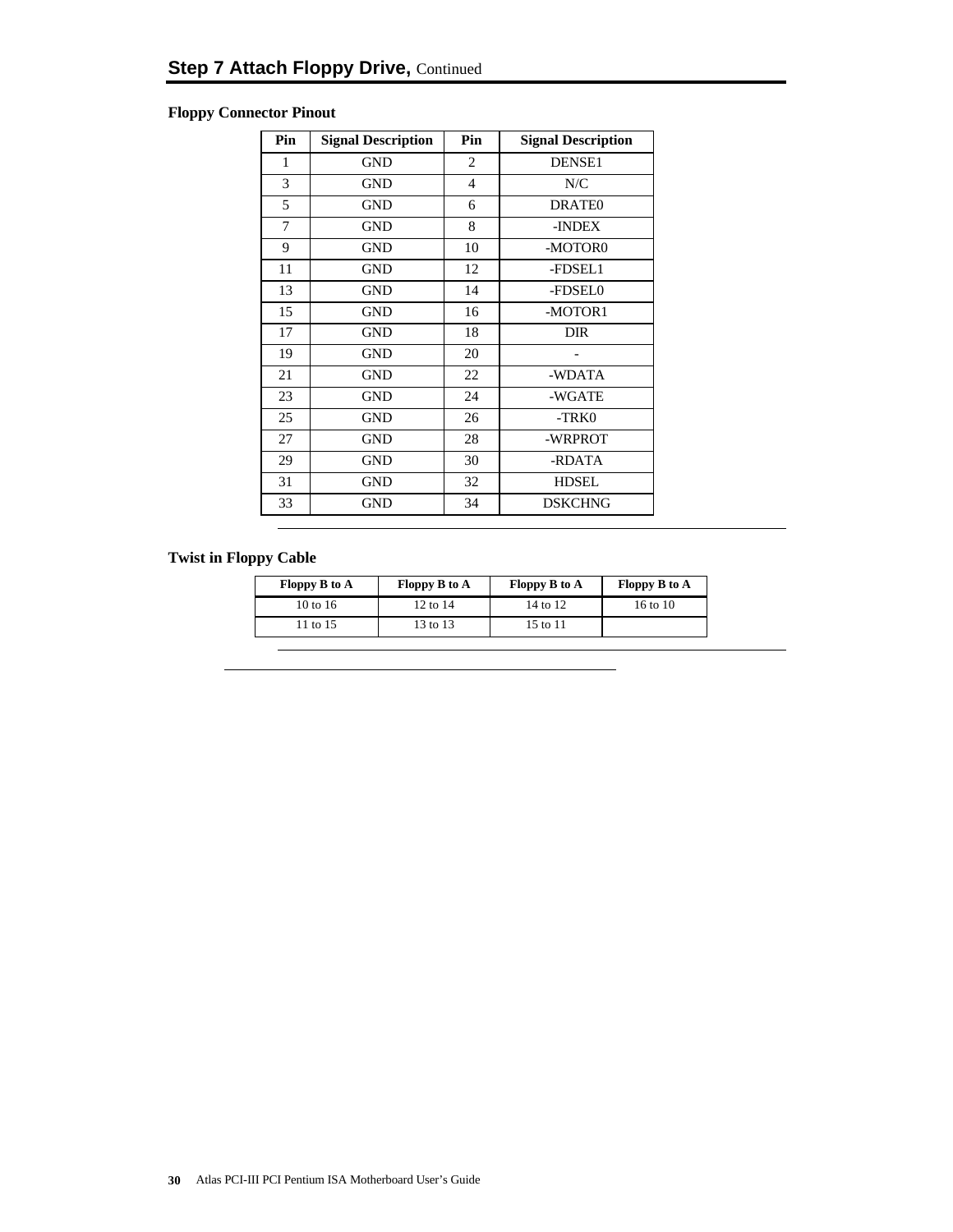**IDE Drives** Attach the IDE drives in the following manner. Choose Peripheral Setup in WINBIOS Setup to enable the onboard IDE controller.

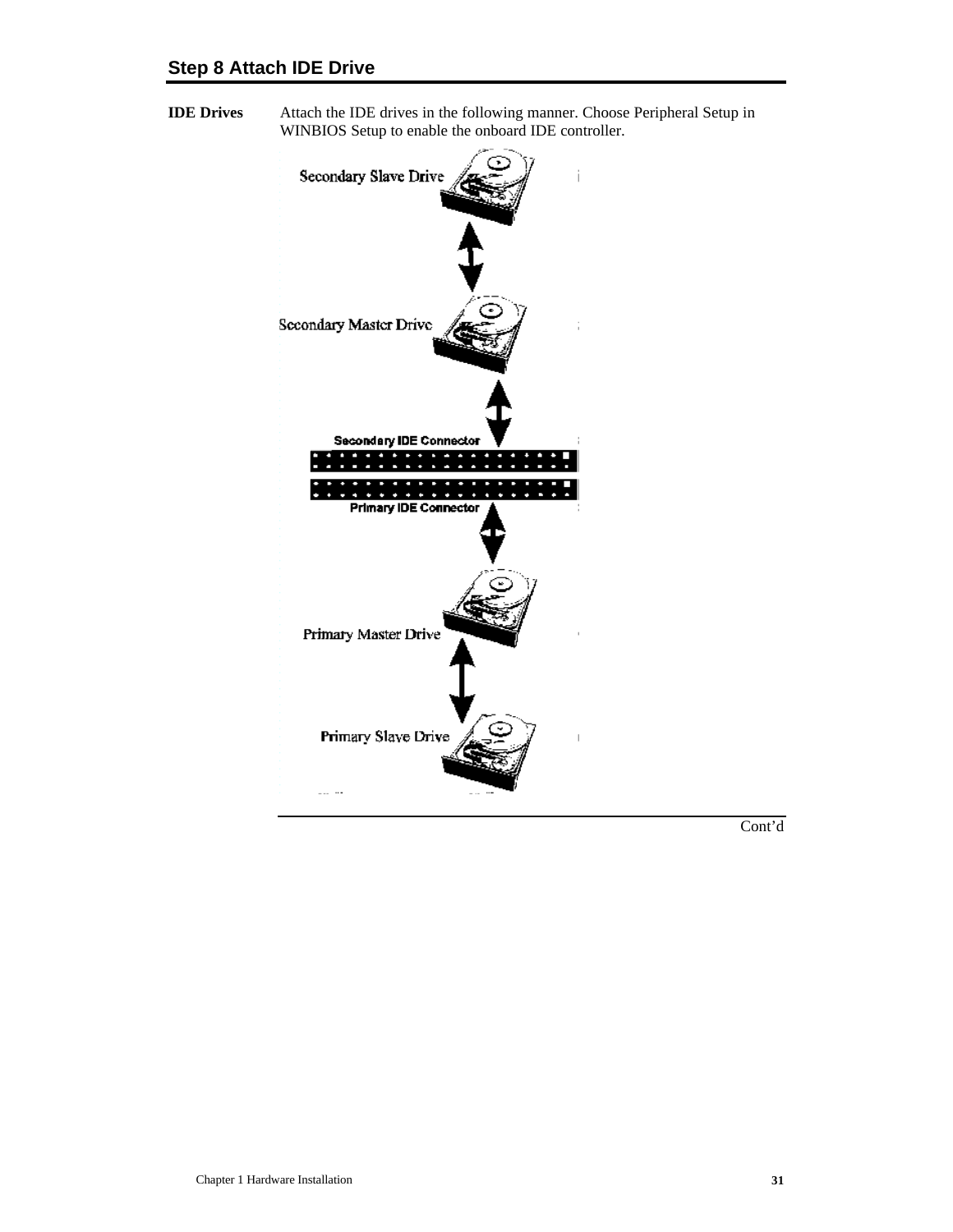**Attach IDE Cable** P5 is the primary IDE (Integrated Drive Electronics) hard disk drive connector. Both the primary master and the primary slave IDE drives must be connected by cable to P5, as shown below.



P5 is a 40-pin dual-inline berg that connects an IDE drive to the primary onboard IDE connector. This motherboard supports IDE Modes 0, 1, 2, 3, and 4, IDE prefetch, LBA (Logical Block Address) mode, high capacity drives (over 528 MB), 32-bit data transfer, and fast IDE transfer. These IDE features are configured in Peripheral Setup in the WINBIOS Setup utility. Disable the onboard IDE interface in Peripheral Setup to use an ISA ESDI, RLL, MFM, or SCSI hard disk drive controller.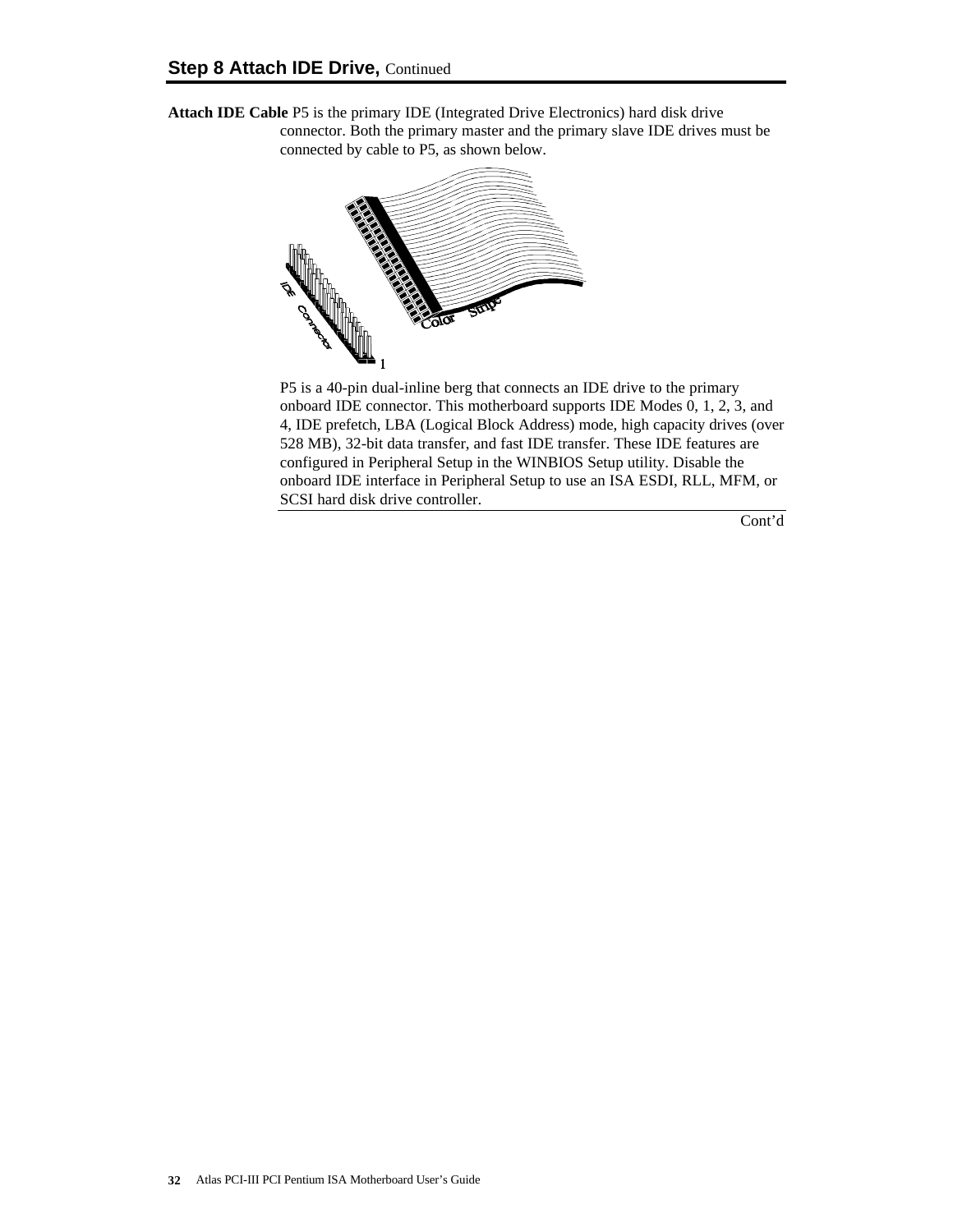| <b>P5 Pinout</b> | The P5 pinout is: |
|------------------|-------------------|
|------------------|-------------------|

| Pin | <b>Signal Description</b> | Pin            | <b>Signal Description</b> |
|-----|---------------------------|----------------|---------------------------|
| 1   | -RESET                    | 2              | <b>GND</b>                |
| 3   | DATA7                     | $\overline{4}$ | DATA8                     |
| 5   | DATA6                     | 6              | DATA9                     |
| 7   | DATA5                     | 8              | DATA10                    |
| 9   | DATA4                     | 10             | DATA11                    |
| 11  | DATA3                     | 12             | DATA12                    |
| 13  | DATA <sub>2</sub>         | 14             | DATA13                    |
| 15  | DATA1                     | 16             | DATA14                    |
| 17  | DATA0                     | 18             | DATA15                    |
| 19  | <b>GND</b>                | 20             | KEY (N/C)                 |
| 21  | N/C                       | 22             | <b>GND</b>                |
| 23  | -IOW                      | 24             | <b>GND</b>                |
| 25  | $-IOR$                    | 26             | <b>GND</b>                |
| 27  | <b>IDERDY</b>             | 28             | ALE                       |
| 29  | N/C                       | 30             | <b>GND</b>                |
| 31  | INT <sub>14</sub>         | 32             | $-IOCS16$                 |
| 33  | HA1                       | 34             | N/C                       |
| 35  | HA <sub>0</sub>           | 36             | HA <sub>2</sub>           |
| 37  | $-CS0$                    | 38             | $-CS1$                    |
| 39  | -IDEACT                   | 40             | <b>GND</b>                |

**P9 Secondary IDE Controller** P9, the secondary IDE connector, is a 40-pin dual-inline berg that connects the secondary primary and slave IDE drives to the secondary onboard IDE controller.

> Attach the secondary master and slave IDE drives to IDE2 via a standard 40 pin IDE cable as shown on page 32.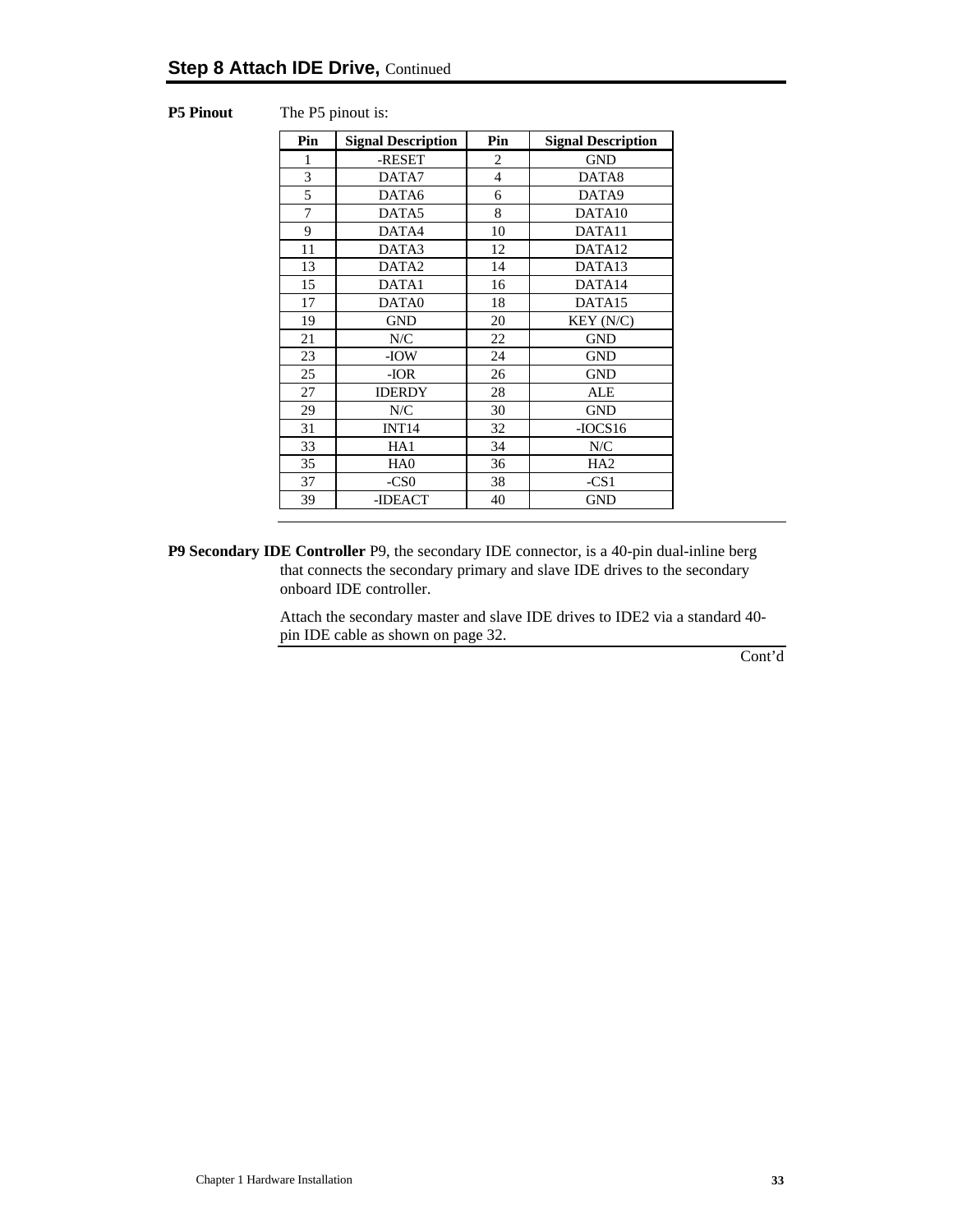#### **P9 Pinout** The P9 pinout is:

| Pin | <b>Signal Description</b> | Pin            | <b>Signal Description</b> |
|-----|---------------------------|----------------|---------------------------|
| 1   | -RESET                    | $\overline{c}$ | <b>GND</b>                |
| 3   | DATA7                     | $\overline{4}$ | DATA8                     |
| 5   | DATA6                     | 6              | DATA9                     |
| 7   | DATA5                     | 8              | DATA10                    |
| 9   | DATA4                     | 10             | DATA11                    |
| 11  | DATA3                     | 12             | DATA12                    |
| 13  | DATA <sub>2</sub>         | 14             | DATA13                    |
| 15  | DATA1                     | 16             | DATA14                    |
| 17  | DATA0                     | 18             | DATA <sub>15</sub>        |
| 19  | <b>GND</b>                | 20             | KEY (N/C)                 |
| 21  | N/C                       | 22             | <b>GND</b>                |
| 23  | -IOW                      | 24             | <b>GND</b>                |
| 25  | -IOR                      | 26             | <b>GND</b>                |
| 27  | <b>IDERDY</b>             | 28             | <b>ALE</b>                |
| 29  | N/C                       | 30             | <b>GND</b>                |
| 31  | INT <sub>15</sub>         | 32             | $-IOCS16$                 |
| 33  | HA1                       | 34             | N/C                       |
| 35  | HA <sub>0</sub>           | 36             | HA <sub>2</sub>           |
| 37  | $-CS2$                    | 38             | $-CS3$                    |
| 39  | N/C                       | 40             | <b>GND</b>                |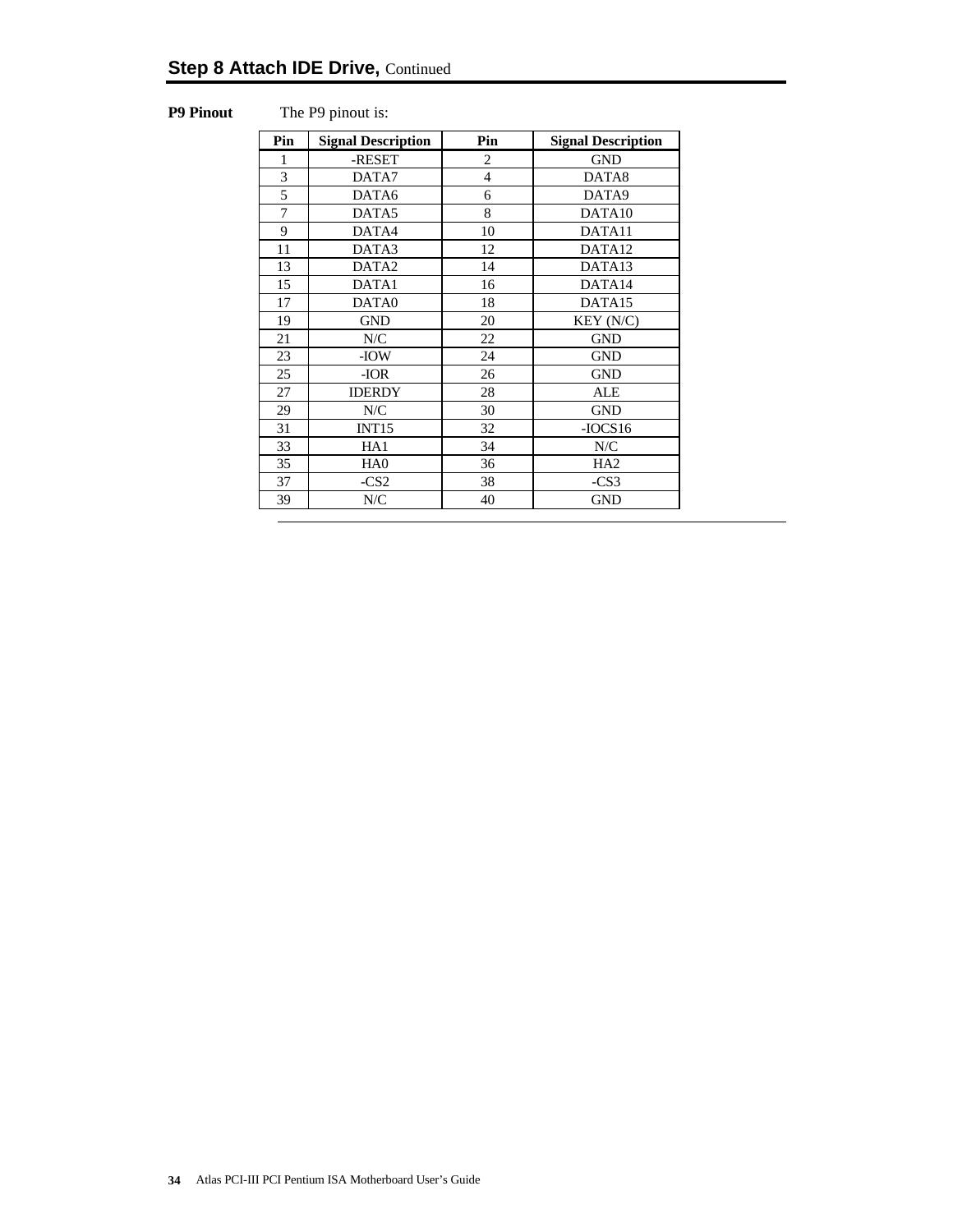Review the following points before powering up:

- make sure that all adapter cards are seated properly,
- make sure all connectors are properly installed,
- make sure the CPU is seated properly,
- make sure there are no screws or other foreign material on the motherboard,
- plug the system into a surge-protected power strip, and
- make sure blank back panels are installed on the back of the chassis to minimize RF emissions.
- **Start the Test** Plug everything in and turn on the switch. If there are any signs of a problem, turn off the unit immediately. Reinstall the connectors. Call Technical Support if there are problems.
- **BIOS Errors** If the system operates normally, a display should appear on the monitor. The BIOS Power On Self Test (POST) should execute.

If POST does not run successfully, it will beep or display error messages. Beeps indicate a serious problem with the system configuration or hardware. The Beep Code indicates the problem. AMIBIOS Beep Codes are defined in *the AMIBIOS Technical Reference.* Make sure the affected part is properly seated and connected. An error message is displayed if the error is less serious. Recheck the system configuration or the connections.

**Configure the System** Run WINBIOS Setup. You must enter the requested information and save the configuration data in CMOS RAM. The system will then reset, run POST, and boot the operating system. See the following chapter for information about configuring the computer.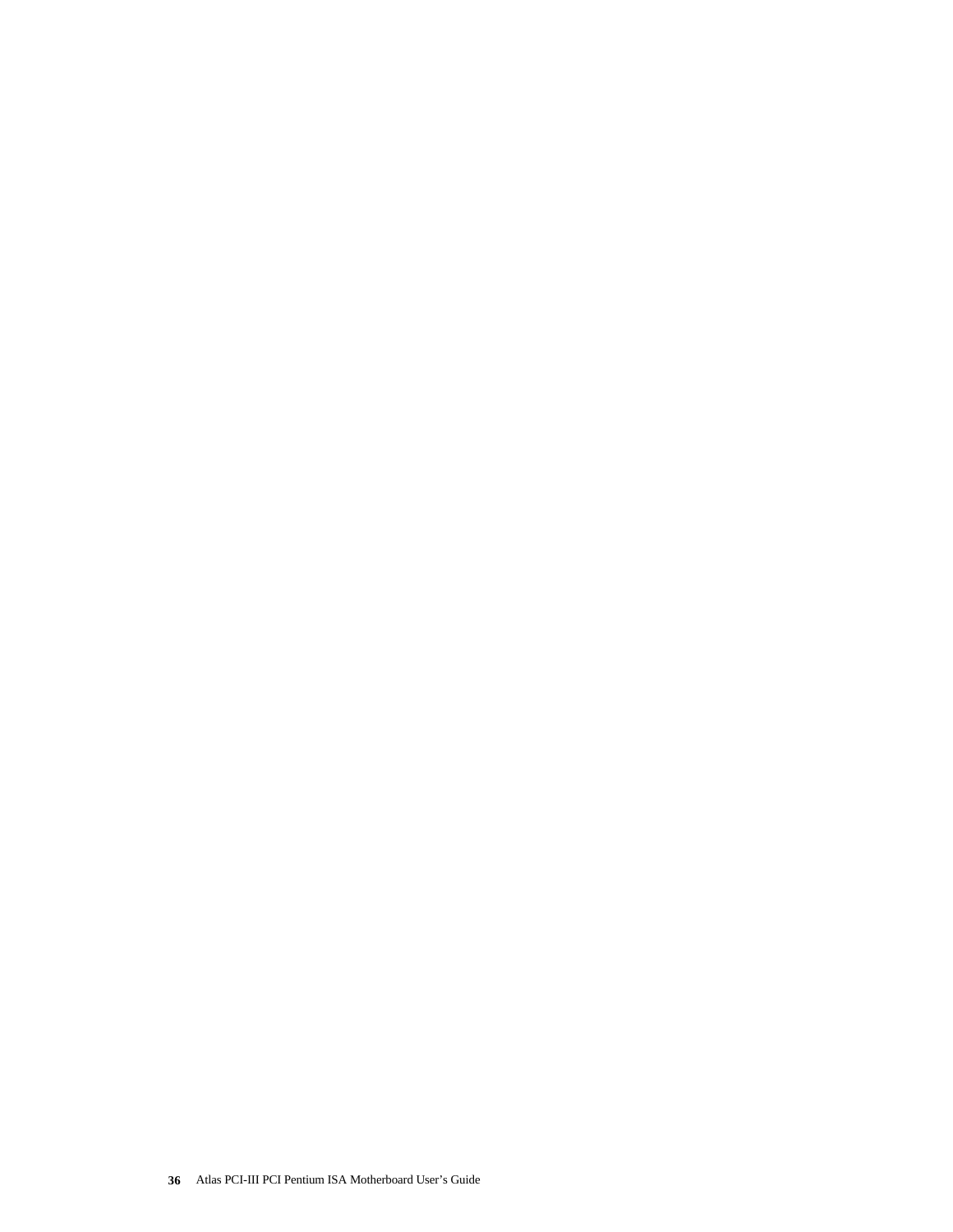# **2 WINBIOS® Setup**

In ISA and EISA computers, the system parameters (such as amount of memory, type of disk drives and video displays, and many other elements) are stored in CMOS RAM. Unlike the DRAM (dynamic random access memory) that is used for standard system memory, CMOS RAM requires very little power. When the computer is turned off, a back-up battery provides power to CMOS RAM, which retains the system parameters. Every time the computer is powered-on, the computer is configured with the values stored in CMOS RAM by the system BIOS, which gains control when the computer is powered on.

The system parameters are configured by a system BIOS Setup utility. Historically, BIOS Setup utilities have been character-based, required keyboard input, and have had user interfaces that were not very intuitive.

**Graphical Interface** American Megatrends has a new type of system BIOS Setup utility. WINBIOS Setup has a graphical user interface the end user can access using a mouse. The WINBIOS Setup code is so compact that it can reside on the same ROM as the system BIOS. The system configuration parameters are set by WINBIOS Setup.

> Since WINBIOS Setup resides in the ROM BIOS, it is available each time the computer is turned on.

**Starting WINBIOS Setup** As POST executes, the following appears:

Hit <DEL> if you want to run SETUP

Press <Del> to run WINBIOS Setup.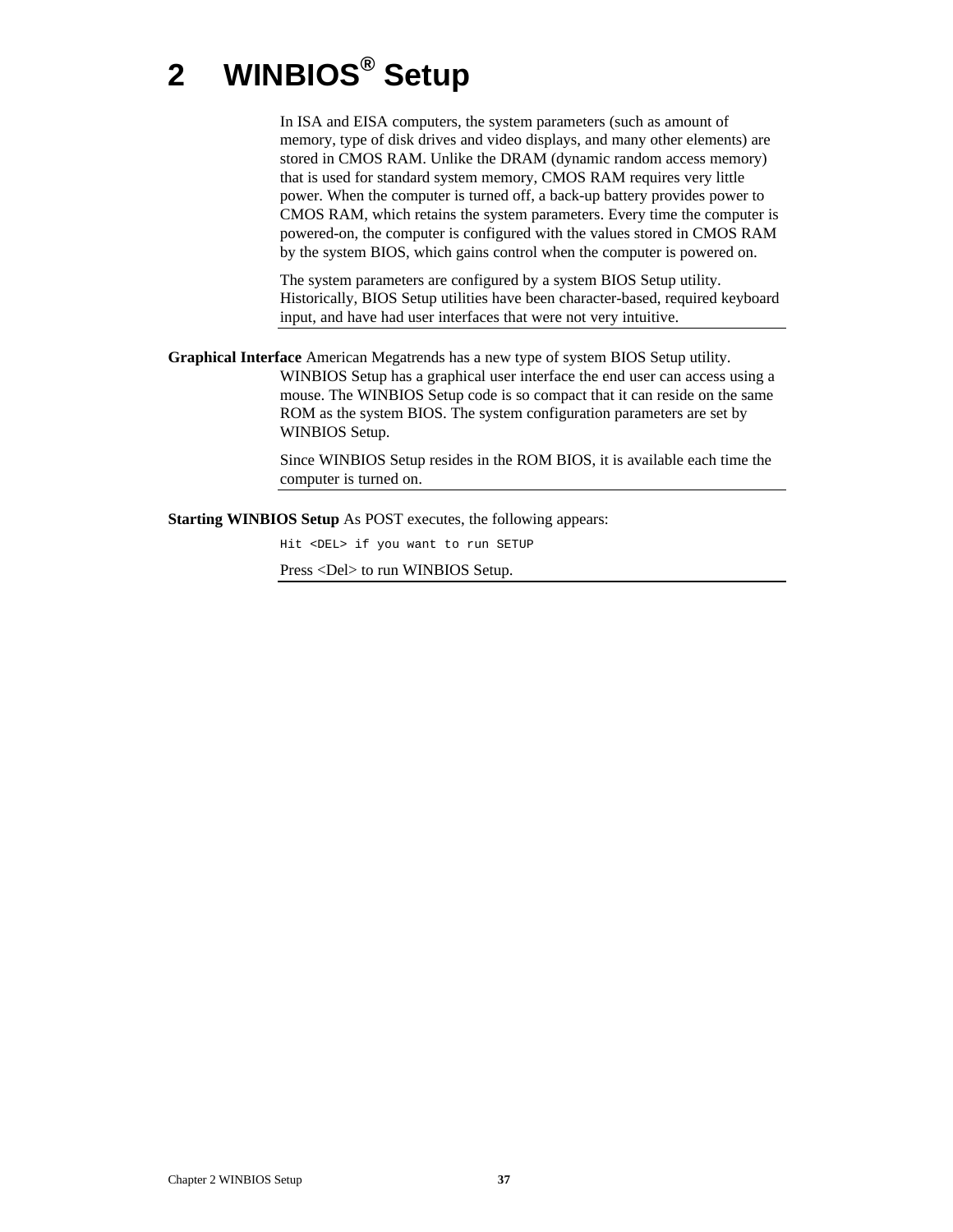WINBIOS Setup has a built-in mouse driver and can be accessed by either a serial mouse or PS/2-style mouse. WINBIOS Setup supports Microsoft-Compatible serial mice and all PS/2-type mice.

The mouse click functions are: single click to change or select both global and current fields and double click to perform an operation in the selected field.

### **Using the Keyboard with WINBIOS Setup**

WINBIOS has a built-in keyboard driver that uses simple keystroke combinations:

| <b>Keystroke</b>                                             | Action                                     |
|--------------------------------------------------------------|--------------------------------------------|
| $<$ Tab $>$                                                  | Change or select a global field.           |
| $\leftrightarrow$ , $\leftarrow$ , $\uparrow$ , $\downarrow$ | Change or select the current field.        |
| $<$ Enter $>$                                                | Perform an operation in the current field. |
| $^+$                                                         | Increment a value.                         |
|                                                              | Decrement a value.                         |
| $\langle$ Esc $\rangle$                                      | Abort any window function.                 |
| $<$ PgUp $>$                                                 | Return to the previous screen.             |
| $<$ PgDn>                                                    | Advance to the next screen.                |
| <home></home>                                                | Returns to the beginning of the text.      |
| $<$ End $>$                                                  | Advance to the end of the text.            |
| <ctrl><alt>&lt;+&gt;</alt></ctrl>                            | Change to high speed.                      |
| <ctrl><alt>&lt;-&gt;</alt></ctrl>                            | Change to low speed.                       |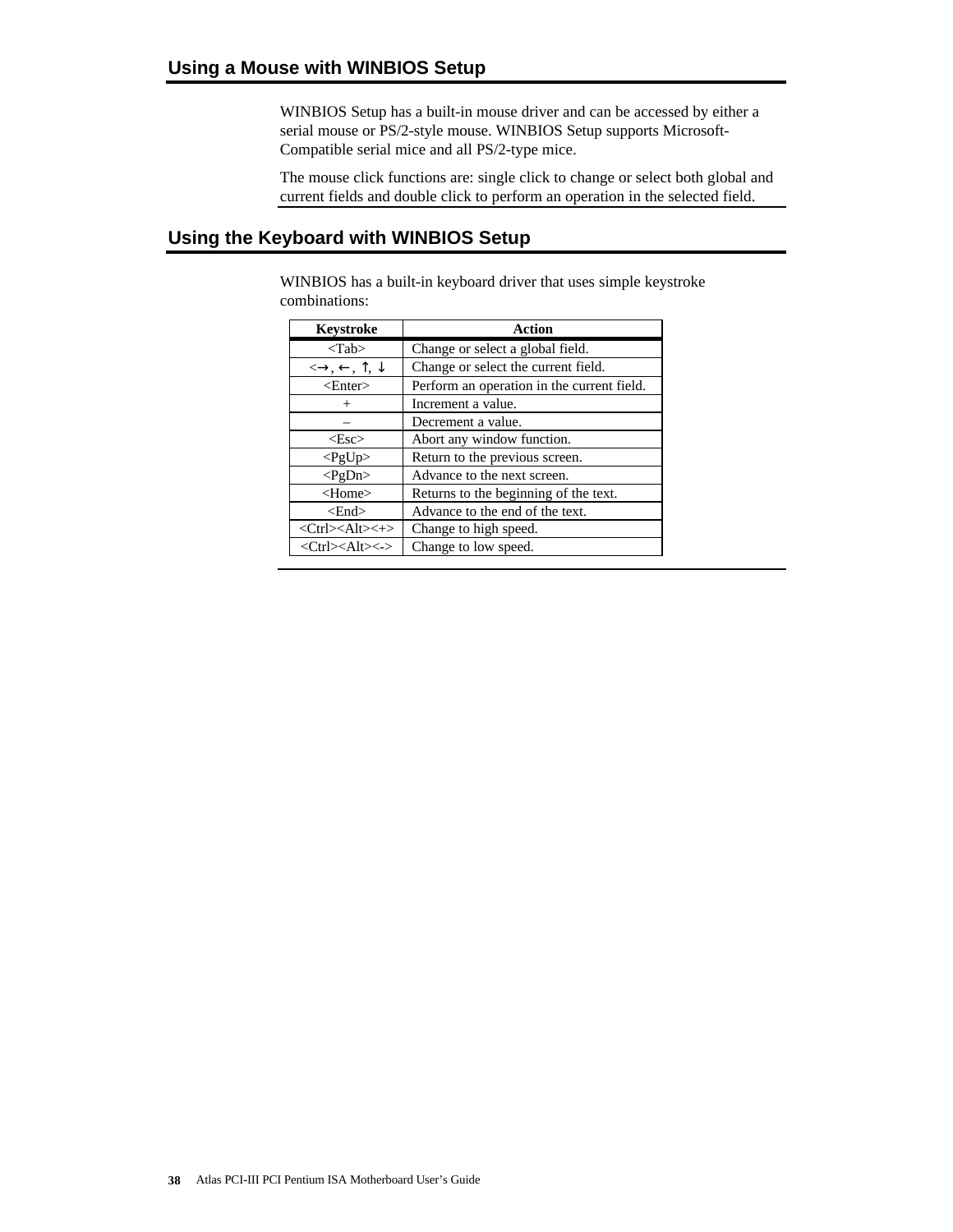The WINBIOS Setup main menu is organized into four sections. Each of these sections corresponds to a section in this chapter.

Each section contains several icons. Clicking on each icon activates a specific AMIBIOS function. The WINBIOS Setup main windows and related functions are described on the next page.

**Main Windows** The WINBIOS Setup main windows are:

- Setup, described in Section 1 on page 40, has icons that permit you to set system configuration options such as date, time, hard disk type, floppy type, and many others,
- Security, described in Section 2 beginning on page 61, has three icons that control AMIBIOS security features, and
- Utilities, described in Section 3 beginning on page 64, sets the screen color and allows language changes,
- Default, described in Section 4 beginning on page 64, this section has three icons that permit you to select a group of settings for all WINBIOS Setup options.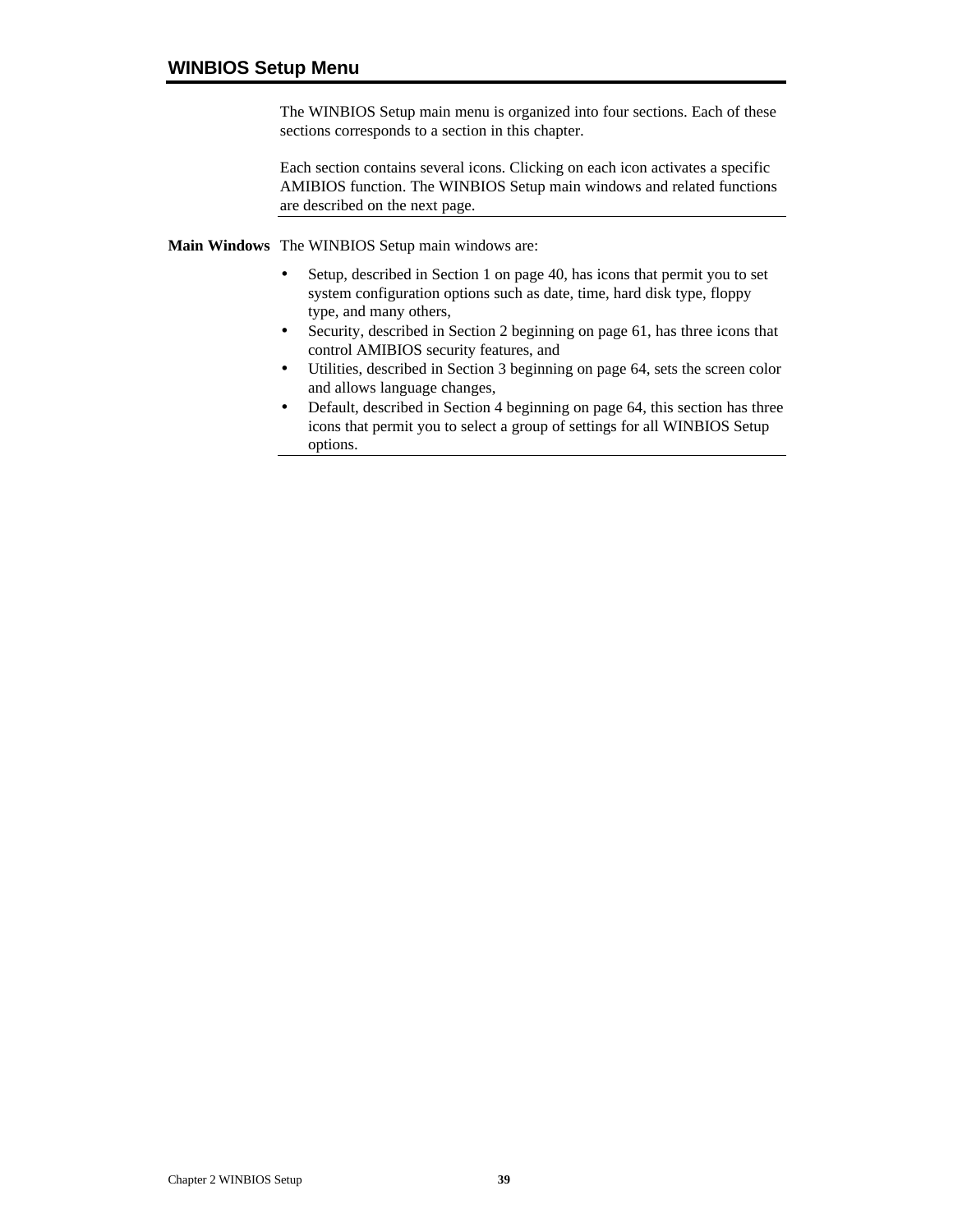## **Section 1 Setup**

### **Standard Setup**

|           | Standard Setup options are displayed by choosing the Standard icon from the<br>WINBIOS Setup main menu. All Standard Setup options are described in this<br>section.                                                                                                                                                   |
|-----------|------------------------------------------------------------------------------------------------------------------------------------------------------------------------------------------------------------------------------------------------------------------------------------------------------------------------|
| Date/Time | Select the Standard option. Select the Date and Time icon. The current values<br>for each category are displayed. Enter new values through the keyboard.                                                                                                                                                               |
|           | <b>Floppy Drive A: and B:</b> Move the cursor to these fields via $\uparrow$ and $\downarrow$ and select the floppy type.<br>The settings are 360 KB 5 <sup>1</sup> /4 inch, 1.2 MB 5 <sup>1</sup> /4 inch, 720 KB 3 <sup>1</sup> / <sub>2</sub> inch, 1.44 MB<br>$3\frac{1}{2}$ inch, or 2.88 MB $3\frac{1}{2}$ inch. |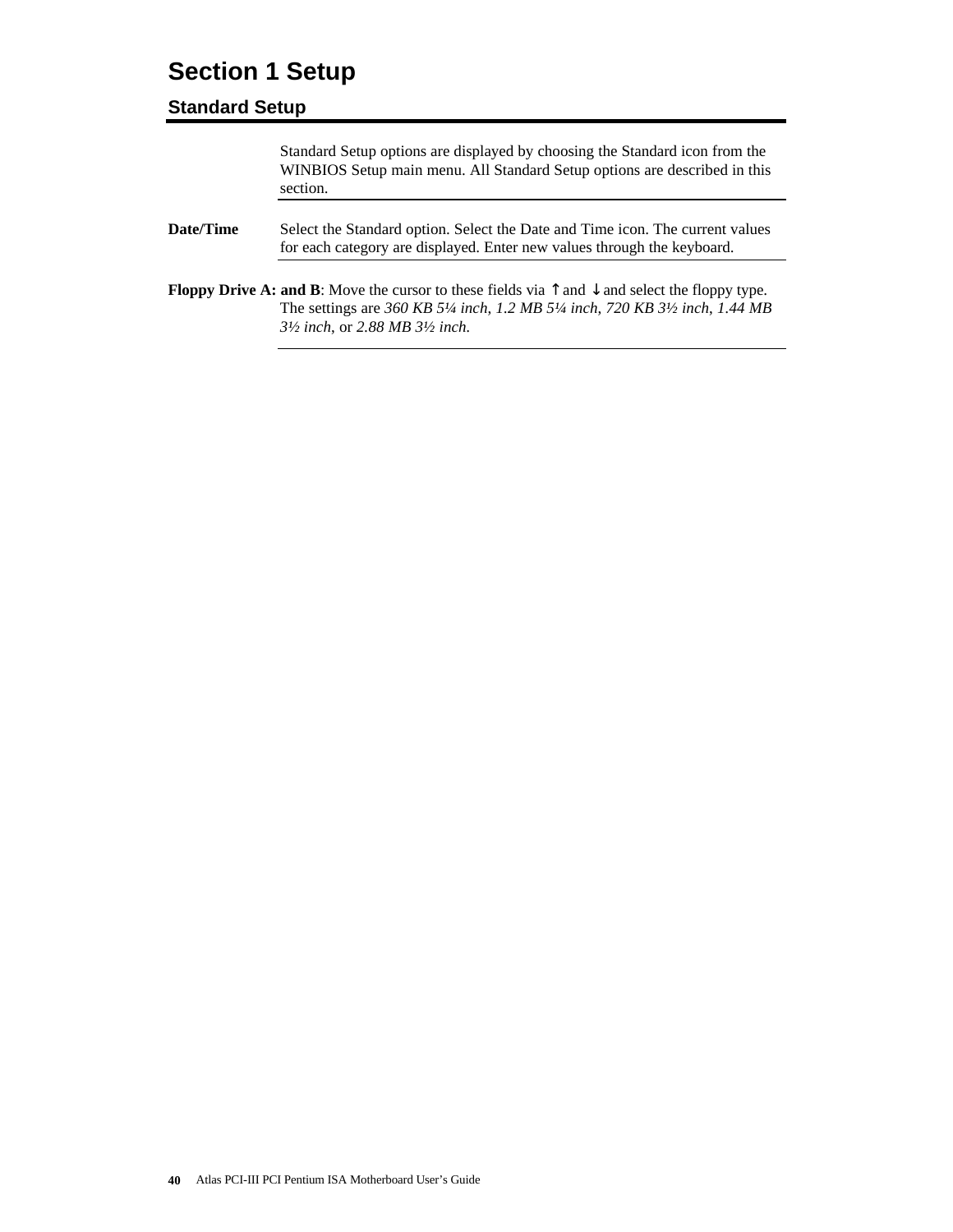**Primary Master, Primary Slave, Secondary Master, Secondary Slave** Select one of these hard disk drive icons to configure the hard disk drive named in the option. Select *Auto* from the drive parameters screen to let AMIBIOS automatically configure the drive. A screen with a list of drive parameters appears. Click on *OK* to configure the drive.

| <b>Drive Type</b>                    | <b>How to Configure</b>                                                                                                                                                                                                                                                                                               |
|--------------------------------------|-----------------------------------------------------------------------------------------------------------------------------------------------------------------------------------------------------------------------------------------------------------------------------------------------------------------------|
| <b>SCSI</b>                          | Select Type. Select Not Installed in the drive parameter<br>screen. The SCSI drivers provided by the SCSI drive or<br>SCSI host adapter manufacturer should allow you to<br>configure the SCSI drive.                                                                                                                 |
| <b>IDE</b>                           | Select Type. Select Auto to let AMIBIOS determine the<br>parameters. Click on OK when AMIBIOS displays the drive<br>parameters.                                                                                                                                                                                       |
|                                      | Select LBA/Large Mode. Select On if the drive has a<br>capacity greater than 540 MB.                                                                                                                                                                                                                                  |
|                                      | Select <i>Block Mode</i> . Select <i>On</i> to allow block mode data<br>transfers.                                                                                                                                                                                                                                    |
|                                      | Select 32-Bit Transfer. Select On to allow 32-bit data<br>transfers.                                                                                                                                                                                                                                                  |
|                                      | Select the PIO Mode. It is best to select Auto to allow<br>AMIBIOS to determine the PIO mode. If you select a PIO<br>mode that is not supported by the IDE drive, the drive will<br>not work properly. If you are absolutely certain that you<br>know the drive's PIO mode, select PIO mode 0 - 5, as<br>appropriate. |
| <b>CD-ROM</b>                        | Select Type. Select CDROM. Click on OK when AMIBIOS<br>displays the drive parameters.                                                                                                                                                                                                                                 |
| Standard<br><b>MFM</b> Drive         | Select Type. You must know the drive parameters. Select<br>the drive type that exactly matches your drive's parameters.                                                                                                                                                                                               |
| Non-<br>Standard<br><b>MFM</b> Drive | Select Type. If the drive parameters do not match the drive<br>parameters listed for drive types 1 - 46, select User and<br>enter the correct hard disk drive parameters.                                                                                                                                             |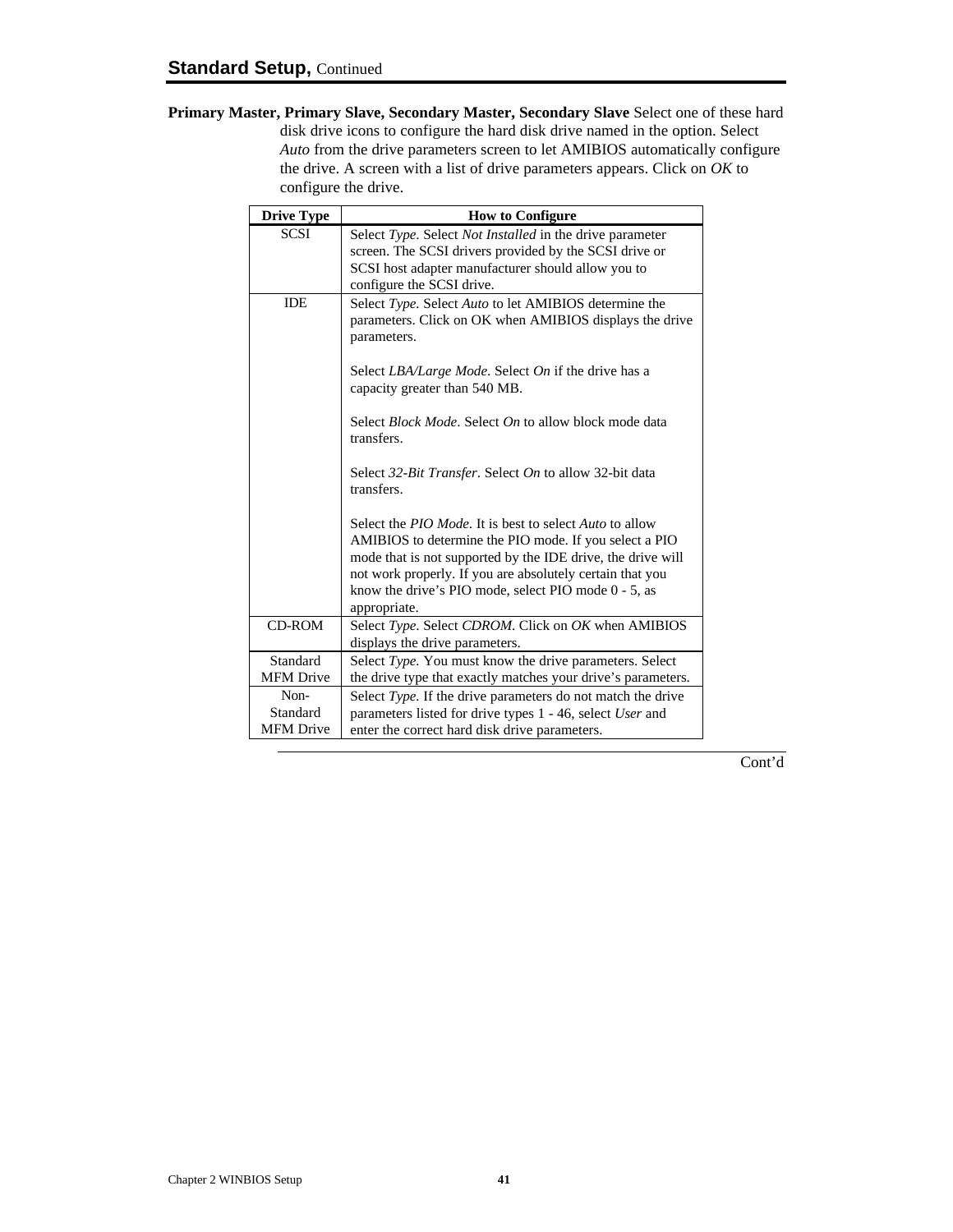| <b>Parameter</b>         | <b>Description</b>                                                                                                                                                                                                    |  |
|--------------------------|-----------------------------------------------------------------------------------------------------------------------------------------------------------------------------------------------------------------------|--|
| Type                     | The number for a drive with certain identification                                                                                                                                                                    |  |
|                          | parameters.                                                                                                                                                                                                           |  |
| Cylinders                | The number of cylinders in the disk drive.                                                                                                                                                                            |  |
| Heads                    | The number of heads.                                                                                                                                                                                                  |  |
| Write<br>Precompensation | The actual physical size of a sector gets progressively<br>smaller as the track diameter diminishes. Yet each<br>sector must still hold 512 bytes. Write<br>precompensation circuitry on the hard disk                |  |
|                          | compensates for the physical difference in sector size<br>by boosting the write current for sectors on inner<br>tracks. This parameter is the track number on the disk<br>surface where write precompensation begins. |  |
| Landing Zone             | This number is the cylinder location where the heads<br>normally park when the system is shut down.                                                                                                                   |  |
| <b>Sectors</b>           | The number of sectors per track. MFM drives have 17<br>sectors per track. RLL drives have 26 sectors per<br>track. ESDI drives have 34 sectors per track. SCSI<br>and IDE drives have even more sectors per track.    |  |
| Capacity                 | The formatted capacity of the drive is the number of<br>heads times the number of cylinders times the number<br>of sectors per track times 512 (bytes per sector).                                                    |  |

**Entering Drive Parameters** You can also enter the hard disk drive parameters. The drive parameters are: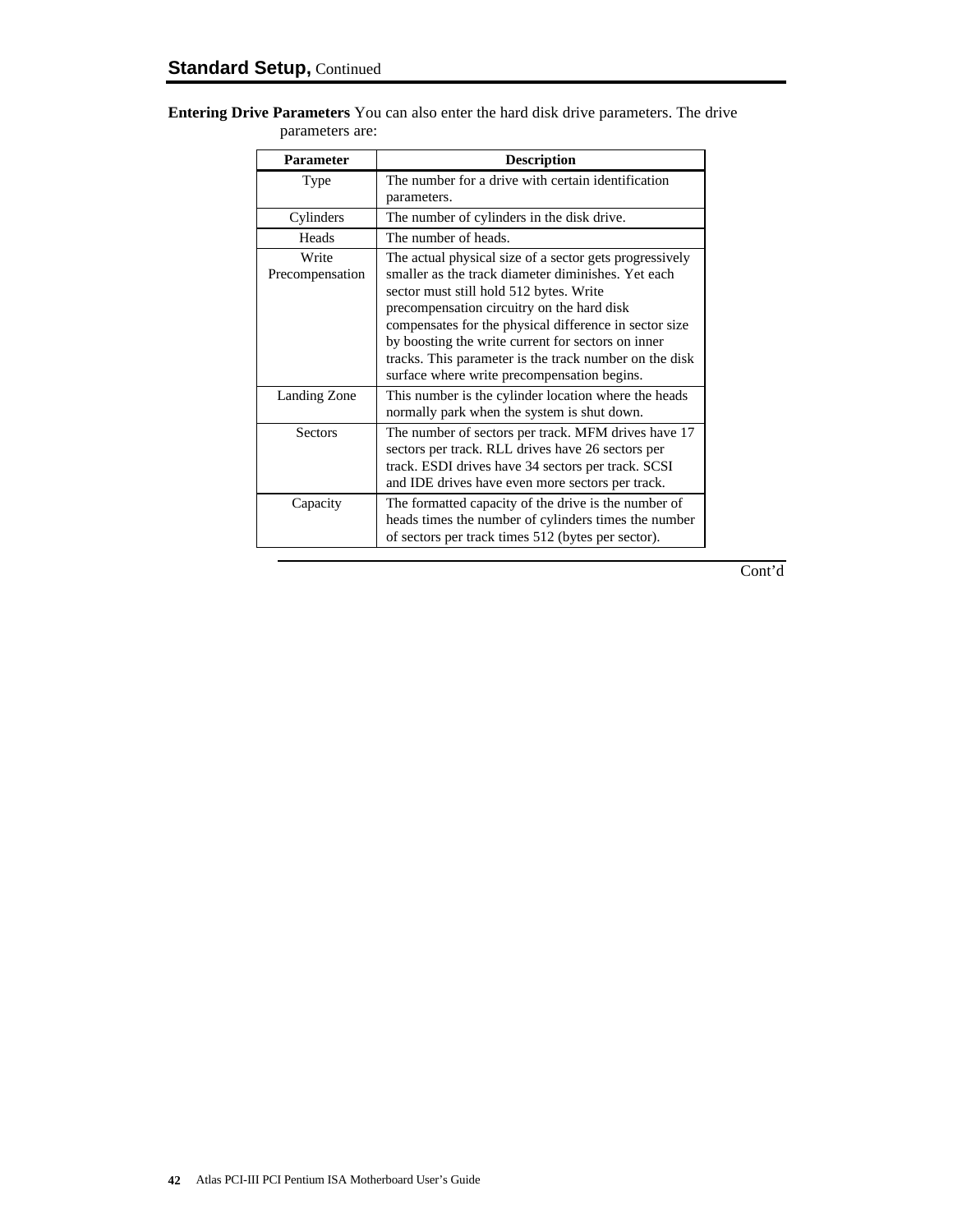### **Hard Disk Drive Types**

| <b>Type</b>    | <b>Cylinders</b> | <b>Heads</b>   | Write<br>Precompensation                                                                                                                                                           | Landing<br>Zone | <b>Sectors</b> | Capacity |
|----------------|------------------|----------------|------------------------------------------------------------------------------------------------------------------------------------------------------------------------------------|-----------------|----------------|----------|
| $\mathbf{1}$   | 306              | $\overline{4}$ | 128                                                                                                                                                                                | 305             | 17             | 10 MB    |
| $\overline{c}$ | 615              | $\overline{4}$ | 300                                                                                                                                                                                | 615             | 17             | 20 MB    |
| 3              | 615              | 6              | 300                                                                                                                                                                                | 615             | 17             | 31 MB    |
| $\overline{4}$ | 940              | 8              | 512                                                                                                                                                                                | 940             | 17             | 62 MB    |
| 5              | 940              | 6              | 512                                                                                                                                                                                | 940             | 17             | 47 MB    |
| 6              | 615              | $\overline{4}$ | 65535                                                                                                                                                                              | 615             | 17             | 20 MB    |
| $\overline{7}$ | 462              | 8              | 256                                                                                                                                                                                | 511             | 17             | 31 MB    |
| 8              | 733              | 5              | 65535                                                                                                                                                                              | 733             | 17             | 30 MB    |
| 9              | 900              | 15             | 65535                                                                                                                                                                              | 901             | 17             | 112 MB   |
| 10             | 820              | 3              | 65535                                                                                                                                                                              | 820             | 17             | 20 MB    |
| 11             | 855              | 5              | 65535                                                                                                                                                                              | 855             | 17             | 35 MB    |
| 12             | 855              | $\overline{7}$ | 65535                                                                                                                                                                              | 855             | 17             | 50 MB    |
| 13             | 306              | 8              | 128                                                                                                                                                                                | 319             | 17             | 20 MB    |
| 14             | 733              | $\overline{7}$ | 65535                                                                                                                                                                              | 733             | 17             | 43 MB    |
| 16             | 612              | $\overline{4}$ | $\boldsymbol{0}$                                                                                                                                                                   | 663             | 17             | 20 MB    |
| 17             | 977              | 5              | 300                                                                                                                                                                                | 977             | 17             | 41 MB    |
| 18             | 977              | $\overline{7}$ | 65535                                                                                                                                                                              | 977             | 17             | 57 MB    |
| 19             | 1024             | $\overline{7}$ | 512                                                                                                                                                                                | 1023            | 17             | 60 MB    |
| 20             | 733              | 5              | 300                                                                                                                                                                                | 732             | 17             | 30 MB    |
| 21             | 733              | $\overline{7}$ | 300                                                                                                                                                                                | 732             | 17             | 43 MB    |
| 22             | 733              | 5              | 300                                                                                                                                                                                | 733             | 17             | 30 MB    |
| 23             | 306              | $\overline{4}$ | $\boldsymbol{0}$                                                                                                                                                                   | 336             | 17             | 10 MB    |
| 24             | 925              | $\overline{7}$ | $\boldsymbol{0}$                                                                                                                                                                   | 925             | 17             | 54 MB    |
| 25             | 925              | 9              | 65535                                                                                                                                                                              | 925             | 17             | 69 MB    |
| 26             | 754              | $\overline{7}$ | 754                                                                                                                                                                                | 754             | 17             | 44 MB    |
| 27             | 754              | 11             | 65535                                                                                                                                                                              | 754             | 17             | 69 MB    |
| 28             | 699              | $\overline{7}$ | 256                                                                                                                                                                                | 699             | 17             | 41 MB    |
| 29             | 823              | 10             | 65535                                                                                                                                                                              | 823             | 17             | 68 MB    |
| 30             | 918              | $\overline{7}$ | 918                                                                                                                                                                                | 918             | 17             | 53 MB    |
| 31             | 1024             | 11             | 65535                                                                                                                                                                              | 1024            | 17             | 94 MB    |
| 32             | 1024             | 15             | 65535                                                                                                                                                                              | 1024            | 17             | 128 MB   |
| 33             | 1024             | 5              | 1024                                                                                                                                                                               | 1024            | 17             | 43 MB    |
| 34             | 612              | $\overline{c}$ | 128                                                                                                                                                                                | 612             | 17             | 10 MB    |
| 35             | 1024             | 9              | 65535                                                                                                                                                                              | 1024            | 17             | 77 MB    |
| 36             | 1024             | 8              | 512                                                                                                                                                                                | 1024            | 17             | 68 MB    |
| 37             | 615              | 8              | 128                                                                                                                                                                                | 615             | 17             | 41 MB    |
| 38             | 987              | 3              | 987                                                                                                                                                                                | 987             | 17             | 25 MB    |
| 39             | 987              | $\overline{7}$ | 987                                                                                                                                                                                | 987             | 17             | 57 MB    |
| 40             | 820              | 6              | 820                                                                                                                                                                                | 820             | 17             | 41 MB    |
| 41             | 977              | 5              | 977                                                                                                                                                                                | 977             | 17             | 41 MB    |
| 42             | 981              | 5              | 981                                                                                                                                                                                | 981             | 17             | 41 MB    |
| 43             | 830              | 7              | 512                                                                                                                                                                                | 830             | 17             | 48 MB    |
| 44             | 830              | 10             | 65535                                                                                                                                                                              | 830             | 17             | 69 MB    |
| 45             | 917              | 15             | 65535                                                                                                                                                                              | 918             | 17             | 114 MB   |
| 46             | 1224             | 15             | 65535                                                                                                                                                                              | 1223            | 17             | 152 MB   |
|                |                  |                | AMIBIOS automatically sets IDE drive parameters. Select USER to enter MFM, ESDI, or RLL drive<br>parameters. Select Not Installed for SCSI drives. Select CDROM for CD-ROM drives. |                 |                |          |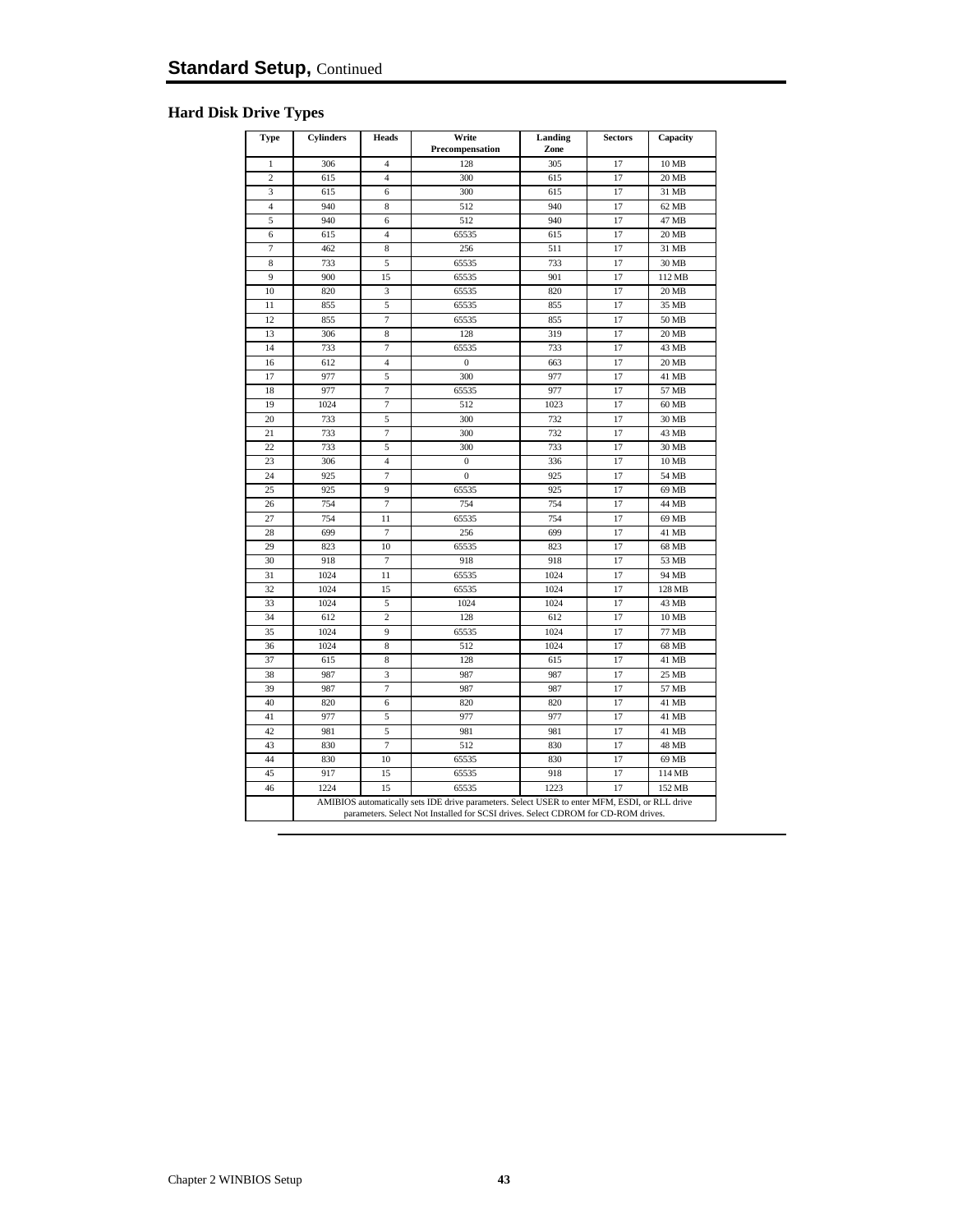Advanced Setup options are displayed by choosing the Advanced icon from the WINBIOS Setup main menu. All Advanced Setup options are described in this section.

- **System Keyboard** This option does not specify if a keyboard is attached to the computer. Rather, it specifies if error messages are displayed if a keyboard is not attached. This option permits you to configure workstations with no keyboards. The settings are *Absent* or *Present.* The Optimal and Fail-Safe default settings are *Present.*
- **Primary Display** This option configures the type of monitor attached to the computer. The settings are *Mono, CGA40x25, CGA80x25, VGA/EGA,* or *Absent*. The Optimal and Fail-Safe default settings are *VGA/EGA.*
- **PS/2Mouse Support** Set this option to *Enabled* to enable AMIBIOS support for a PS/2-type mouse.. The settings are *Enabled* or *Disabled.* The Optimal and Fail-Safe default settings are *Enabled.*
- **Pause on Config. Screen** This option specifies the length of time that the AMIBIOS configuration screen appears. The settings are *2 (seconds), 3, 4, 5, 6, 7, 8, 9, 10, 11, 12, 13, 14,* or *Disabled*. The Optimal and Fail-Safe default settings are *Disabled.*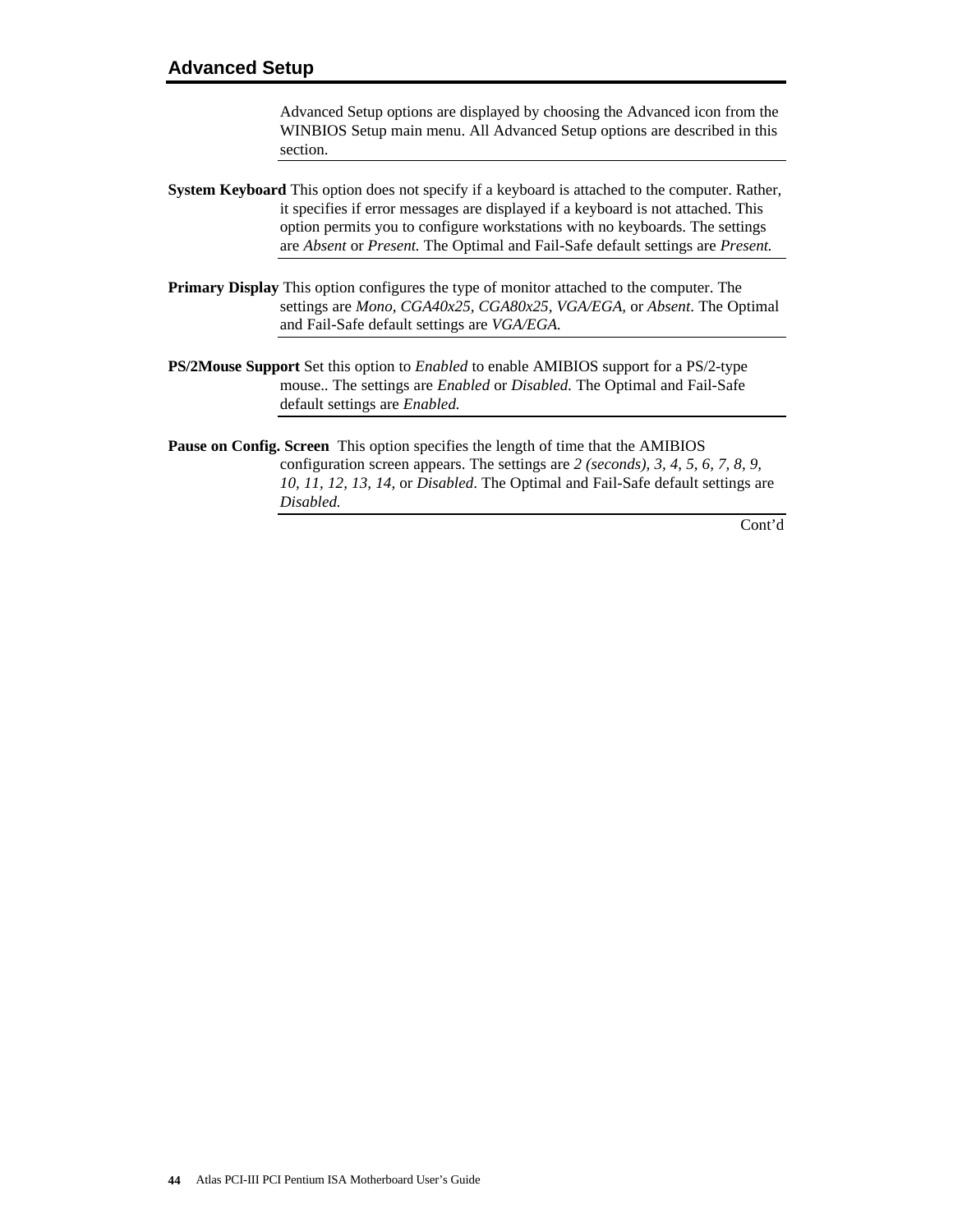- **Boot Up Num Lock** Set this option to *On* to turn the Num Lock key On at system boot. The settings are *On* or *Off.* The Optimal and Fail-Safe default settings are *On.*
- **Password Check** This option enables the password check option every time the system boots or the end user runs Setup. If *Always* is chosen, a user password prompt appears every time the computer is turned on. If *Setup* is chosen, the password prompt appears if WINBIOS is executed. See page 61 for instructions on changing a password. The Optimal and Power-On defaults are *Setup.*
- **Boot To OS/2** Set this option to *Yes* if running OS/2 operating system and using more than 64 MB of system memory on the motherboard. The settings are *Yes* or *No*. The Optimal and Fail-Safe default settings are *No.*
- **Floppy Drive Swap** Set this option to *Enabled* to permit drives A: and B: to be swapped. The settings are *Enabled* or *Disabled*. The Optimal and Fail-Safe default settings are *Disabled.*
- **Boot Up Sequence** This option sets the sequence of boot drives (either floppy drive A, hard disk drive C:, or a CD-ROM drive.) AMIBIOS attempts to boot from after AMIBIOS POST completes. The three settings are *C:,A:,CDROM*, *A:,C:CDROM,* and *CDROM,C:,A:.* The Optimal default setting is *C:,A:CDROM.* The Fail-Safe default setting is *A:,C:CDROM.*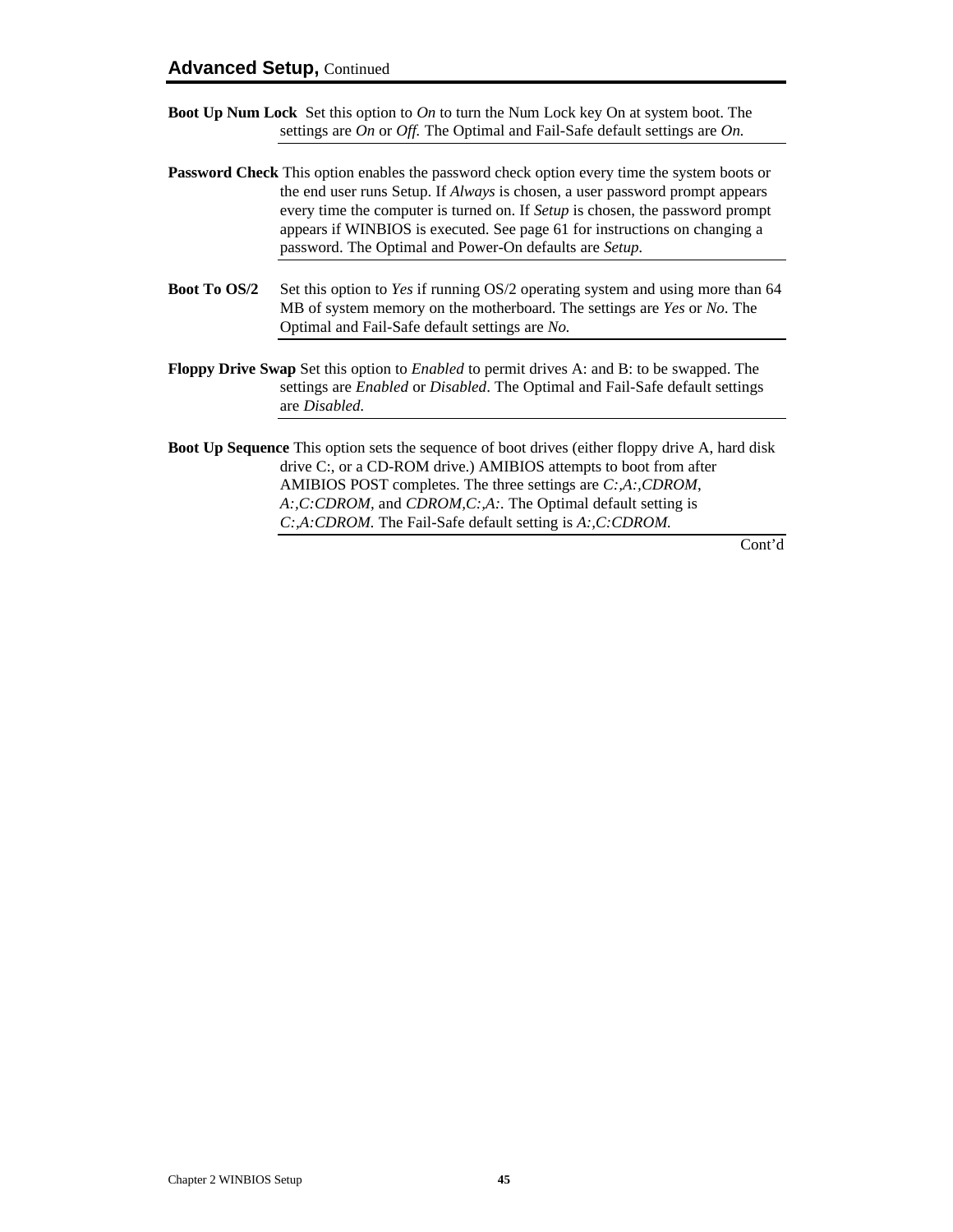**External Cache** Set this option to *Enabled* to enable L2 secondary (external) cache memory. The settings are *Enabled* or *Disabled.* The Optimal default setting is *Enabled.* The Fail-Safe default setting is *Disabled.*

**Caching Controller** Set this option to *Yes* if a cache controller is installed in the computer.

| <b>Setting</b> | <b>Description</b>                                                                                   |
|----------------|------------------------------------------------------------------------------------------------------|
| Absent         | To comply with the PCI specifications, PCI adapter cards                                             |
| (the           | must be reset every time the CPU is reset. When the end                                              |
| default        | user forces a soft reset by pressing $\langle Ctr  > \langle A t \rangle \langle Del \rangle$ , only |
| setting)       | the CPU is reset. When this option is set to No, all soft                                            |
|                | resets are converted to hard resets, and all PCI adapter cards                                       |
|                | are reset when the CPU is reset.                                                                     |
| Present        | Soft resets still behave like soft resets when Yes is selected.                                      |
|                | Select this option if a caching controller is installed in the                                       |
|                | computer. Soft resets must not generate a hard reset if a                                            |
|                | caching controller is used. If a hard reset is generated, a PCI                                      |
|                | caching controller card cannot flush data from cache memory                                          |
|                | to a hard disk drive before the reset.                                                               |

**Video Shadow C000,32K** This option controls the location of the contents of video ROM. The settings are:

| <b>Setting</b>  | <b>Description</b>                                        |
|-----------------|-----------------------------------------------------------|
| Shadow          | The contents of the video ROM area (C0000h - C7FFFh) are  |
|                 | written to the corresponding address in RAM.              |
| Cached          | The contents of the video ROM area (C0000h - C7FFFh) are  |
|                 | written to the corresponding RAM address and may be read  |
|                 | from or written to cache memory.                          |
| <b>Disabled</b> | The video ROM is not copied to RAM. The contents of the   |
|                 | video ROM cannot be read from or written to cache memory. |

The Optimal default setting is *Cached.* The Fail-Safe default setting is *Disabled.*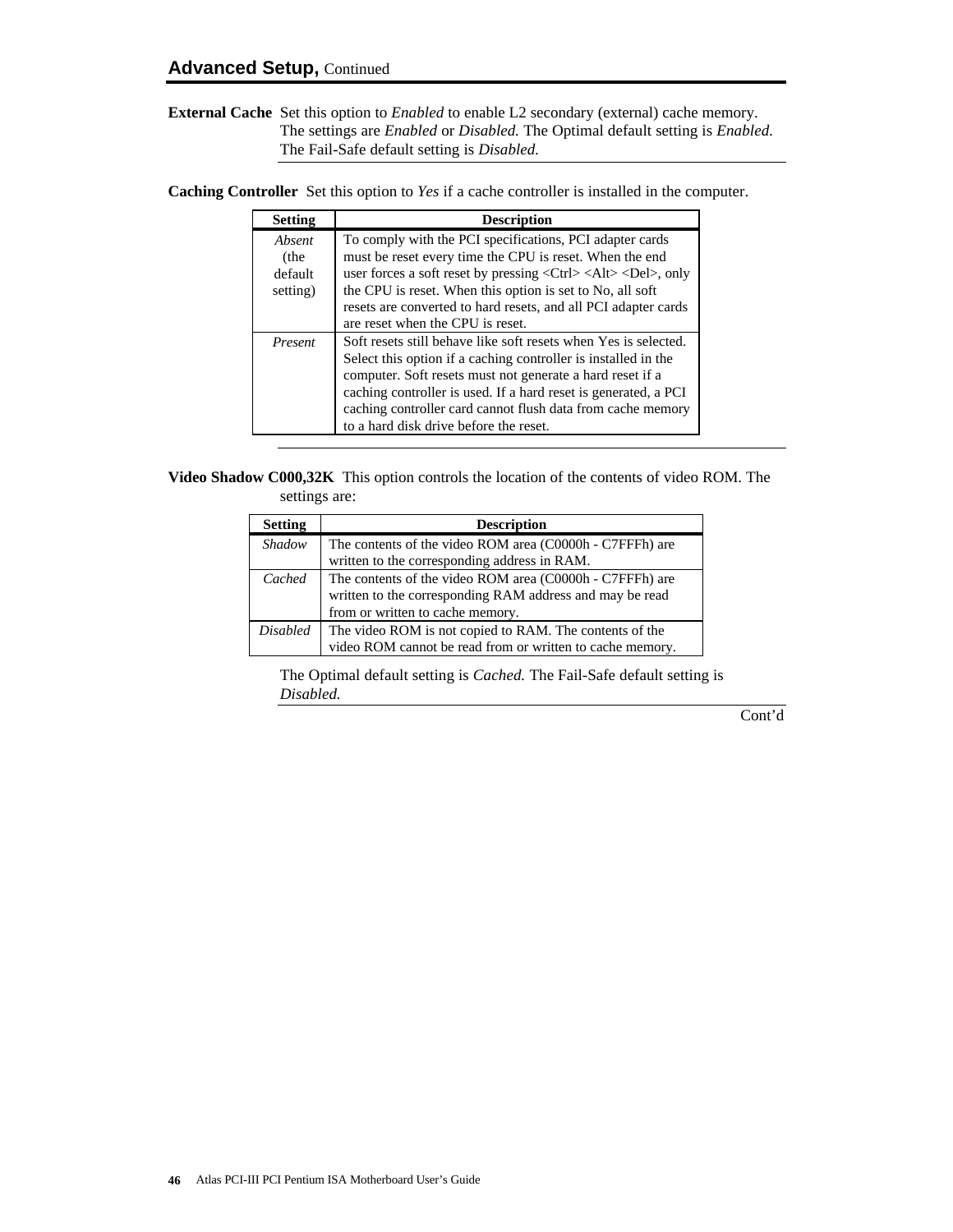**Shadow C800,16K Shadow CC00,16K Shadow D000,16K Shadow D400,16K Shadow D800,16K Shadow DC00,16K** These options enable shadowing of the contents of the ROM area in the option title.

| <b>Setting</b>  | <b>Description</b>                                            |
|-----------------|---------------------------------------------------------------|
| <b>Shadow</b>   | The contents of the ROM area are written to the corresponding |
|                 | address in RAM for faster execution.                          |
| Cached          | The contents of the ROM area are written to the corresponding |
|                 | RAM address and can be read from or written to cache memory.  |
| <i>Disabled</i> | The ROM is not copied to RAM. The contents of the video       |
|                 | ROM cannot be read from or written to cache memory.           |

The Optimal and Fail-Safe settings are *Disabled.*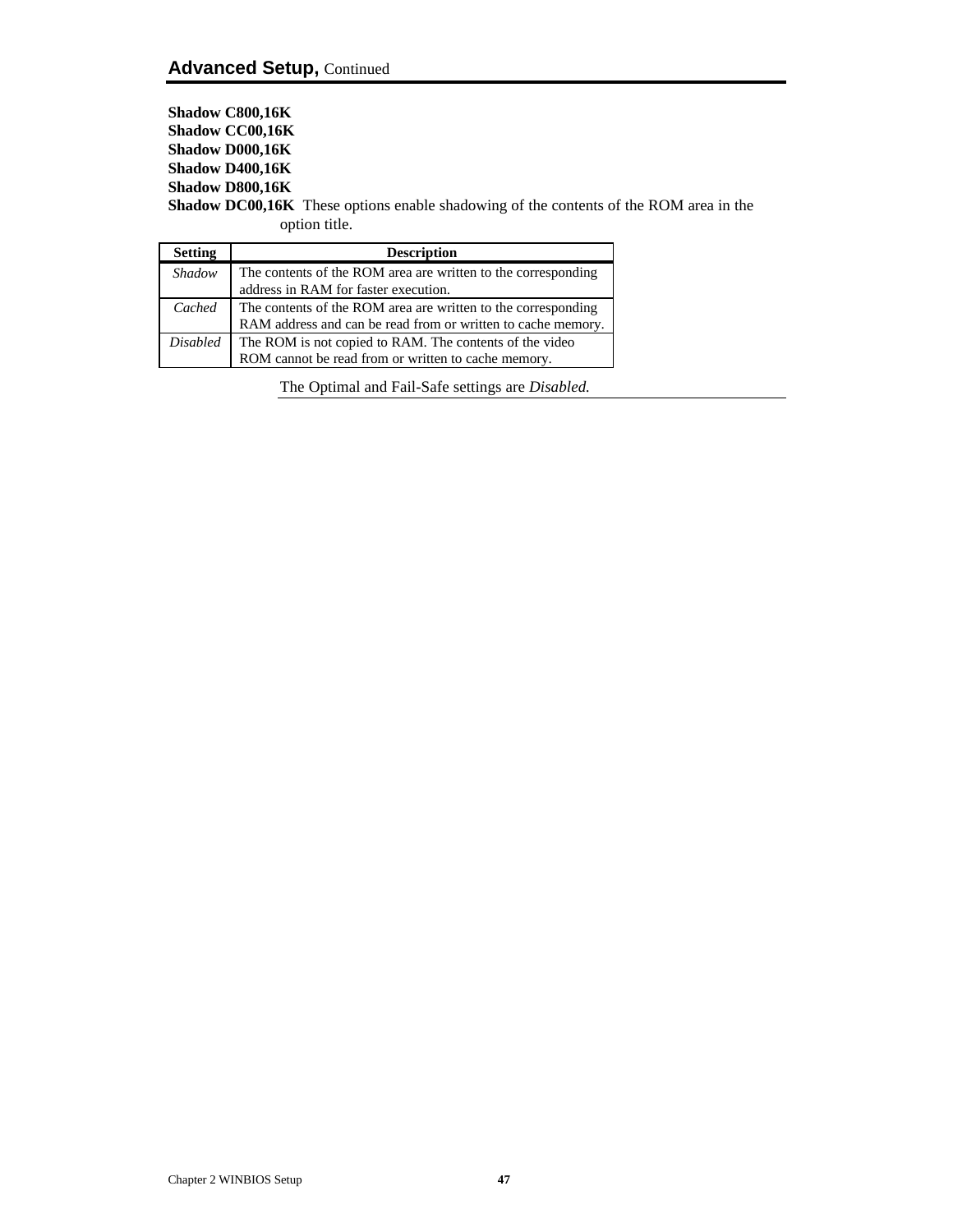**Memory Hole** This option allows the end user to specify a memory hole. The settings are *Disabled, 512-640K,* or *15-16M* (from 15 MB to 16 MB). The Optimal and Fail-Safe default settings are *Disabled.*

**IRQ12/M Mouse Function** This option should be set according to the mouse hardware implementation. The Optimal and Fail-Safe default settings are *Enabled.* The settings are:

| <b>Settings</b> | <b>Description</b>                                                                     |
|-----------------|----------------------------------------------------------------------------------------|
| <i>Disabled</i> | Choose this setting if the hardware uses IRQ12 for the PS/2<br>mouse.                  |
| Enabled         | Choose this setting if a keyboard controller mouse interrupt<br>is used for the mouse. |

**DRAM Data Integrity Mode** This option sets the system memory integrity mode. The settings are *Parity (system memory parity is checked)* or *ECC (an Error Checking and Correction routine is used).* The Optimal and Fail-Safe default settings are *Parity.*

- **USB Function** Set this option to *Enabled* to enable the system BIOS USB (Universal Serial Bus) functions. The settings are *Enabled* or *Disabled.* The Optimal and Fail-Safe default settings are *Enabled.*
- **USB Keyboard/Mouse Legacy Support** Set this option to *Enabled* to enable USB support for legacy keyboards and mice. The settings are *Enabled* or *Disabled.* The Optimal and Fail-Safe default settings are *Enabled.*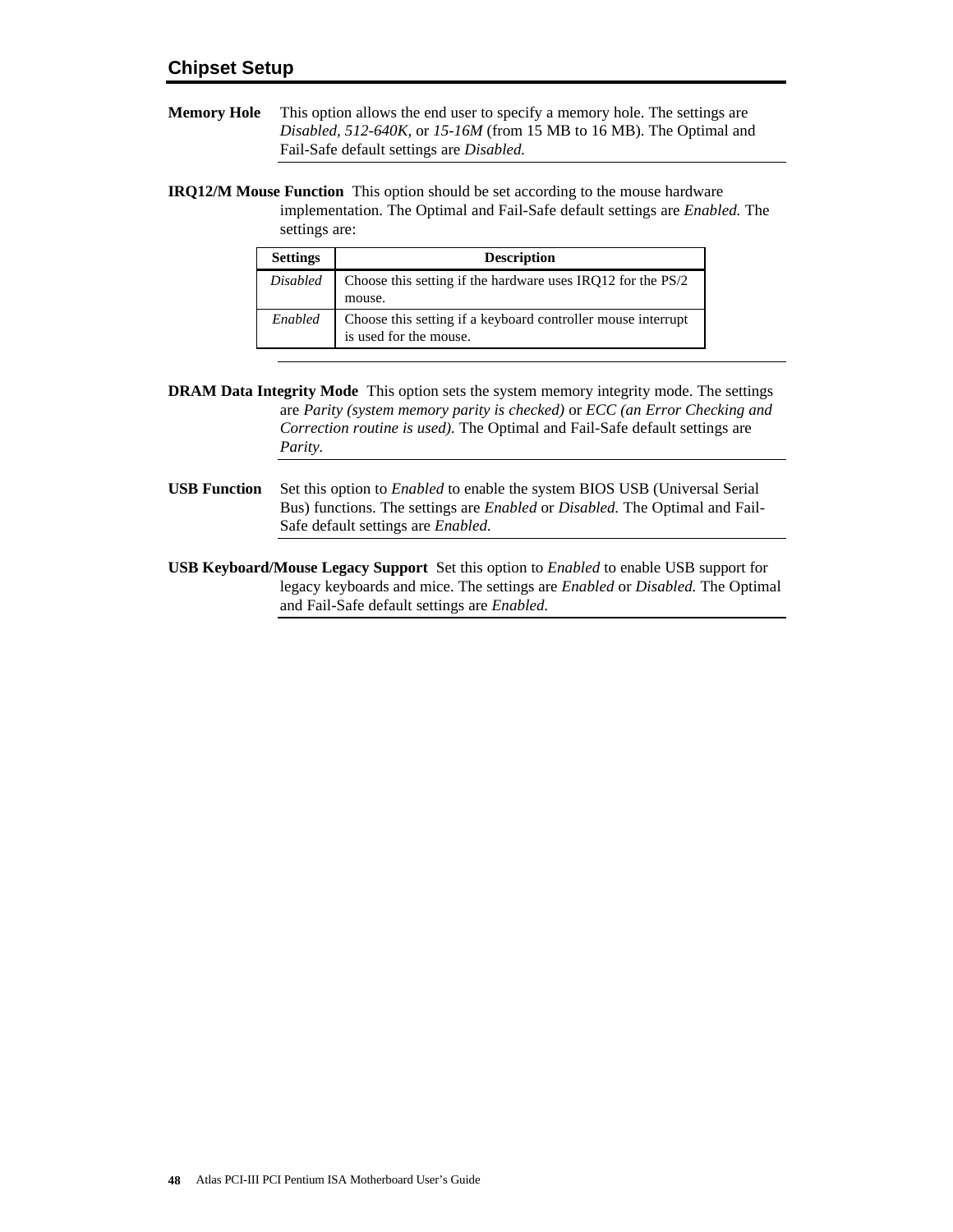The AMIBIOS Setup options described in this section are selected by choosing the Power Management Setup icon from the Setup section on the AMIBIOS Setup main menu.

- **Power Management/APM** Set this option to *Enabled* to enable the Intel Triton 2 power management features and APM (Advanced Power Management). The settings are *Enabled, Inst-On (instant-on),* or *Disabled.* The Optimal and Fail-Safe default settings are *Disabled.*
- **Instant-On Timeout (Minute)** This option specifies the length of a period of system inactivity while the computer is in Full power on state. When this length of time expires, AMIBIOS takes the computer to a lower power consumption state, but the computer can return to full power instantly when any system activity occurs. *This option is only available if supported by the computer hardware.* The settings are *Disabled* and *1 Min.* through *15 Min* in 1 minute intervals. The Optimal and Fail-Safe default settings are *Disabled.*
- **Green PC Monitor Power State** This option specifies the power state that the green PCcompliant video monitor enters when AMIBIOS places it in a power saving state after the specified period of display inactivity has expired. The settings are *Off, Standby, Suspend,* or *Disabled.* The Optimal and Fail-Safe default settings are *Standby.*
- **Video Power Down Mode** This option specifies the power conserving state that the VESA VGA video subsystem enters after the specified period of display inactivity has expired. The settings are *Disabled, Standby,* or *Suspend.* The Optimal and Fail-Safe default settings are *Disabled.*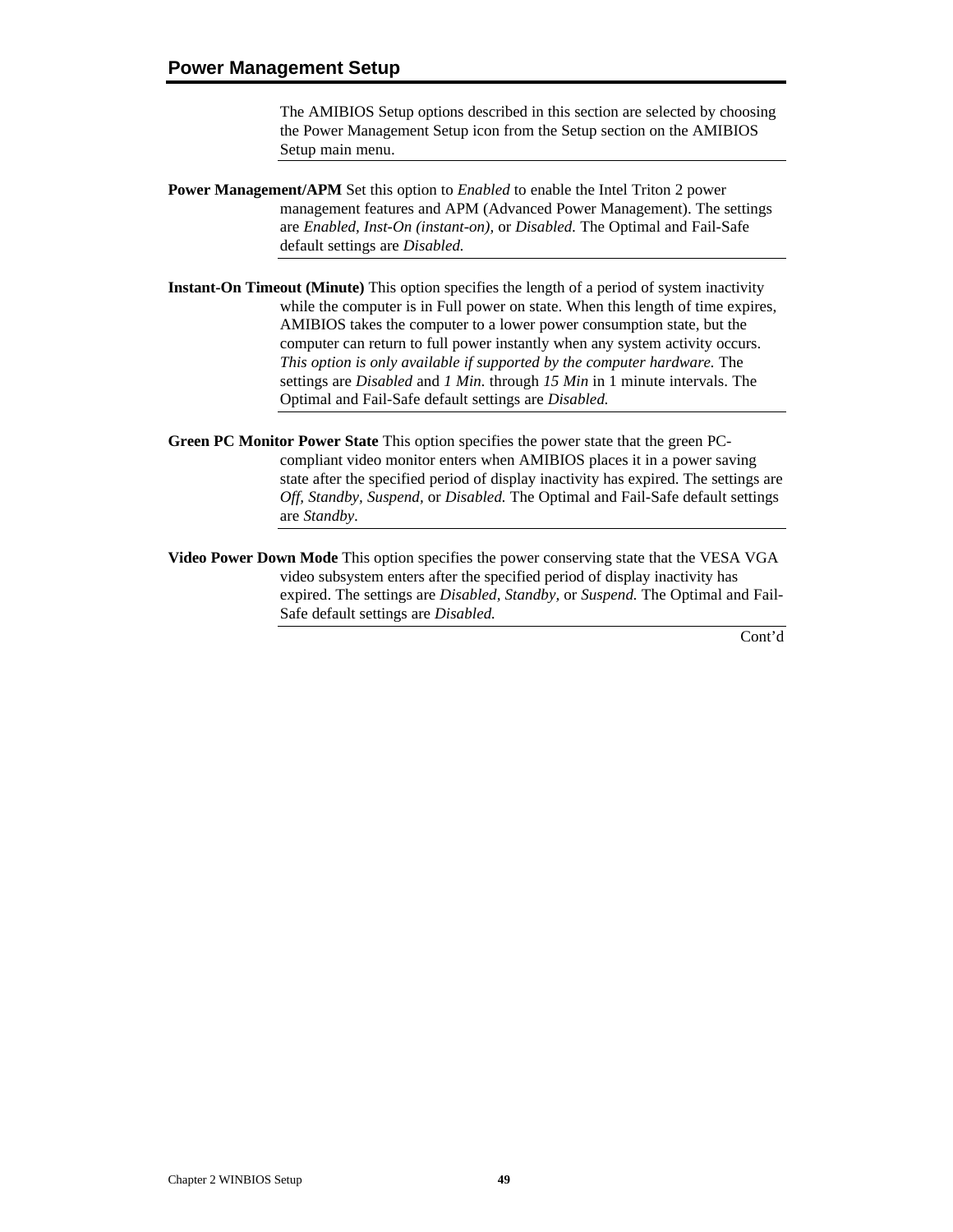- **Hard Disk Power Down Mode** This option specifies the power conserving state that the hard disk drive enters after the specified period of hard drive inactivity has expired. The settings are *Disabled, Standby,* or *Suspend.* The Optimal and Fail-Safe default settings are *Disabled.*
- **Hard Disk Timeout (Minute)** This option specifies the length of a period of hard disk drive inactivity. When this length of time expires, the computer enters powerconserving state specified in the **Hard Disk Power Down Mode** option (see the previous page). The settings are *Disabled* and *1 Min.* through *15 Min* in 1 minute intervals. The Optimal and Fail-Safe default settings are *Disabled.*
- **Standby Timeout (Minute)** This option specifies the length of a period of system inactivity while in Full power on state. When this length of time expires, the computer enters Standby power state. The settings are *Disabled* and *1 Min.* through *15 Min* in 1 minute intervals. The Optimal and Fail-Safe default settings are *Disabled.*
- **Suspend Timeout (Minute)** This option specifies the length of a period of system inactivity while in Standby state. When this length of time expires, the computer enters Suspend power state. The settings are *Disabled* and *1 Min.* through *15 Min* in 1 minute intervals. The Optimal and Fail-Safe default settings are *Disabled.*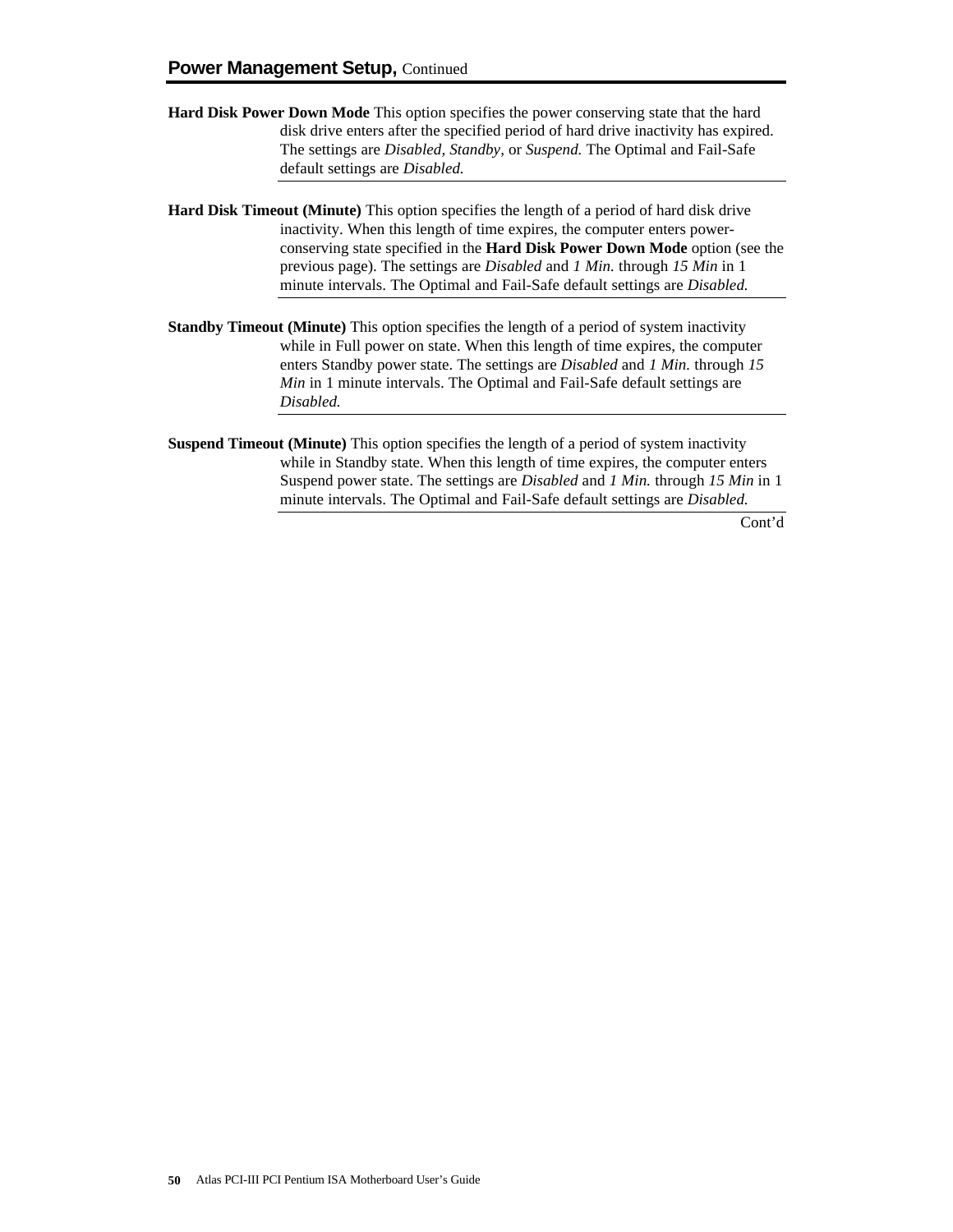- **Slow Clock Ratio** This option specifies the speed at which the system clock runs in power saving states. The settings are expressed as a ratio between the normal CPU clock speed and the CPU clock speed when the computer is in the powerconserving state. The settings are *1:1, 1:2, 1:4, 1:8, 1:16, 1:32, 1:64,* and *1:128.* The Optimal and Fail-Safe defaults are *1:8.*
- **Display Activity** This option specifies if AMIBIOS is to monitor display activity for power conservation purposes. When this option is set to *Monitor* and there is no display activity for the length of time specified in the **Standby Timeout (Minutes)** option, the computer enters a power savings state. The settings are *Monitor* or *Ignore.* The Optimal and Fail-Safe default settings are *Ignore.*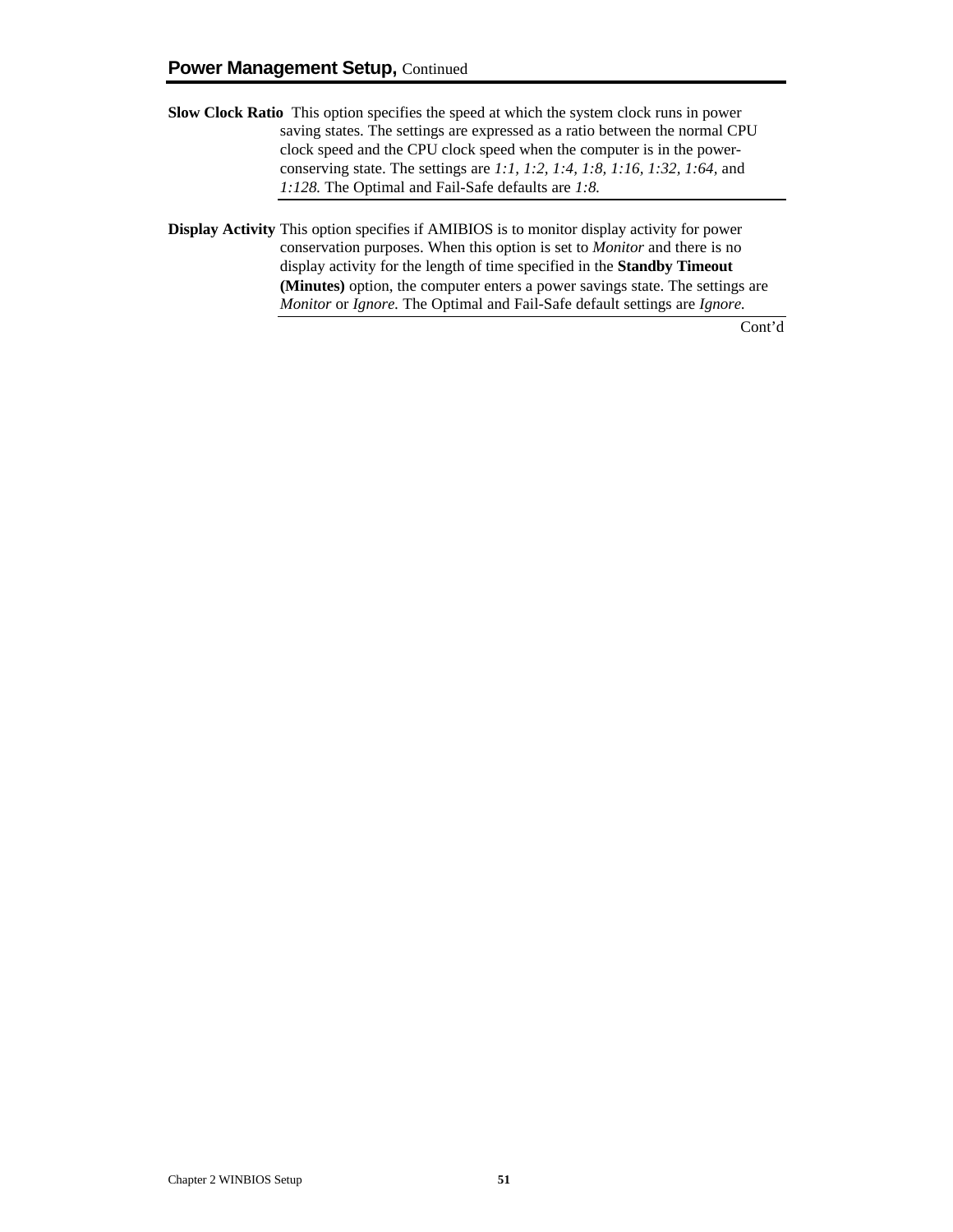| <b>IRO3</b>  |
|--------------|
| IRQ4         |
| <b>IRO5</b>  |
| IRQ7         |
| IRQ9         |
| <b>IRQ10</b> |
| <b>IRQ11</b> |
| <b>IRQ12</b> |
| <b>IRQ13</b> |
| <b>IRQ14</b> |
| <b>IRQ15</b> |

**IRC** When set to *Monitor*, these options enable event monitoring on the specified IRQ line. If set to *Monitor* and the computer is in a power saving state, AMIBIOS watches for activity on the specified IRQ line. The computer enters the full on power state if any activity occurs. AMIBIOS reloads the Standby and Suspend timeout timers if activity occurs on the specified IRQ line. The settings for each of these options are *Ignore,* or *Monitor.* The defaults are:

| Option | Optimal | <b>Fail-Safe</b> |
|--------|---------|------------------|
| IRQ3   | Ignore  | Ignore           |
| IRQ4   | Ignore  | Ignore           |
| IRQ5   | Ignore  | Ignore           |
| IRQ7   | Ignore  | Ignore           |
| IRQ9   | Ignore  | Ignore           |
| IRQ10  | Ignore  | Ignore           |
| IRQ11  | Ignore  | Ignore           |
| IRQ12  | Monitor | Ignore           |
| IRQ13  | Ignore  | Ignore           |
| IRQ14  | Monitor | Ignore           |
| IRO15  | Ignore  | Ignore           |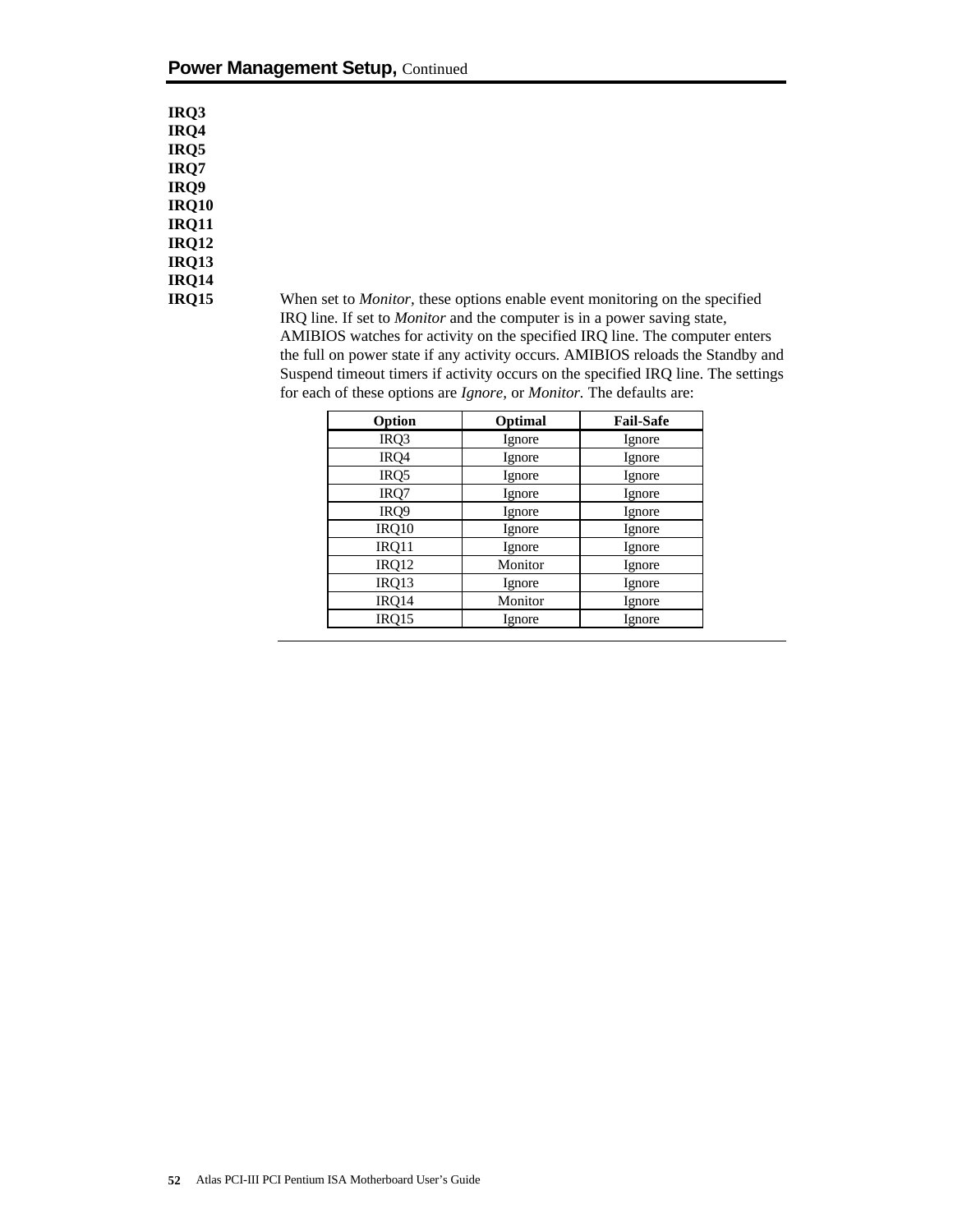Choose the PCI/PnP Setup icon from the WINBIOS Setup screen to display the PCI and Plug and Play Setup options, described below.

- **Plug and Play-Aware OS** Set this option to *Yes* if the operating system in this computer is aware of and follows the Plug and Play specification. Windows 95 is PnP-aware. The settings are *Yes* or *No.* The Optimal and Fail-Safe default settings are *No.*
- **Allocate IRQ to PCI VGA** Set this option to *Yes* to allocate an IRQ to a VGA adapter card that uses the PCI local bus. The settings are *Yes* or *No.* The Optimal and Fail-Safe default settings are *Yes.*
- **PCI Slot-1 Latency Timer**
- **PCI Slot-2 Latency Timer**
- **PCI Slot-3 Latency Timer**
- **PCI Slot-4 Latency Timer** These options specify the latency timings (in PCI clocks) for PCI devices installed in the four PCI expansion slots. The settings are *32, 64, 96, 128, 160, 192, 224,* or *248.* The Optimal and Fail-Safe default settings are *64.*
- **USB Device Latency Timer** This option specifies the latency timings (in PCI clocks) for USB devices installed in the computer. The settings are *32, 64, 96, 128, 160, 192, 224,* or *248.* The Optimal and Fail-Safe default settings are *64.*
- **USB Device IRQ Preference** These options specify the IRQ priority for USB devices installed in the computer. The settings are *Auto, IRQ5, IRQ9, IRQ10, IRQ11, IRQ14,* and *IRQ15,* in priority order. If *Auto* is selected, AMIBIOS automatically determines the optimal IRQ priority order. The Optimal and Fail-Safe default settings are *Auto.*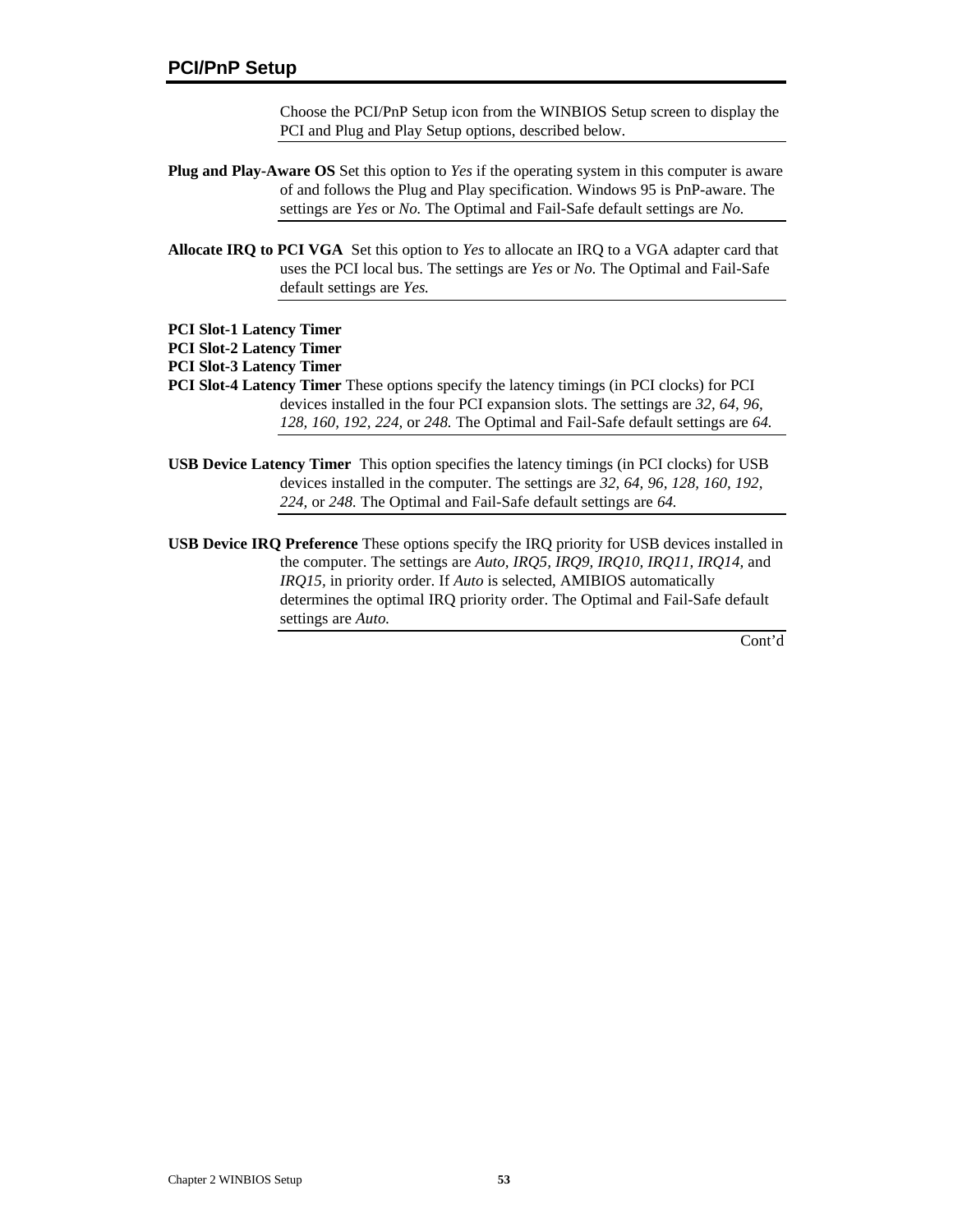- **PCI Slot-1 IRQ Preference**
- **PCI Slot-2 IRQ Preference**
- **PCI Slot-3 IRQ Preference**

**PCI Slot-4 IRQ Preference** These options specify the IRQ priority for PCI devices installed in the four PCI expansion slots. The settings are *Auto, IRQ5, IRQ9, IRQ10, IRQ11, IRQ 14,* and *IRQ15,* in priority order. If *Auto* is selected, AMIBIOS automatically determines the optimal IRQ priority order. The Optimal and Fail-Safe default settings are *Auto.*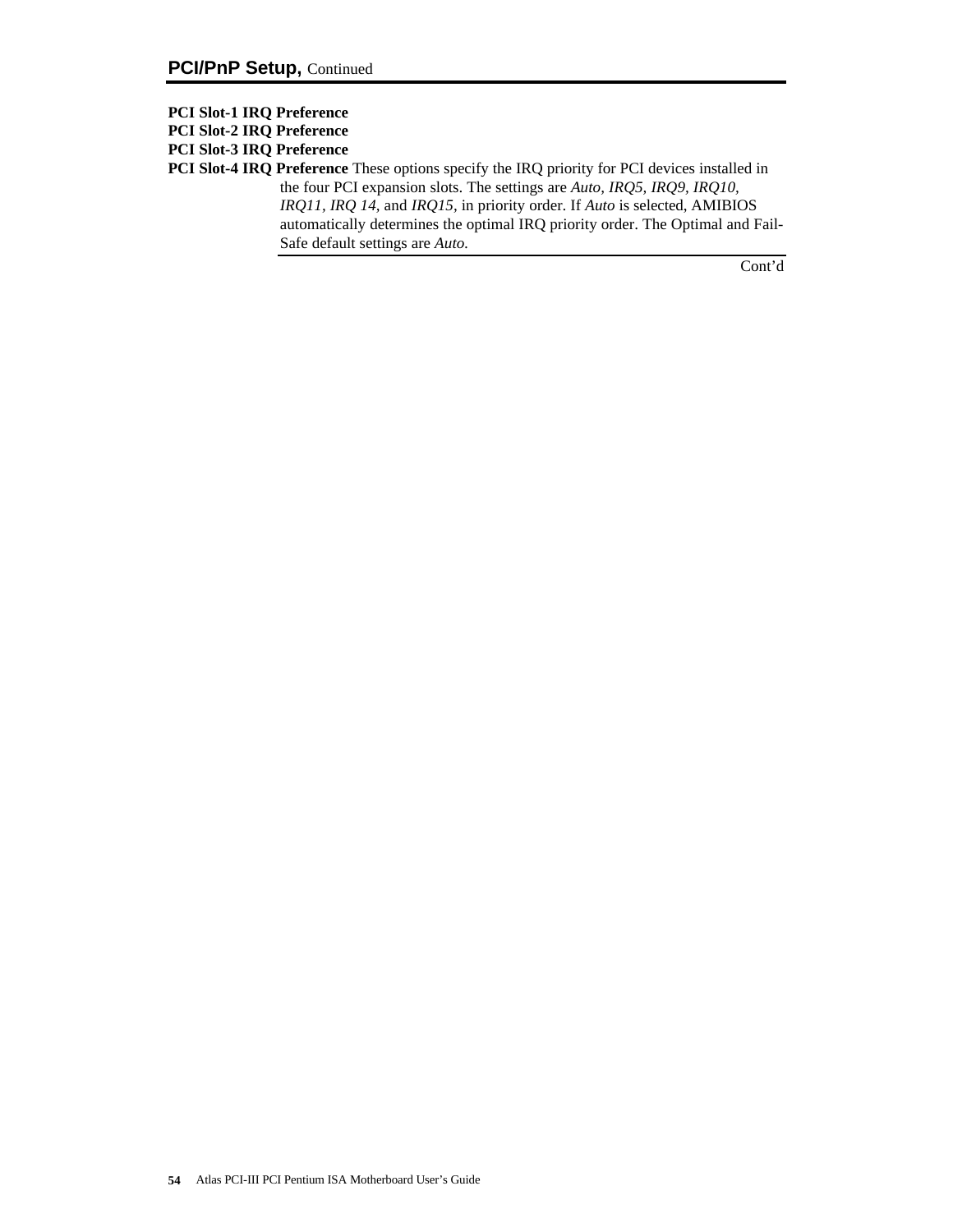#### **PCI/PnP Setup, Continued**

| IRQ3         |
|--------------|
| <b>IRO4</b>  |
| IRQ5         |
| <b>IRO7</b>  |
| IRQ9         |
| <b>IRQ10</b> |
| <b>IRQ11</b> |
| <b>IRQ12</b> |
| <b>IRQ14</b> |
| <b>IRQ15</b> |

These options specify the bus that the specified IRQ line is used on. These options allow you to reserve IRQs for legacy ISA adapter cards. These options determine if AMIBIOS should remove an IRQ from the pool of available IRQs passed to devices that are configurable by the system BIOS. The available IRQ pool is determined by reading the ESCD NVRAM. If more IRQs must be removed from the pool, the end user can use these options to reserve the IRQ by assigning an *ISA* setting to it. Onboard I/O is configured by AMIBIOS. All IRQs used by onboard I/O are configured as *PCI, PnP,* or *PCI/PnP.* IRQ14 and 15 will not be available if the onboard Triton 2 PCI IDE is enabled. If all IRQs are set to *ISA* and IRQ14 and 15 are allocated to the onboard PCI IDE, IRQ9 will still be available for PCI and PnP devices, because at least one IRQ must be available for PCI and PnP devices. The settings are *ISA, PnP, PCI/PnP,* or *PCI.* The Optimal and Fail-Safe default settings are:

| Option           | <b>Optimal Default</b> | <b>Fail-Safe Default</b> |
|------------------|------------------------|--------------------------|
| IRQ3             | PnP                    | PCI/PnP                  |
| IRQ4             | PnP                    | PCI/PnP                  |
| IRQ5             | PCI/PnP                | PCI/PnP                  |
| IRO7             | PnP                    | PCI/PnP                  |
| IRQ9             | PCI/PnP                | PCI/PnP                  |
| IRQ10            | PCI/PnP                | PCI/PnP                  |
| IRO11            | PCI/PnP                | PCI/PnP                  |
| IRQ12            | PnP                    | PnP                      |
| IRQ14            | PCI/PnP                | PCI/PnP                  |
| IR <sub>O5</sub> | PCI/PnP                | PCI/PnP                  |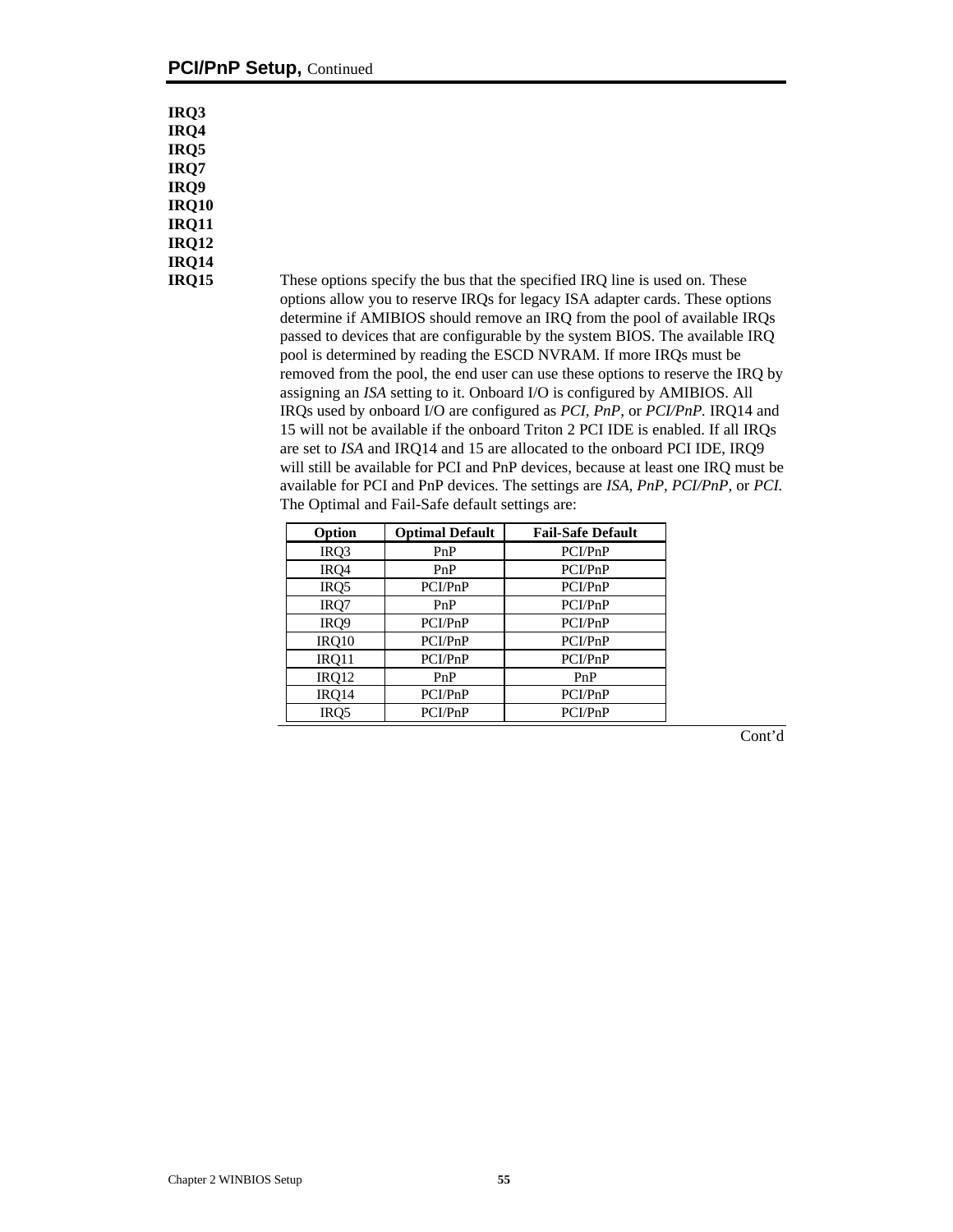| <b>DMA Channel 0</b> |                                                                                                |
|----------------------|------------------------------------------------------------------------------------------------|
| <b>DMA Channel 1</b> |                                                                                                |
| <b>DMA Channel 3</b> |                                                                                                |
| <b>DMA Channel 5</b> |                                                                                                |
| <b>DMA Channel 6</b> |                                                                                                |
|                      | <b>DMA Channel 7</b> These options allow you to specify the bus type used by each DMA channel. |
|                      | The settings are <i>PnP</i> or <i>ISA</i> . The Optimal and Fail-Safe default settings are     |
|                      | $PnP$ .                                                                                        |
|                      |                                                                                                |

- **Reserved ISA Card Memory Size** This option specifies the size of the memory area reserved for legacy ISA adapter cards. The settings are *Disabled, 16K, 32K,* or *64K.* The Optimal and Fail-Safe default settings are *Disabled.*
- **Reserved ISA Card Memory Address** This option specifies the beginning address (in hex) of the reserved memory area. The specified ROM memory area is reserved for use by legacy ISA adapter cards.

The settings are *C0000, C4000, C8000, CC000, D0000, D4000, D8000,* or *DC000.* The Optimal and Fail-Safe default settings are *C4000.*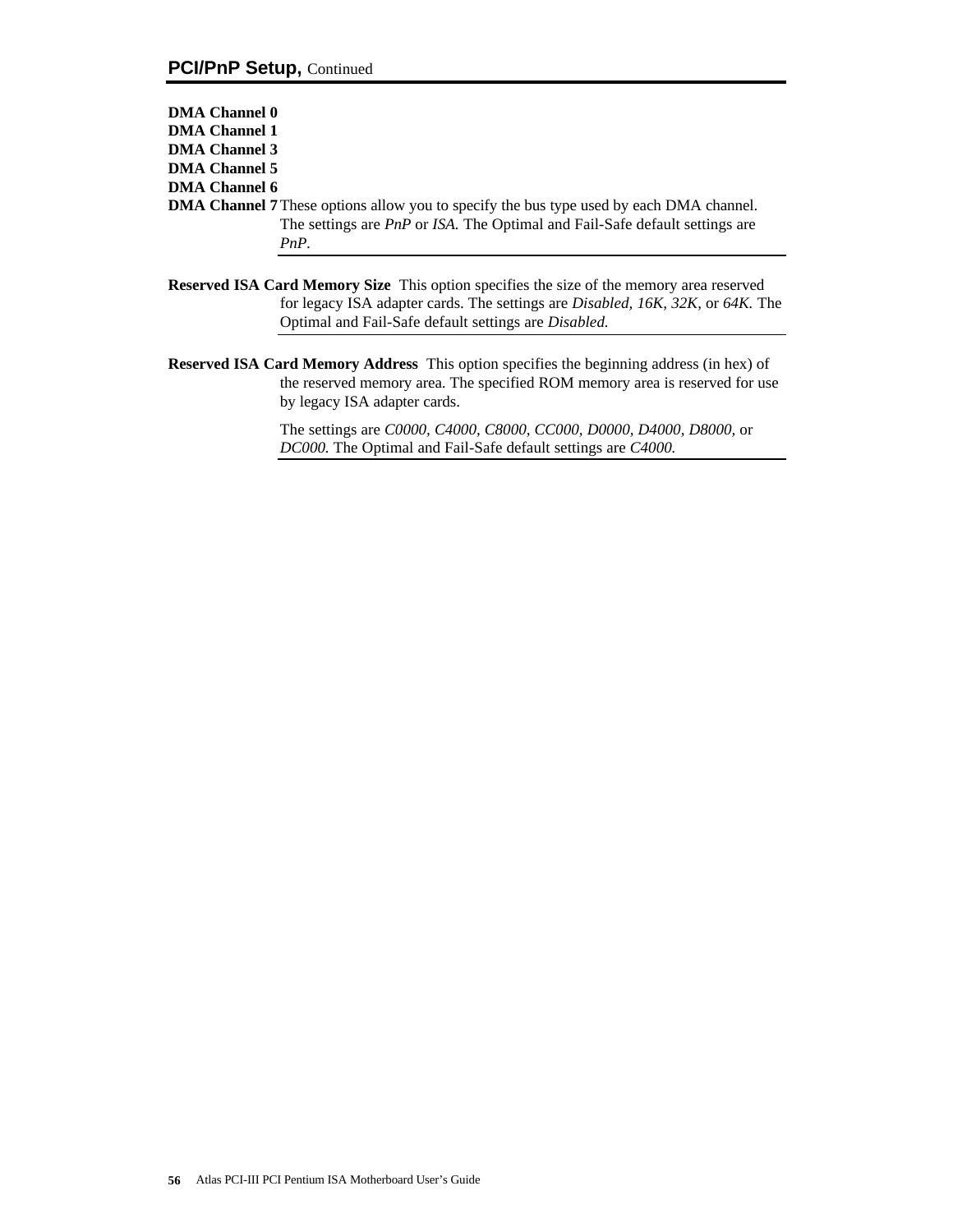Choose the Peripheral Setup icon from the WINBIOS Setup screen to display the Peripheral Setup options, described below.

- **Onboard Floppy Controller** Set this option to *Enabled* to enable the floppy drive controller on the motherboard. The settings are *Auto (AMIBIOS automatically determines if the floppy controller should be enabled), Enabled,* or *Disabled.* The Optimal and Fail-Safe default settings are *Enabled.*
- **Onboard Primary/Secondary IDE** This option specifies the IDE channels on the onboard IDE controller that will be used. The settings are *Disabled, Primary, Secondary,* or *Both.* The Optimal and Fail-Safe default settings are *Disabled.*
- **Onboard IDE Bus Master** Set this option to *Enabled* to specify that the IDE controller on the PCI local bus includes a bus mastering capability. The settings are *Enabled* or *Disabled.* The Optimal and Fail-Safe default settings are *Disabled.*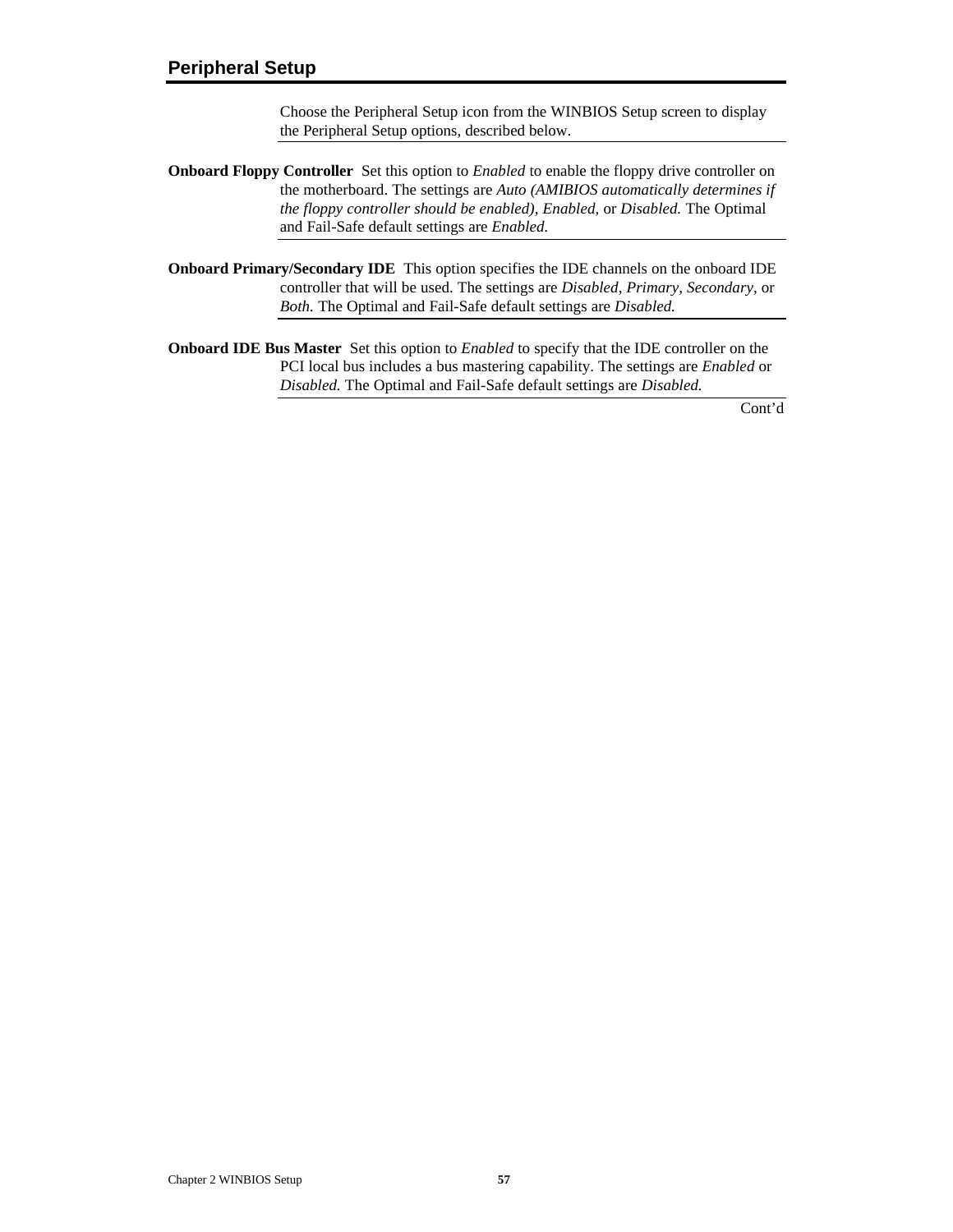**Offboard PCI/ISA IDE Card** This option specifies if an offboard PCI IDE controller adapter card is installed in the computer. You must choose *ISA* if an ISA IDE card is installed or the PCI expansion slot on the motherboard where the offboard PCI IDE controller is installed. If an offboard ISA or PCI IDE controller is used, the onboard IDE controller is automatically disabled. The settings are *Auto (AMIBIOS automatically determines where the offboard PCI IDE controller adapter card is installed), Absent, ISA, Slot1, SLot2, Slot3,* or *Slot4.* The Optimal And Fail-Safe default settings are *Auto.*

> In the AMIBIOS for the Intel Triton II ISA chipset, this option forces IRQ14 and IRQ15 to a PCI slot on the PCI local bus. This is necessary to support noncompliant ISA IDE controller adapter cards.

> If an offboard PCI IDE controller adapter card is installed in the computer, you must also set the **Offboard PCI IDE Primary IRQ** and **Offboard PCI IDE Secondary IRQ** options.

**Offboard Primary/Secondary** This option specifies the IDE controller channels used by the offboard IDE adapter card. The settings are *Disabled, Primary, Secondary,* or *Both.* There are no Optimal and Fail-Safe default settings.

#### **Offboard PCI IDE Primary IRQ**

**Offboard PCI IDE Secondary IRQ** These options specify the PCI interrupt used by the primary or secondary IDE channel on the offboard PCI IDE controller. The settings are *Disabled, Hardwired, INTA, INTB, INTC,* or *INTD.* The Optimal and Fail-Safe default settings are *Disabled.*

**Serial Port1 IRQ** This option specifies the IRQ used for serial port1. The settings are *IRQ4* or *Disabled.* The Optimal default setting is *IRQ4.* The Fail-Safe default setting is *Disabled.*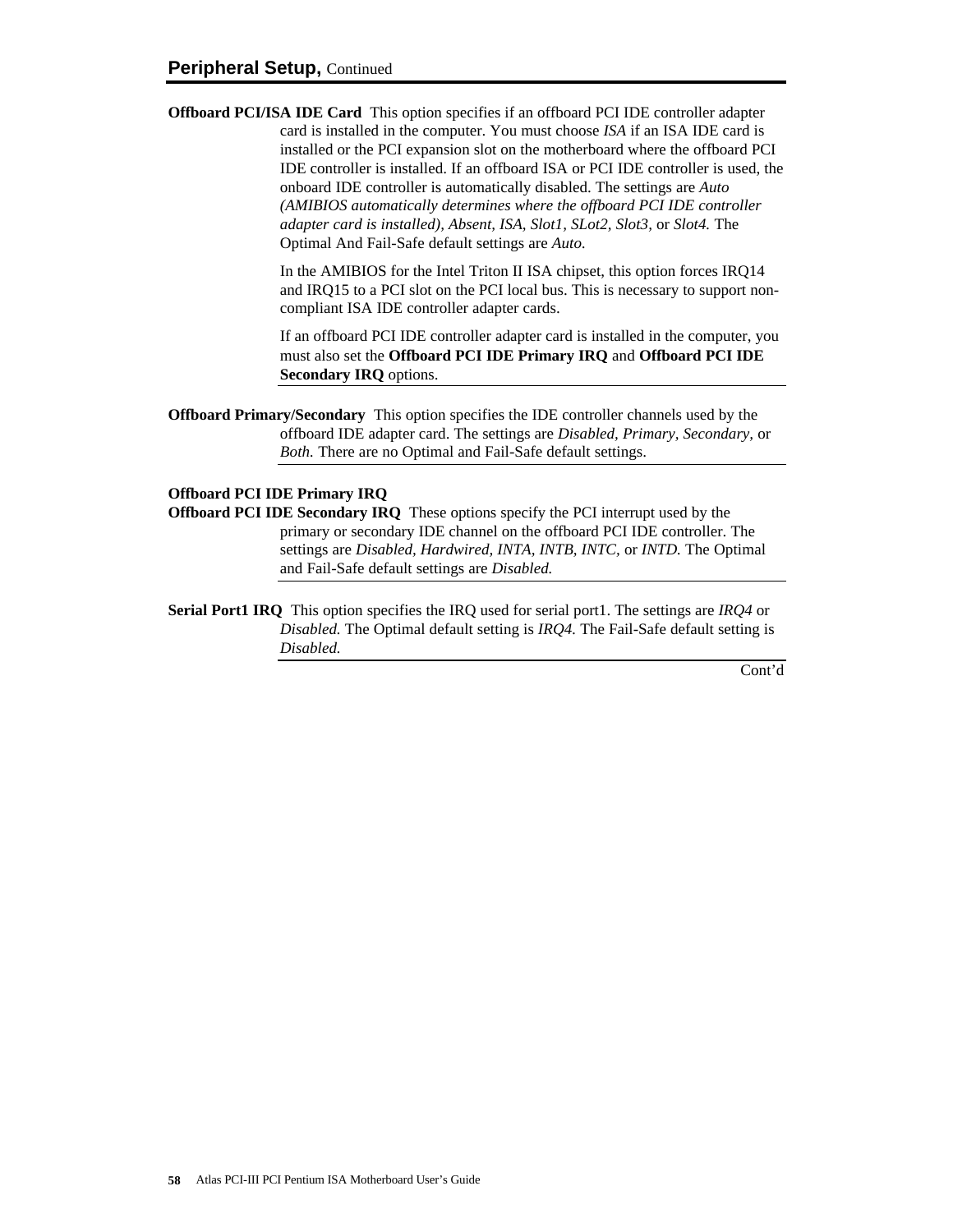- **Serial Port1 Address** This option specifies the base I/O port address of serial port 1. The settings are *Auto (AMIBIOS automatically determines the correct base I/O port address), Disabled, 3F8h,* or *3E8h.* The Optimal default setting is *3F8h.* The Fail-Safe default setting is *Disabled.*
- **Serial Port2 IRQ** This option specifies the IRQ used for serial port2. The settings are *IRQ3* or *Disabled.* The Optimal default setting is *IRQ3.* The Fail-Safe default setting is *Disabled.*
- **Serial Port2 Address** This option specifies the base I/O port address of serial port 2. The settings are *Auto (AMIBIOS automatically determines the correct base I/O port address), Disabled, 2F8h,* or *2E8h.* The Optimal default setting is *3F8h.* The Fail-Safe default setting is *Disabled.*
- **Parallel Port IRQ** This option specifies the IRQ used by the parallel port. The settings are *Disabled, IRQ 5,* or *IRQ 7.* The Optimal default setting is *IRQ 7.* The Fail-Safe default setting is *Disabled.*
- **Parallel Port Address** This option specifies the base I/O port address of the parallel port on the motherboard. The settings are *Disabled, 378h, 278h,* or *3BCh.* The Optimal default setting is *378h.* The Fail-Safe default setting is *Disabled.*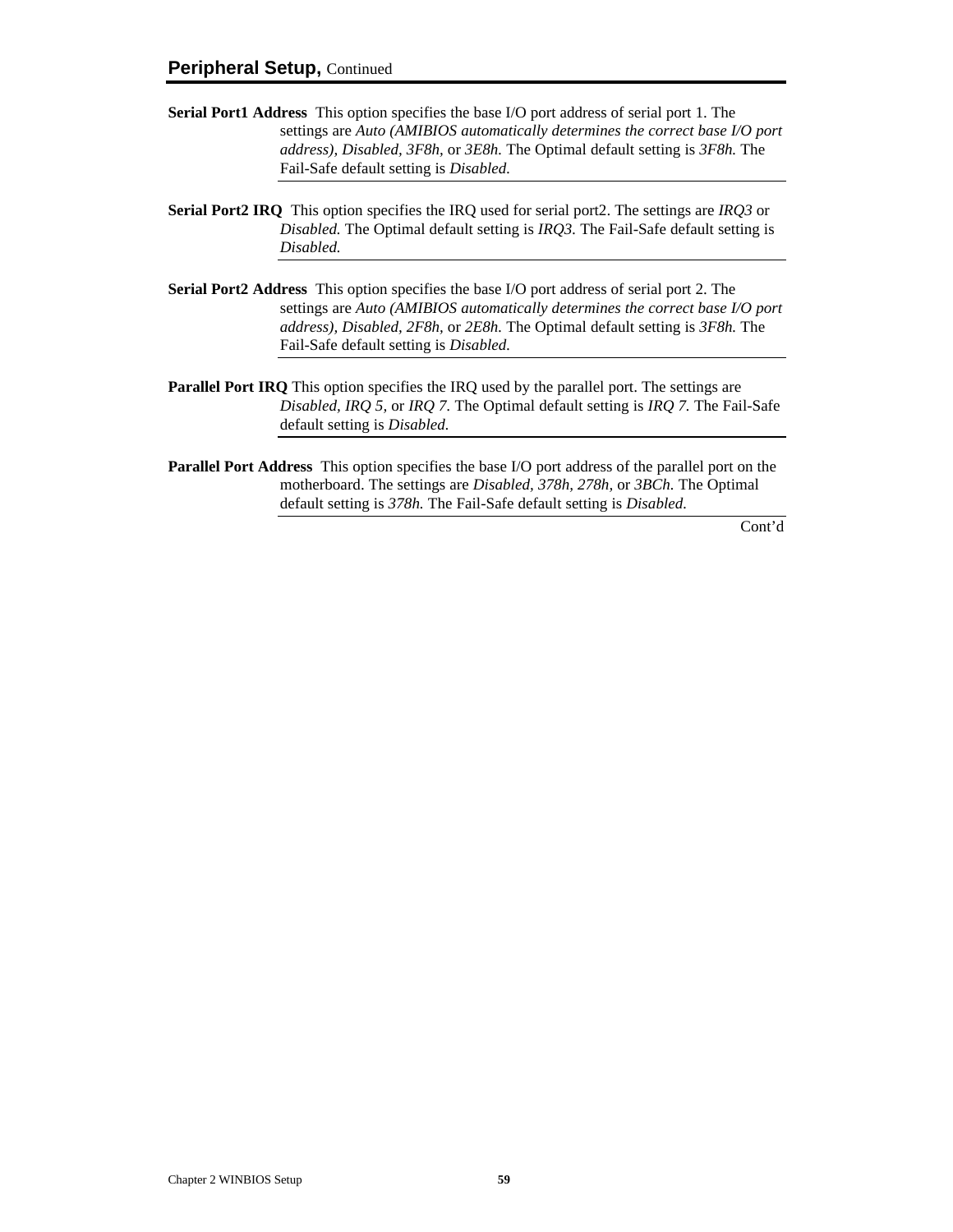**Parallel Port Mode** This option specifies the parallel port mode. The Optimal default setting is *Normal.* The Fail-Safe default setting is *Disabled.* The settings are:

| <b>Setting</b> | <b>Description</b>                                                                                                                                                                                                                                                    |
|----------------|-----------------------------------------------------------------------------------------------------------------------------------------------------------------------------------------------------------------------------------------------------------------------|
| <b>Normal</b>  | The normal parallel port mode is used.                                                                                                                                                                                                                                |
| $Bi-Dir$       | Use this setting to support bidirectional transfers on the<br>parallel port.                                                                                                                                                                                          |
| <b>FPP</b>     | The parallel port can be used with devices that adhere to the<br>Enhanced Parallel Port (EPP) specification. EPP uses the<br>existing parallel port signals to provide asymmetric<br>bidirectional data transfer driven by the host device.                           |
| <i>ECP</i>     | The parallel port can be used with devices that adhere to the<br>Extended Capabilities Port (ECP) specification. ECP uses the<br>DMA protocol to achieve data transfer rates up to 2.5 Megabits<br>per second. ECP provides symmetric bidirectional<br>communication. |

#### **EPP Version** This option specifies the Enhanced Parallel Port specification version number that is used if the **Parallel Port Mode** option is set to *EPP. This option can only be selected if the Parallel Port Mode option is set to EPP*

The settings are *1.7* or *1.9.* There are no Optimal and Fail-Safe default settings because the default setting for the **Parallel Port Mode** option is not *EPP.*

**Parallel Port DMA Channel** This option is only available if the setting for the **Parallel Port Mode** option is *ECP.* This option sets the DMA channel used by the parallel port. The settings are (*DMA Channel 1* or *3*. The Optimal and Fail-Safe default settings are *3.*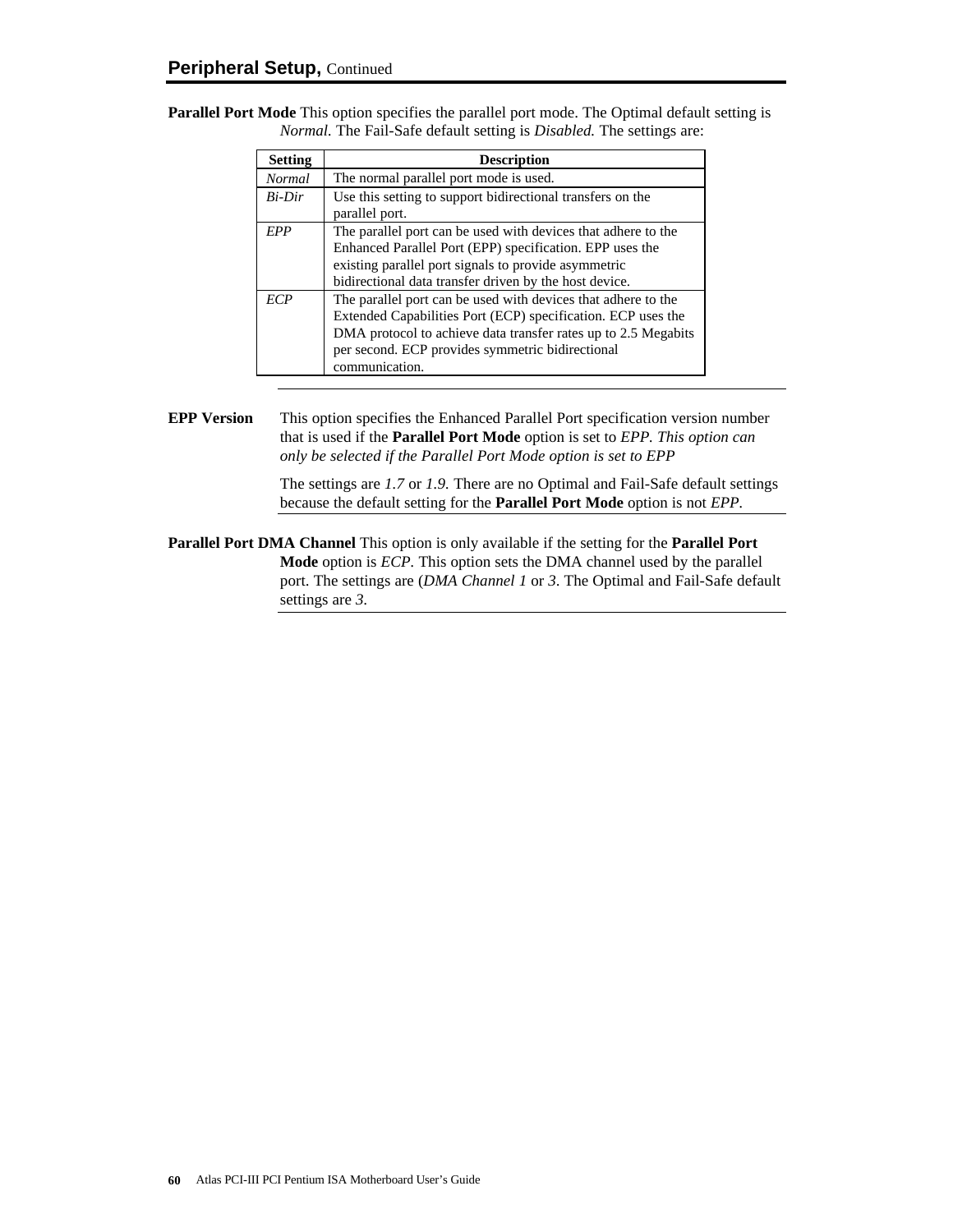## **Section 2 Security**

Three icons appear in this part of the WINBIOS Setup screen:

- Supervisor (Password),
- User (Password), and
- Anti-Virus (see page 63).

**Two Levels of Passwords** Both the Supervisor and the User icons configure password support. If you use both, the Supervisor password must be set first.

> The system can be configured so that all users must enter a password every time the system boots or when WINBIOS Setup is executed, using either or both the Supervisor password or User password.

### **AMIBIOS Password Support**

The Supervisor and User icons activate two different levels of password security.

If WINBIOS Setup has an optional password feature. The system can be configured so that all users must enter a password every time the system boots or when WINBIOS Setup is executed.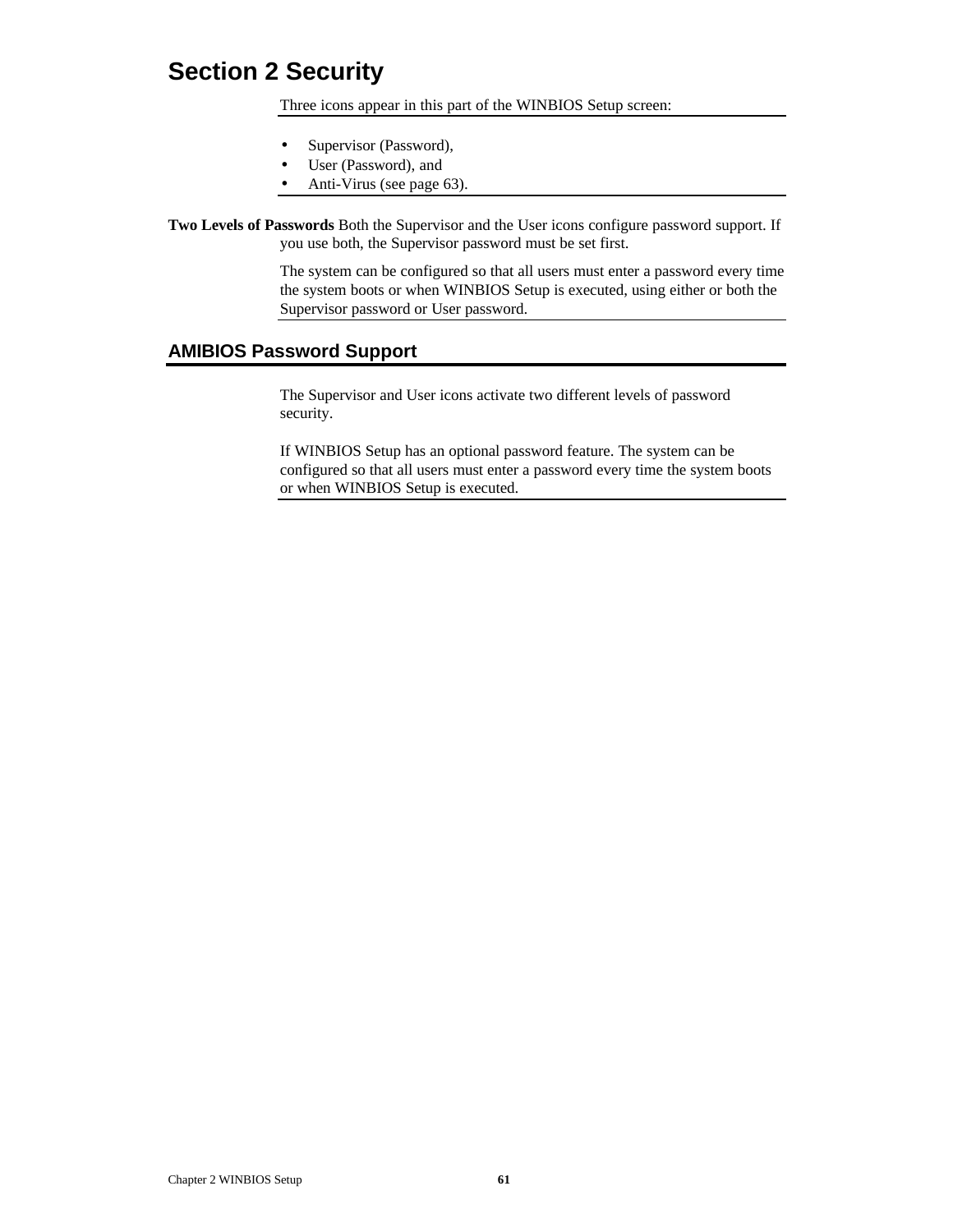The password check option is enabled in Advanced Setup (see the Advanced Setup section ) by choosing either *Always* (the password prompt appears every time the system is powered on) or *Setup* (the password prompt appears only when WINBIOS is run). The password is encrypted and stored in NVRAM.



As shown on the above screen, you are prompted for a  $1 - 6$  character password. You can either type the password on the keyboard or select each letter of the password, one at a time, using the mouse. The password does not appear on the screen when typed. Make sure you write it down. If you forget it, you must drain NVRAM and reconfigure.

**If You Do Not Want to Use a Password** Just press <Enter> when the password prompt appears.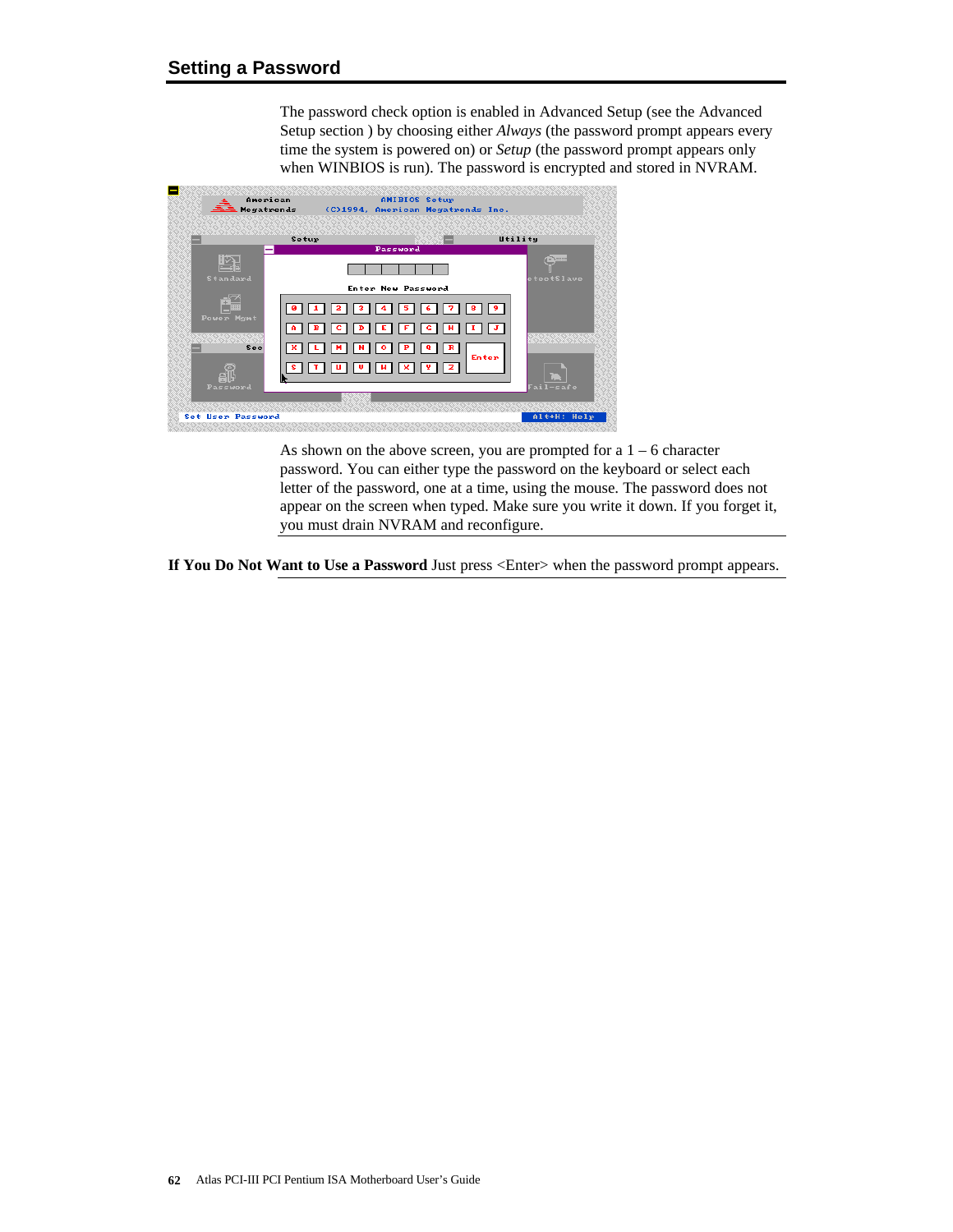Select the *Supervisor* or *Use*r icon from the Security section of the WINBIOS Setup main menu. Enter the password and press <Enter>. The screen does not display the characters entered. After the new password is entered, retype the new password as prompted and press <Enter>.

If the password confirmation is incorrect, an error message appears. If the new password is entered without error, press <Esc>. The password is stored in NVRAM after WINBIOS completes. The next time the system boots, a password prompt appears if the password function is present and enabled.

**Remember the Password** Keep a record of the new password when the password is changed. If you forget the password, you must erase the system configuration information in NVRAM (Non-Volatile Random Access Memory). See page 21 for information about erasing system configuration information.

#### **Anti-Virus**

When this icon is selected from the Security section of the WINBIOS Setup main menu, AMIBIOS issues a warning when any program (or virus) issues a Disk Format command or attempts to write to the boot sector of the hard disk drive. The settings are *Enabled* or *Disabled.* If enabled, the following appears when a write is attempted to the boot sector. You may have to type *N* several times to prevent the boot sector write.

Boot Sector Write!!! Possible VIRUS: Continue (Y/N)? \_

The following appears after any attempt to format any cylinder, head, or sector of any hard disk drive via the BIOS INT 13 Hard Disk Drive Service:

Format!!! Possible VIRUS: Continue (Y/N)? \_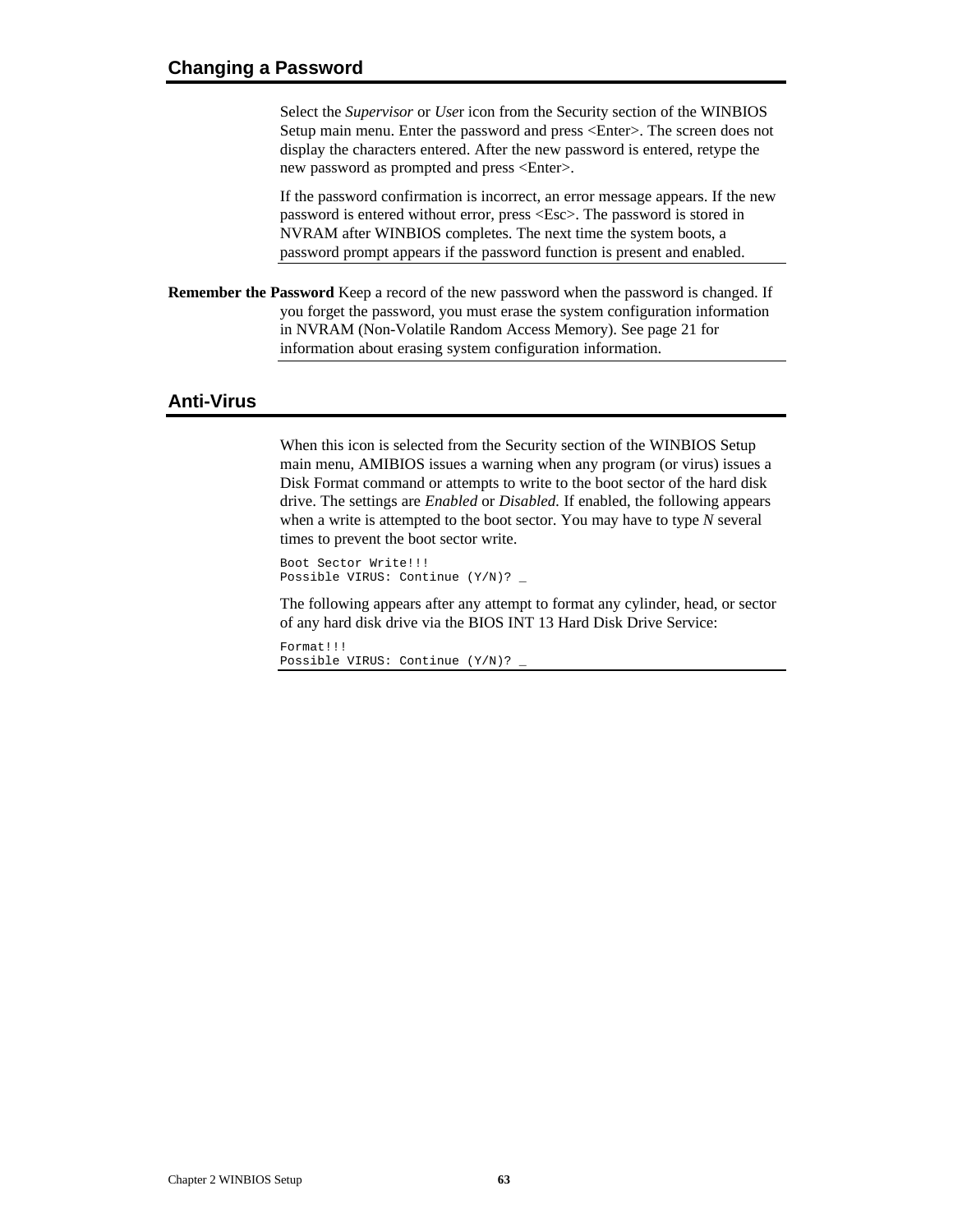## **Section 3 Utility**

The following icons appear in this section of the WINBIOS Setup main screen:

| <b>Color Set</b> | Color Set sets the Setup screen colors.                                                      |  |
|------------------|----------------------------------------------------------------------------------------------|--|
| Language         | If this feature is enabled, you can select WINBIOS Setup messages in different<br>languages. |  |

## **Section 4 Default**

|                  | The icons in this section permit you to select a group of settings for all<br>WINBIOS Setup options. Not only can you use these icons to quickly set system<br>configuration parameters, you can choose a group of settings that have a better<br>chance of working when the system is having configuration-related problems. |
|------------------|-------------------------------------------------------------------------------------------------------------------------------------------------------------------------------------------------------------------------------------------------------------------------------------------------------------------------------|
| Original         | Choose the Original icon to return to the system configuration values present in<br>WINBIOS Setup when you first began this WINBIOS Setup session.                                                                                                                                                                            |
| <b>Optimal</b>   | You can load the optimal default settings for the WINBIOS by selecting the<br>Optimal icon. The Optimal default settings are best-case values that should<br>optimize system performance. If NVRAM is corrupted, the Optimal settings are<br>loaded automatically.                                                            |
| <b>Fail-Safe</b> | You can load the Fail-Safe WINBIOS Setup option settings by selecting the<br>Fail-Safe icon from the Default section of the WINBIOS Setup main menu.                                                                                                                                                                          |
|                  | The Fail-Safe settings provide far from optimal system performance, but are the<br>most stable settings. Use this option as a diagnostic aid if the system is<br>behaving erratically.                                                                                                                                        |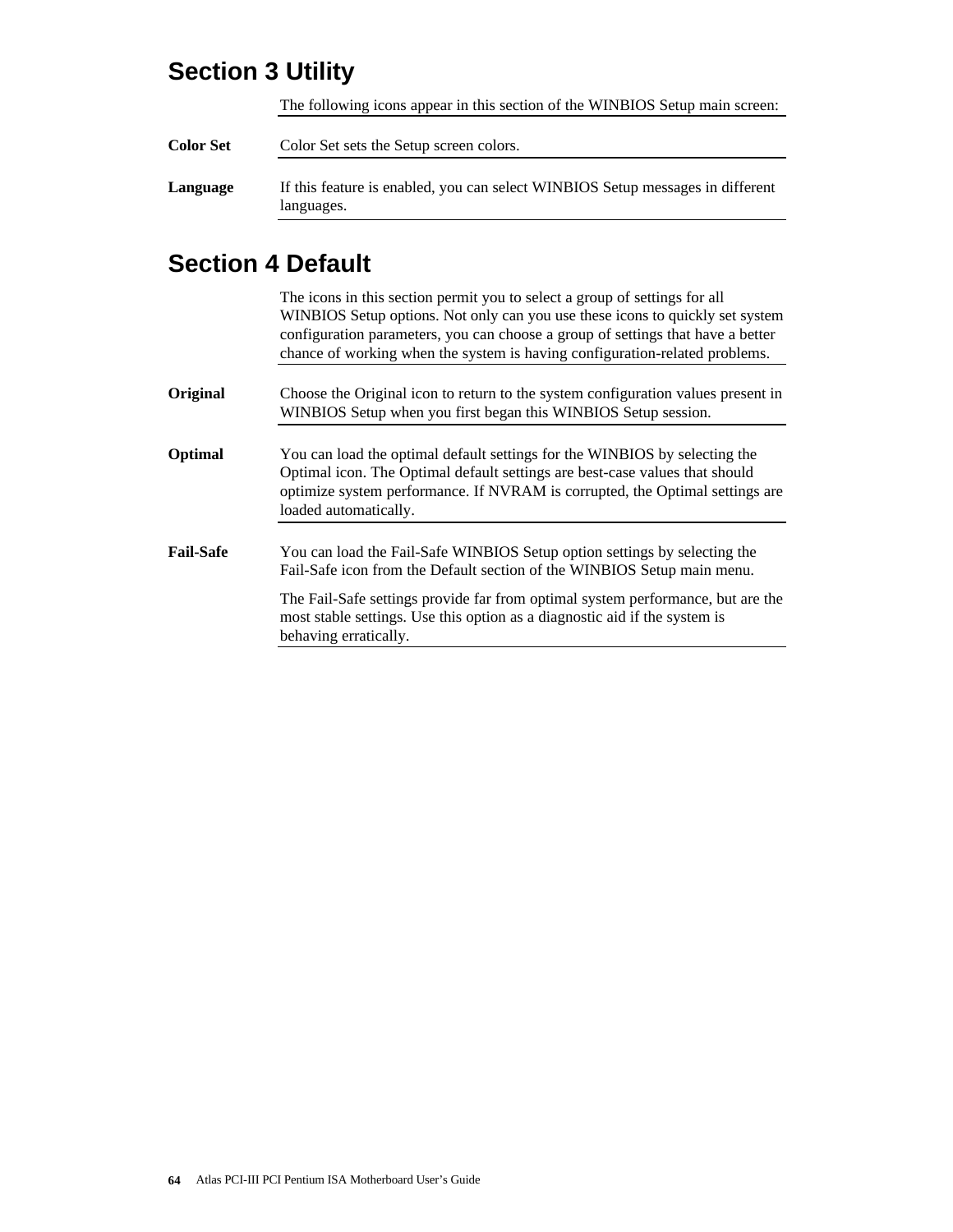# **3 Programming the Flash ROM**

All versions of the Atlas PCI-III motherboard use Flash EPROM to store the system BIOS. The advantage of Flash EPROM is the EPROM chip does not have to be replaced to update the BIOS. The end user can actually reprogram the BIOS, using a ROM file supplied by American Megatrends.

#### **Programming the Flash EPROM**

| <b>Step</b> | Action                                                         |
|-------------|----------------------------------------------------------------|
| 1           | Turn power off. Make sure the computer has a working speaker.  |
| 2           | Insert the floppy disk with the S757P.ROM file in drive A:.    |
| 3           | Before DOS boots, press and hold down the <ctrl> and</ctrl>    |
|             | <home> keys to reprogram the Flash EPROM-based AMIBIOS.</home> |
|             | The bootblock code immediately reads the A: drive, looking for |
|             | the new BIOS information.                                      |
| 4           | When the flash ROM has successfully been programmed, the       |
|             | computer will reboot.                                          |

**Bootblock BIOS Actions** When you reprogram from system boot, the bootblock BIOS code:

Reads S757P.ROM from the root directory of the floppy disk in drive A:.

Erases the Flash EPROM.

Programs the Flash EPROM with the data read from the floppy disk in drive A:.

Generates a CPU reset, rebooting the computer.

The bootblock part of the Flash EPROM is not programmed. Should you inadvertently open the disk drive door or turn power off to the computer while programming the Flash EPROM, the bootblock will be unaffected. Simply turn power back on and begin the Flash ROM programming process again.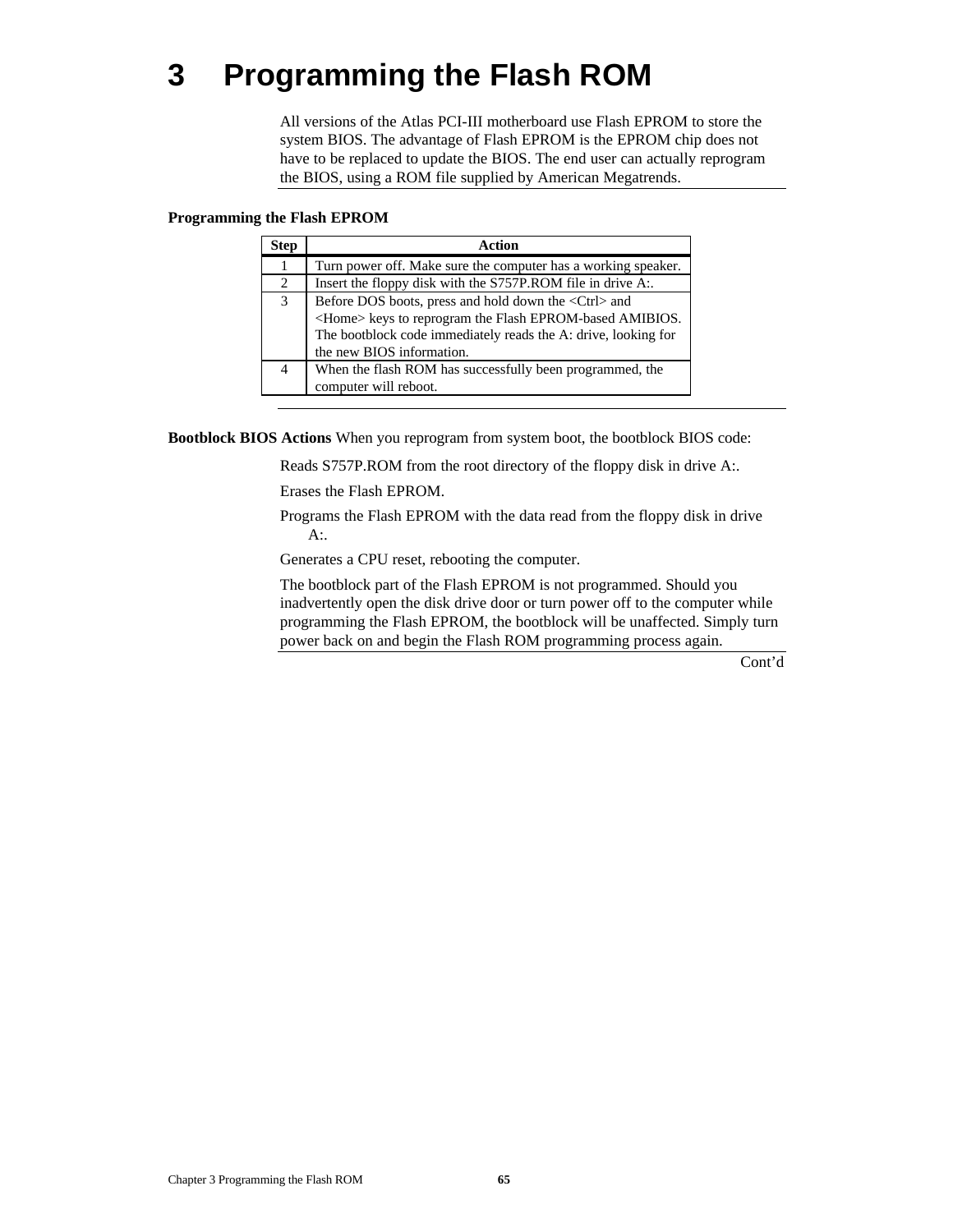**S757P.ROM** S757P.ROM resides on a floppy disk and contains the updated main BIOS code. American Megatrends will provide this file when the AMIBIOS for the Atlas PCI-III ISA motherboard must be updated.

> S757P.ROM must be present in the root directory of the floppy disk before the onboard Flash EPROM can be reprogrammed. The file that has the main BIOS code must be named S757P.ROM.

**Sequence of Operation** The sequence of operation and expected behavior of the bootblock BIOS code is:

| <b>Step</b>                                   | <b>Expected behavior</b>                                                                                |
|-----------------------------------------------|---------------------------------------------------------------------------------------------------------|
| 1 Look for floppy                             | The system beeps one time before the BIOS                                                               |
| disk.                                         | attempts to read from floppy drive A:.                                                                  |
| 2 Look for                                    | S757P.ROM must be in the root directory of                                                              |
| S757P.ROM on the                              | the floppy disk in drive A:. There is no beep                                                           |
| floppy disk.                                  | if successful.                                                                                          |
| 3 Read the floppy                             | The floppy disk is read. There is no beep if                                                            |
| disk.                                         | this step is successful.                                                                                |
| 4 Check for BIOS file                         | The BIOS file size is checked. There is no                                                              |
| size.                                         | beep if this step is successful.                                                                        |
| 5 Check for Flash<br>EPROM.                   | The BIOS looks for an Intel i28F001BX-T<br>Flash EPROM. It does not beep if this step is<br>successful. |
| 6 Erase the Flash                             | Two beeps sound when the BIOS begins                                                                    |
| EPROM.                                        | erasing the Flash EPROM.                                                                                |
| 7 Program the Flash                           | Three beeps sound when the AMIFlash Code                                                                |
| EPROM.                                        | begins reprogramming the Flash EPROM.                                                                   |
| 8 Continue<br>programming the<br>Flash EPROM. | Four beeps sound when reprogramming has<br>been successfully completed.                                 |
| 9 AMIFlash does a                             | A CPU reset is generated to reboot the                                                                  |
| reset.                                        | computer.                                                                                               |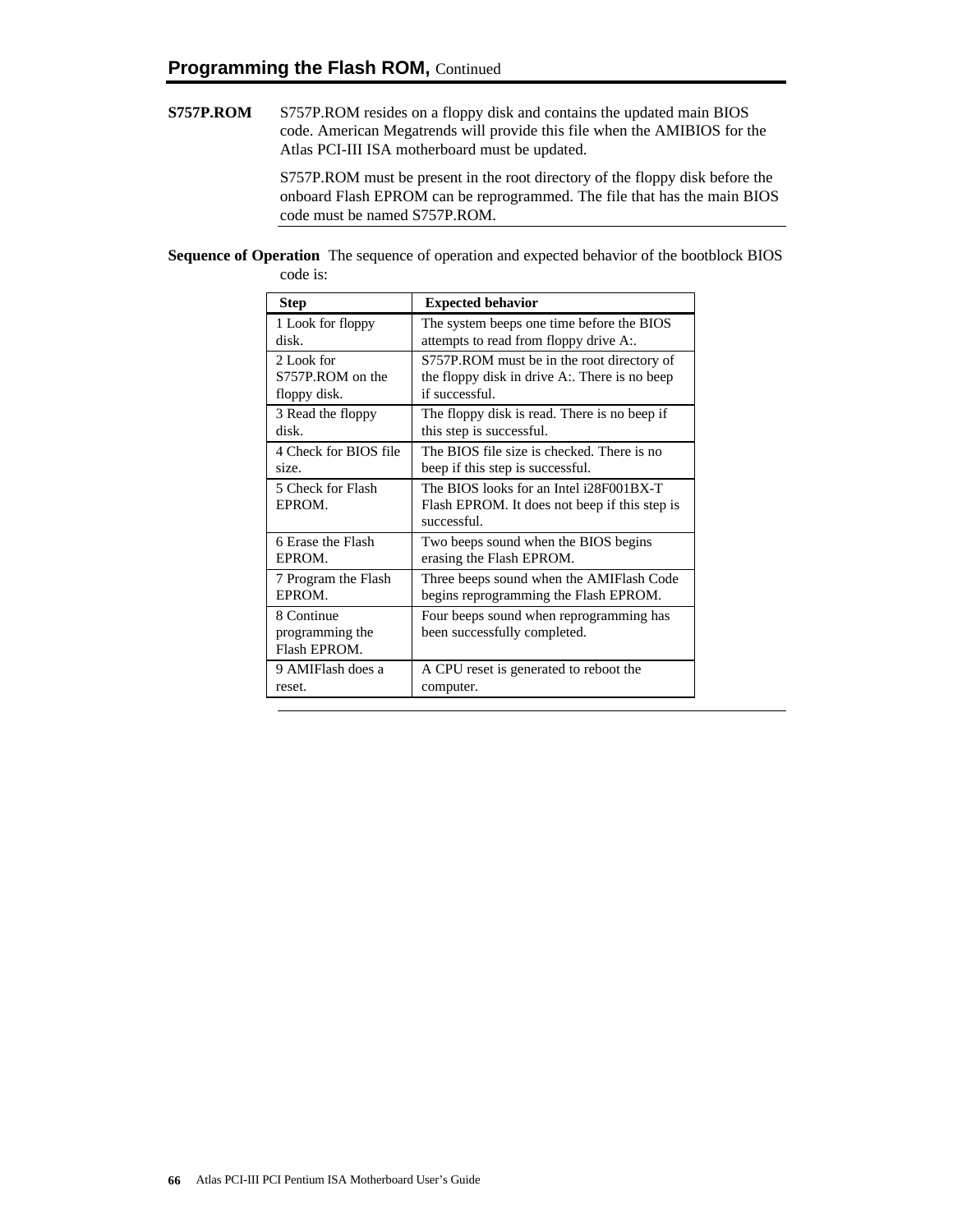#### **Beep Codes** The bootblock code produces a series of beeps during Flash ROM programming to:

• signify completion of a step (as shown on the previous page), or to • signal an error.

Error beeps are arranged in a coded sequence and have different meanings depending on when they occur. The error beep codes and when they can occur are:

| Number of      | <b>Description</b>                                       |
|----------------|----------------------------------------------------------|
| <b>Beeps</b>   |                                                          |
|                | Insert diskette in floppy drive A:.                      |
| $\overline{c}$ | The AMIBOOT.ROM file was not found in the root directory |
|                | of the diskette in floppy drive A:.                      |
| $\mathcal{R}$  | Base memory error.                                       |
| $\overline{4}$ | Flash program successful.                                |
| 5              | Floppy read error.                                       |
| 6              | Keyboard controller BAT command failed.                  |
|                | No Flash EPROM detected.                                 |
| 8              | Floppy controller failure.                               |
| 9              | Boot Block BIOS checksum error.                          |
| 10             | Flash erase error.                                       |
| 11             | Flash program error.                                     |
| 12             | AMIBOOT.ROM file size error.                             |
| Continuous     | Flash Programming successful. Turn power off. The turn   |
| beep           | power on again to restart.                               |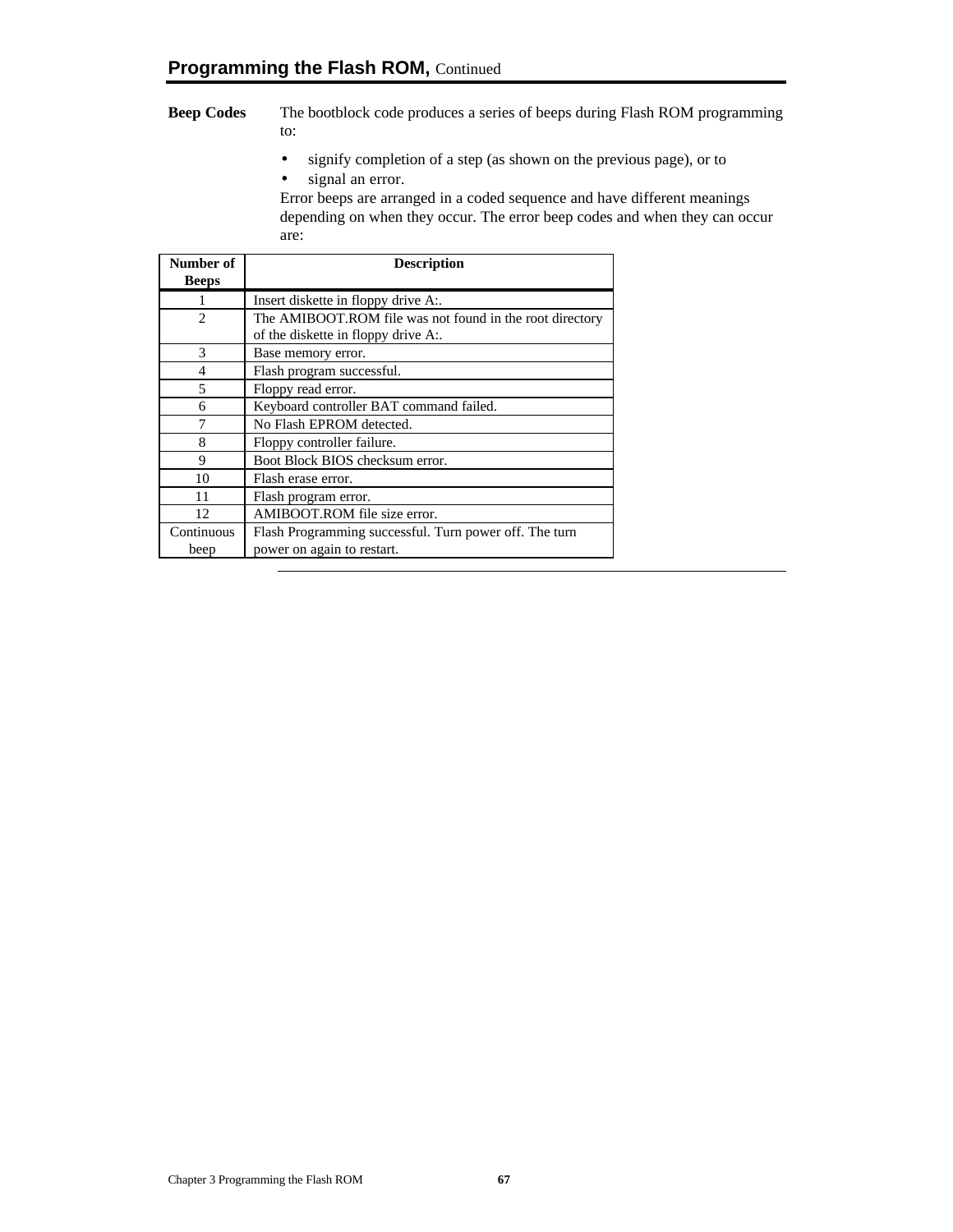| Code             | <b>Description</b>                                              |
|------------------|-----------------------------------------------------------------|
| E <sub>0</sub> h | Verify the bootblock BIOS checksum. Disable the internal        |
|                  | cache, DMA, and interrupt controllers. Initialize the           |
|                  | system timer. Start memory refresh.                             |
| E <sub>1</sub> h | Initialize the chipset registers. Set the BIOS size to 128K.    |
|                  | Make the 512 KB base memory available.                          |
| E2h              | Test the base 64 KB of system memory. Send the BAT              |
|                  | command to the keyboard controller. Make sure that              |
|                  | <ctrl> <home> was pressed. Verify the main system</home></ctrl> |
|                  | BIOS checksum.                                                  |
| E3h              | The main system BIOS is good. Transfer control to the           |
|                  | main system BIOS.                                               |
| E4h              | Start the memory test.                                          |
| E5h              | The memory test is over. Initialize the interrupt vector        |
|                  | table.                                                          |
| E6h              | Initialize the DMA and interrupt controllers.                   |
| E7h              | Determine the CPU internal clock frequency.                     |
| E8h              | Initialize the I/O chipset, if any.                             |
| E9h              | Program the CPU clock-dependent chip set parameters.            |
| EAh              | Enable the timer and the floppy diskette interrupt. Enable      |
|                  | the internal cache. Copy the bootblock BIOS and pass            |
|                  | control to the bootblock BIOS in the 0000h segment.             |
| EDh              | Initialize the floppy drive.                                    |
| EEh              | Look for a diskette in drive A:. Read the first sector of the   |
|                  | diskette.                                                       |
| EFh              | Floppy read error.                                              |
| F <sub>0</sub> h | Search for AMIBOOT.ROM in the root directory of the             |
|                  | floppy diskette in drive A:.                                    |
| F1h              | The AMIBOOT.ROM file is not in the root directory.              |
| F2h              | Read the FAT. Analyze the FAT to find the clusters              |
|                  | occupied by the AMIBOOT.ROM.                                    |
| F3h              | Start reading the AMIBOOT.ROM file, cluster by cluster.         |
| F4h              | The AMIBOOT.ROM file is not the correct size.                   |
| F5h              | Disable the internal cache. Raise the Vpp. Enable Flash         |
|                  | write and reset the Flash ROM.                                  |
| FBh              | Detect the flash type.                                          |
| FCh              | Start erasing flash blocks.                                     |
| FDh              | Program the Flash ROM in the E0000-EFFFFh region.               |
| FEh              | Start programming Flash at F0000-FFFFF region.                  |
| FFh              | Flash programming is successful. The computer reboots.          |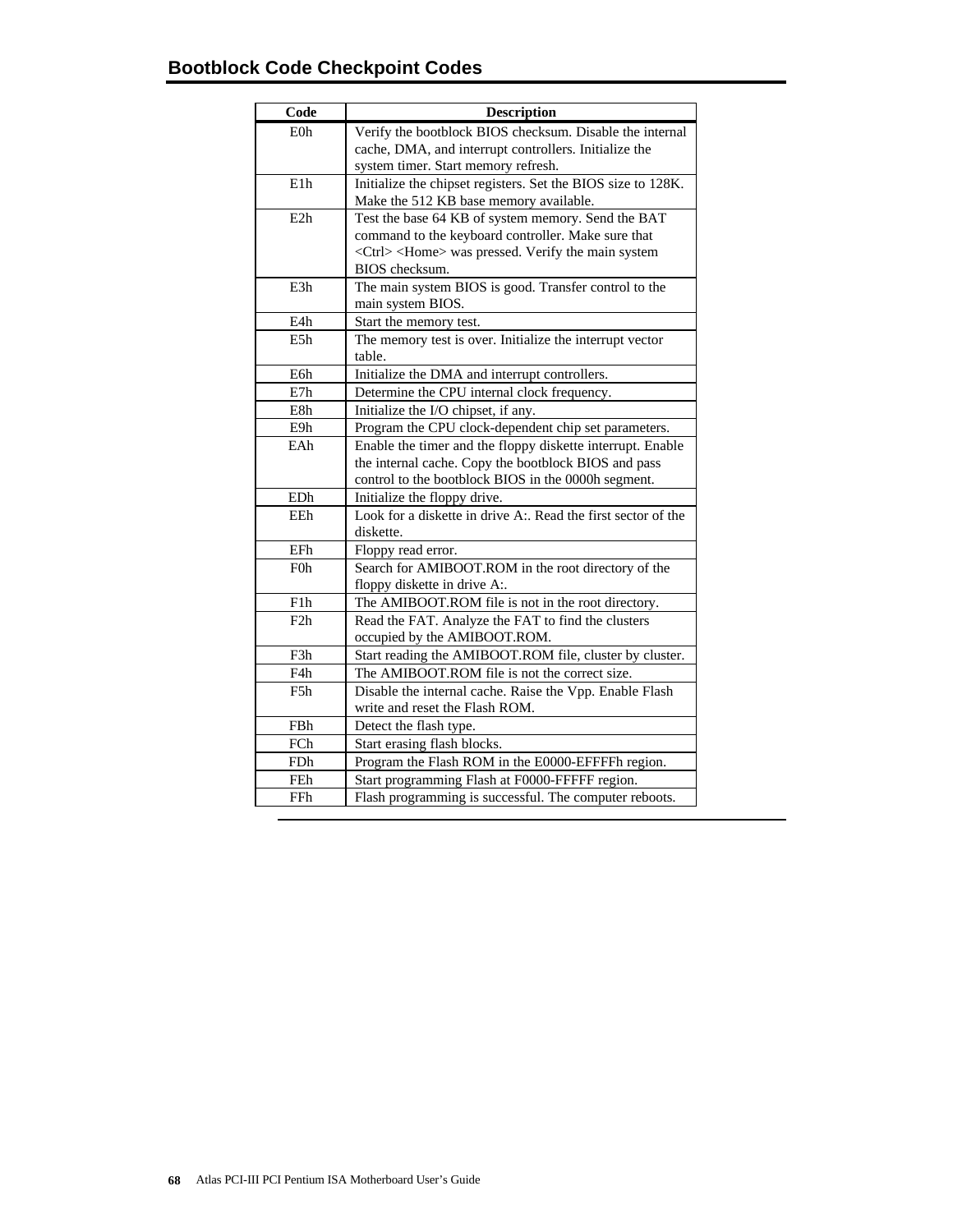# **A Specifications**

| <b>CPU</b><br>AMD K6 or Intel Pentium P54C or P55C 75, 90, 100,<br>120, 133, 150, 166, 180, 200 MHz or higher speed<br><b>CPU</b><br>Intel 82430HX, including CPU interface controller,<br>Chipset<br>advanced cache controller, integrated DRAM<br>controller, synchronous ISA bus controller, PCI local<br>bus interface, and integrated power management unit.<br>Four ISA expansion slots<br><b>Expansion</b> slots<br>Four PCI expansion slots<br>The Intel Pentium has 8 KB data cache and 8 KB<br>L1 internal cache<br>instruction cache.<br>memory<br>L2 secondary<br>256 KB or 512 KB of synchronous PBSRAM, direct-<br>cache memory<br>mapped, write-back.<br>256 KB<br>Cache memory<br>caches up to 128 MB of system memory<br>512 KB caches up to 256 MB of system memory<br>/system memory<br>Up to 256 MB mounted on the motherboard in two<br>Type of System<br>Memory<br>banks of 72-pin 4 MB, 8 MB, or 16 MB SIMMs.<br>Fast page mode or Extended Data Out (EDO) SIMMs<br>System memory<br>operating at 70 ns.<br>One level posted write memory buffer<br>Memory buffer<br>Max. system<br>256 MB<br>memory<br><b>Fast ATA</b><br>Supports the Fast ATA specification using PIO mode 4<br>and multiword DMA mode 2.<br>This motherboard has a 128 KB AMIBIOS system<br><b>System BIOS</b><br>BIOS on a Flash ROM with built-in WINBIOS Setup.<br>The system BIOS is always copied from ROM to RAM<br><b>BIOS</b> shadowing<br>for faster execution. The end user can shadow 16 KB<br>ROM segments from C000h - DCFFFh.<br><b>AMIBIOS</b><br>IDE block mode support,<br>IDE 32-bit data transfer support,<br>features<br>IDE Programmed I/O mode 0, 1, 2, 3, and 4 support,<br>IDE LBA mode support,<br>APM (Advanced Power Management) and Flash BIOS<br>hooks.<br>EPA Green PC-compliant,<br>PCI and Plug and Play (PnP) support, and<br>DIM (Device Initialization Manager) support,<br>DMI (Desktop Management Interface) support,<br>ATAPI support,<br>can boot from a CD-ROM drive,<br>automatically detects system memory, cache memory,<br>and IDE drive parameters,<br>Intel NSP-compliant,<br>Fast ATA IDE mode programming,<br>Boot sector virus protection,<br>instant-on support,<br>automatically configures PnP and PCI devices.<br>Provides two 40-pin IDE connectors onboard that<br>IDE<br>support up to four IDE drives. IDE controller is on the<br>PCI local bus.<br>Onboard support for up to two 360 KB, 720 KB, 1.2<br>Floppy<br>MB, 1.44 MB, or 2.88 MB floppy drives.<br>Onboard ECP and EPP-capable parallel port connector.<br>Parallel port<br>Serial ports<br>Two onboard serial port connectors. Two 16550 UART<br>serial ports.<br>Includes a standard miniDIN keyboard connectors.<br>Keyboard<br><b>USB</b><br>Two USB connectors are provided on the motherboard.<br>Includes a 10-pin berg mouse connector and an<br>Mouse | <b>Item</b> | <b>Description</b>                     |
|-------------------------------------------------------------------------------------------------------------------------------------------------------------------------------------------------------------------------------------------------------------------------------------------------------------------------------------------------------------------------------------------------------------------------------------------------------------------------------------------------------------------------------------------------------------------------------------------------------------------------------------------------------------------------------------------------------------------------------------------------------------------------------------------------------------------------------------------------------------------------------------------------------------------------------------------------------------------------------------------------------------------------------------------------------------------------------------------------------------------------------------------------------------------------------------------------------------------------------------------------------------------------------------------------------------------------------------------------------------------------------------------------------------------------------------------------------------------------------------------------------------------------------------------------------------------------------------------------------------------------------------------------------------------------------------------------------------------------------------------------------------------------------------------------------------------------------------------------------------------------------------------------------------------------------------------------------------------------------------------------------------------------------------------------------------------------------------------------------------------------------------------------------------------------------------------------------------------------------------------------------------------------------------------------------------------------------------------------------------------------------------------------------------------------------------------------------------------------------------------------------------------------------------------------------------------------------------------------------------------------------------------------------------------------------------------------------------------------------------------------------------------------------------------------------------------------------------------------------------------------------|-------------|----------------------------------------|
|                                                                                                                                                                                                                                                                                                                                                                                                                                                                                                                                                                                                                                                                                                                                                                                                                                                                                                                                                                                                                                                                                                                                                                                                                                                                                                                                                                                                                                                                                                                                                                                                                                                                                                                                                                                                                                                                                                                                                                                                                                                                                                                                                                                                                                                                                                                                                                                                                                                                                                                                                                                                                                                                                                                                                                                                                                                                               |             |                                        |
|                                                                                                                                                                                                                                                                                                                                                                                                                                                                                                                                                                                                                                                                                                                                                                                                                                                                                                                                                                                                                                                                                                                                                                                                                                                                                                                                                                                                                                                                                                                                                                                                                                                                                                                                                                                                                                                                                                                                                                                                                                                                                                                                                                                                                                                                                                                                                                                                                                                                                                                                                                                                                                                                                                                                                                                                                                                                               |             |                                        |
|                                                                                                                                                                                                                                                                                                                                                                                                                                                                                                                                                                                                                                                                                                                                                                                                                                                                                                                                                                                                                                                                                                                                                                                                                                                                                                                                                                                                                                                                                                                                                                                                                                                                                                                                                                                                                                                                                                                                                                                                                                                                                                                                                                                                                                                                                                                                                                                                                                                                                                                                                                                                                                                                                                                                                                                                                                                                               |             |                                        |
|                                                                                                                                                                                                                                                                                                                                                                                                                                                                                                                                                                                                                                                                                                                                                                                                                                                                                                                                                                                                                                                                                                                                                                                                                                                                                                                                                                                                                                                                                                                                                                                                                                                                                                                                                                                                                                                                                                                                                                                                                                                                                                                                                                                                                                                                                                                                                                                                                                                                                                                                                                                                                                                                                                                                                                                                                                                                               |             |                                        |
|                                                                                                                                                                                                                                                                                                                                                                                                                                                                                                                                                                                                                                                                                                                                                                                                                                                                                                                                                                                                                                                                                                                                                                                                                                                                                                                                                                                                                                                                                                                                                                                                                                                                                                                                                                                                                                                                                                                                                                                                                                                                                                                                                                                                                                                                                                                                                                                                                                                                                                                                                                                                                                                                                                                                                                                                                                                                               |             |                                        |
|                                                                                                                                                                                                                                                                                                                                                                                                                                                                                                                                                                                                                                                                                                                                                                                                                                                                                                                                                                                                                                                                                                                                                                                                                                                                                                                                                                                                                                                                                                                                                                                                                                                                                                                                                                                                                                                                                                                                                                                                                                                                                                                                                                                                                                                                                                                                                                                                                                                                                                                                                                                                                                                                                                                                                                                                                                                                               |             |                                        |
|                                                                                                                                                                                                                                                                                                                                                                                                                                                                                                                                                                                                                                                                                                                                                                                                                                                                                                                                                                                                                                                                                                                                                                                                                                                                                                                                                                                                                                                                                                                                                                                                                                                                                                                                                                                                                                                                                                                                                                                                                                                                                                                                                                                                                                                                                                                                                                                                                                                                                                                                                                                                                                                                                                                                                                                                                                                                               |             |                                        |
|                                                                                                                                                                                                                                                                                                                                                                                                                                                                                                                                                                                                                                                                                                                                                                                                                                                                                                                                                                                                                                                                                                                                                                                                                                                                                                                                                                                                                                                                                                                                                                                                                                                                                                                                                                                                                                                                                                                                                                                                                                                                                                                                                                                                                                                                                                                                                                                                                                                                                                                                                                                                                                                                                                                                                                                                                                                                               |             |                                        |
|                                                                                                                                                                                                                                                                                                                                                                                                                                                                                                                                                                                                                                                                                                                                                                                                                                                                                                                                                                                                                                                                                                                                                                                                                                                                                                                                                                                                                                                                                                                                                                                                                                                                                                                                                                                                                                                                                                                                                                                                                                                                                                                                                                                                                                                                                                                                                                                                                                                                                                                                                                                                                                                                                                                                                                                                                                                                               |             |                                        |
|                                                                                                                                                                                                                                                                                                                                                                                                                                                                                                                                                                                                                                                                                                                                                                                                                                                                                                                                                                                                                                                                                                                                                                                                                                                                                                                                                                                                                                                                                                                                                                                                                                                                                                                                                                                                                                                                                                                                                                                                                                                                                                                                                                                                                                                                                                                                                                                                                                                                                                                                                                                                                                                                                                                                                                                                                                                                               |             |                                        |
|                                                                                                                                                                                                                                                                                                                                                                                                                                                                                                                                                                                                                                                                                                                                                                                                                                                                                                                                                                                                                                                                                                                                                                                                                                                                                                                                                                                                                                                                                                                                                                                                                                                                                                                                                                                                                                                                                                                                                                                                                                                                                                                                                                                                                                                                                                                                                                                                                                                                                                                                                                                                                                                                                                                                                                                                                                                                               |             |                                        |
|                                                                                                                                                                                                                                                                                                                                                                                                                                                                                                                                                                                                                                                                                                                                                                                                                                                                                                                                                                                                                                                                                                                                                                                                                                                                                                                                                                                                                                                                                                                                                                                                                                                                                                                                                                                                                                                                                                                                                                                                                                                                                                                                                                                                                                                                                                                                                                                                                                                                                                                                                                                                                                                                                                                                                                                                                                                                               |             |                                        |
|                                                                                                                                                                                                                                                                                                                                                                                                                                                                                                                                                                                                                                                                                                                                                                                                                                                                                                                                                                                                                                                                                                                                                                                                                                                                                                                                                                                                                                                                                                                                                                                                                                                                                                                                                                                                                                                                                                                                                                                                                                                                                                                                                                                                                                                                                                                                                                                                                                                                                                                                                                                                                                                                                                                                                                                                                                                                               |             |                                        |
|                                                                                                                                                                                                                                                                                                                                                                                                                                                                                                                                                                                                                                                                                                                                                                                                                                                                                                                                                                                                                                                                                                                                                                                                                                                                                                                                                                                                                                                                                                                                                                                                                                                                                                                                                                                                                                                                                                                                                                                                                                                                                                                                                                                                                                                                                                                                                                                                                                                                                                                                                                                                                                                                                                                                                                                                                                                                               |             |                                        |
|                                                                                                                                                                                                                                                                                                                                                                                                                                                                                                                                                                                                                                                                                                                                                                                                                                                                                                                                                                                                                                                                                                                                                                                                                                                                                                                                                                                                                                                                                                                                                                                                                                                                                                                                                                                                                                                                                                                                                                                                                                                                                                                                                                                                                                                                                                                                                                                                                                                                                                                                                                                                                                                                                                                                                                                                                                                                               |             |                                        |
|                                                                                                                                                                                                                                                                                                                                                                                                                                                                                                                                                                                                                                                                                                                                                                                                                                                                                                                                                                                                                                                                                                                                                                                                                                                                                                                                                                                                                                                                                                                                                                                                                                                                                                                                                                                                                                                                                                                                                                                                                                                                                                                                                                                                                                                                                                                                                                                                                                                                                                                                                                                                                                                                                                                                                                                                                                                                               |             |                                        |
|                                                                                                                                                                                                                                                                                                                                                                                                                                                                                                                                                                                                                                                                                                                                                                                                                                                                                                                                                                                                                                                                                                                                                                                                                                                                                                                                                                                                                                                                                                                                                                                                                                                                                                                                                                                                                                                                                                                                                                                                                                                                                                                                                                                                                                                                                                                                                                                                                                                                                                                                                                                                                                                                                                                                                                                                                                                                               |             |                                        |
|                                                                                                                                                                                                                                                                                                                                                                                                                                                                                                                                                                                                                                                                                                                                                                                                                                                                                                                                                                                                                                                                                                                                                                                                                                                                                                                                                                                                                                                                                                                                                                                                                                                                                                                                                                                                                                                                                                                                                                                                                                                                                                                                                                                                                                                                                                                                                                                                                                                                                                                                                                                                                                                                                                                                                                                                                                                                               |             |                                        |
|                                                                                                                                                                                                                                                                                                                                                                                                                                                                                                                                                                                                                                                                                                                                                                                                                                                                                                                                                                                                                                                                                                                                                                                                                                                                                                                                                                                                                                                                                                                                                                                                                                                                                                                                                                                                                                                                                                                                                                                                                                                                                                                                                                                                                                                                                                                                                                                                                                                                                                                                                                                                                                                                                                                                                                                                                                                                               |             |                                        |
|                                                                                                                                                                                                                                                                                                                                                                                                                                                                                                                                                                                                                                                                                                                                                                                                                                                                                                                                                                                                                                                                                                                                                                                                                                                                                                                                                                                                                                                                                                                                                                                                                                                                                                                                                                                                                                                                                                                                                                                                                                                                                                                                                                                                                                                                                                                                                                                                                                                                                                                                                                                                                                                                                                                                                                                                                                                                               |             |                                        |
|                                                                                                                                                                                                                                                                                                                                                                                                                                                                                                                                                                                                                                                                                                                                                                                                                                                                                                                                                                                                                                                                                                                                                                                                                                                                                                                                                                                                                                                                                                                                                                                                                                                                                                                                                                                                                                                                                                                                                                                                                                                                                                                                                                                                                                                                                                                                                                                                                                                                                                                                                                                                                                                                                                                                                                                                                                                                               |             |                                        |
|                                                                                                                                                                                                                                                                                                                                                                                                                                                                                                                                                                                                                                                                                                                                                                                                                                                                                                                                                                                                                                                                                                                                                                                                                                                                                                                                                                                                                                                                                                                                                                                                                                                                                                                                                                                                                                                                                                                                                                                                                                                                                                                                                                                                                                                                                                                                                                                                                                                                                                                                                                                                                                                                                                                                                                                                                                                                               |             |                                        |
|                                                                                                                                                                                                                                                                                                                                                                                                                                                                                                                                                                                                                                                                                                                                                                                                                                                                                                                                                                                                                                                                                                                                                                                                                                                                                                                                                                                                                                                                                                                                                                                                                                                                                                                                                                                                                                                                                                                                                                                                                                                                                                                                                                                                                                                                                                                                                                                                                                                                                                                                                                                                                                                                                                                                                                                                                                                                               |             |                                        |
|                                                                                                                                                                                                                                                                                                                                                                                                                                                                                                                                                                                                                                                                                                                                                                                                                                                                                                                                                                                                                                                                                                                                                                                                                                                                                                                                                                                                                                                                                                                                                                                                                                                                                                                                                                                                                                                                                                                                                                                                                                                                                                                                                                                                                                                                                                                                                                                                                                                                                                                                                                                                                                                                                                                                                                                                                                                                               |             |                                        |
|                                                                                                                                                                                                                                                                                                                                                                                                                                                                                                                                                                                                                                                                                                                                                                                                                                                                                                                                                                                                                                                                                                                                                                                                                                                                                                                                                                                                                                                                                                                                                                                                                                                                                                                                                                                                                                                                                                                                                                                                                                                                                                                                                                                                                                                                                                                                                                                                                                                                                                                                                                                                                                                                                                                                                                                                                                                                               |             |                                        |
|                                                                                                                                                                                                                                                                                                                                                                                                                                                                                                                                                                                                                                                                                                                                                                                                                                                                                                                                                                                                                                                                                                                                                                                                                                                                                                                                                                                                                                                                                                                                                                                                                                                                                                                                                                                                                                                                                                                                                                                                                                                                                                                                                                                                                                                                                                                                                                                                                                                                                                                                                                                                                                                                                                                                                                                                                                                                               |             |                                        |
|                                                                                                                                                                                                                                                                                                                                                                                                                                                                                                                                                                                                                                                                                                                                                                                                                                                                                                                                                                                                                                                                                                                                                                                                                                                                                                                                                                                                                                                                                                                                                                                                                                                                                                                                                                                                                                                                                                                                                                                                                                                                                                                                                                                                                                                                                                                                                                                                                                                                                                                                                                                                                                                                                                                                                                                                                                                                               |             |                                        |
|                                                                                                                                                                                                                                                                                                                                                                                                                                                                                                                                                                                                                                                                                                                                                                                                                                                                                                                                                                                                                                                                                                                                                                                                                                                                                                                                                                                                                                                                                                                                                                                                                                                                                                                                                                                                                                                                                                                                                                                                                                                                                                                                                                                                                                                                                                                                                                                                                                                                                                                                                                                                                                                                                                                                                                                                                                                                               |             |                                        |
|                                                                                                                                                                                                                                                                                                                                                                                                                                                                                                                                                                                                                                                                                                                                                                                                                                                                                                                                                                                                                                                                                                                                                                                                                                                                                                                                                                                                                                                                                                                                                                                                                                                                                                                                                                                                                                                                                                                                                                                                                                                                                                                                                                                                                                                                                                                                                                                                                                                                                                                                                                                                                                                                                                                                                                                                                                                                               |             |                                        |
|                                                                                                                                                                                                                                                                                                                                                                                                                                                                                                                                                                                                                                                                                                                                                                                                                                                                                                                                                                                                                                                                                                                                                                                                                                                                                                                                                                                                                                                                                                                                                                                                                                                                                                                                                                                                                                                                                                                                                                                                                                                                                                                                                                                                                                                                                                                                                                                                                                                                                                                                                                                                                                                                                                                                                                                                                                                                               |             |                                        |
|                                                                                                                                                                                                                                                                                                                                                                                                                                                                                                                                                                                                                                                                                                                                                                                                                                                                                                                                                                                                                                                                                                                                                                                                                                                                                                                                                                                                                                                                                                                                                                                                                                                                                                                                                                                                                                                                                                                                                                                                                                                                                                                                                                                                                                                                                                                                                                                                                                                                                                                                                                                                                                                                                                                                                                                                                                                                               |             |                                        |
|                                                                                                                                                                                                                                                                                                                                                                                                                                                                                                                                                                                                                                                                                                                                                                                                                                                                                                                                                                                                                                                                                                                                                                                                                                                                                                                                                                                                                                                                                                                                                                                                                                                                                                                                                                                                                                                                                                                                                                                                                                                                                                                                                                                                                                                                                                                                                                                                                                                                                                                                                                                                                                                                                                                                                                                                                                                                               |             |                                        |
|                                                                                                                                                                                                                                                                                                                                                                                                                                                                                                                                                                                                                                                                                                                                                                                                                                                                                                                                                                                                                                                                                                                                                                                                                                                                                                                                                                                                                                                                                                                                                                                                                                                                                                                                                                                                                                                                                                                                                                                                                                                                                                                                                                                                                                                                                                                                                                                                                                                                                                                                                                                                                                                                                                                                                                                                                                                                               |             |                                        |
|                                                                                                                                                                                                                                                                                                                                                                                                                                                                                                                                                                                                                                                                                                                                                                                                                                                                                                                                                                                                                                                                                                                                                                                                                                                                                                                                                                                                                                                                                                                                                                                                                                                                                                                                                                                                                                                                                                                                                                                                                                                                                                                                                                                                                                                                                                                                                                                                                                                                                                                                                                                                                                                                                                                                                                                                                                                                               |             |                                        |
|                                                                                                                                                                                                                                                                                                                                                                                                                                                                                                                                                                                                                                                                                                                                                                                                                                                                                                                                                                                                                                                                                                                                                                                                                                                                                                                                                                                                                                                                                                                                                                                                                                                                                                                                                                                                                                                                                                                                                                                                                                                                                                                                                                                                                                                                                                                                                                                                                                                                                                                                                                                                                                                                                                                                                                                                                                                                               |             |                                        |
|                                                                                                                                                                                                                                                                                                                                                                                                                                                                                                                                                                                                                                                                                                                                                                                                                                                                                                                                                                                                                                                                                                                                                                                                                                                                                                                                                                                                                                                                                                                                                                                                                                                                                                                                                                                                                                                                                                                                                                                                                                                                                                                                                                                                                                                                                                                                                                                                                                                                                                                                                                                                                                                                                                                                                                                                                                                                               |             |                                        |
|                                                                                                                                                                                                                                                                                                                                                                                                                                                                                                                                                                                                                                                                                                                                                                                                                                                                                                                                                                                                                                                                                                                                                                                                                                                                                                                                                                                                                                                                                                                                                                                                                                                                                                                                                                                                                                                                                                                                                                                                                                                                                                                                                                                                                                                                                                                                                                                                                                                                                                                                                                                                                                                                                                                                                                                                                                                                               |             |                                        |
|                                                                                                                                                                                                                                                                                                                                                                                                                                                                                                                                                                                                                                                                                                                                                                                                                                                                                                                                                                                                                                                                                                                                                                                                                                                                                                                                                                                                                                                                                                                                                                                                                                                                                                                                                                                                                                                                                                                                                                                                                                                                                                                                                                                                                                                                                                                                                                                                                                                                                                                                                                                                                                                                                                                                                                                                                                                                               |             |                                        |
|                                                                                                                                                                                                                                                                                                                                                                                                                                                                                                                                                                                                                                                                                                                                                                                                                                                                                                                                                                                                                                                                                                                                                                                                                                                                                                                                                                                                                                                                                                                                                                                                                                                                                                                                                                                                                                                                                                                                                                                                                                                                                                                                                                                                                                                                                                                                                                                                                                                                                                                                                                                                                                                                                                                                                                                                                                                                               |             |                                        |
|                                                                                                                                                                                                                                                                                                                                                                                                                                                                                                                                                                                                                                                                                                                                                                                                                                                                                                                                                                                                                                                                                                                                                                                                                                                                                                                                                                                                                                                                                                                                                                                                                                                                                                                                                                                                                                                                                                                                                                                                                                                                                                                                                                                                                                                                                                                                                                                                                                                                                                                                                                                                                                                                                                                                                                                                                                                                               |             |                                        |
|                                                                                                                                                                                                                                                                                                                                                                                                                                                                                                                                                                                                                                                                                                                                                                                                                                                                                                                                                                                                                                                                                                                                                                                                                                                                                                                                                                                                                                                                                                                                                                                                                                                                                                                                                                                                                                                                                                                                                                                                                                                                                                                                                                                                                                                                                                                                                                                                                                                                                                                                                                                                                                                                                                                                                                                                                                                                               |             |                                        |
|                                                                                                                                                                                                                                                                                                                                                                                                                                                                                                                                                                                                                                                                                                                                                                                                                                                                                                                                                                                                                                                                                                                                                                                                                                                                                                                                                                                                                                                                                                                                                                                                                                                                                                                                                                                                                                                                                                                                                                                                                                                                                                                                                                                                                                                                                                                                                                                                                                                                                                                                                                                                                                                                                                                                                                                                                                                                               |             |                                        |
|                                                                                                                                                                                                                                                                                                                                                                                                                                                                                                                                                                                                                                                                                                                                                                                                                                                                                                                                                                                                                                                                                                                                                                                                                                                                                                                                                                                                                                                                                                                                                                                                                                                                                                                                                                                                                                                                                                                                                                                                                                                                                                                                                                                                                                                                                                                                                                                                                                                                                                                                                                                                                                                                                                                                                                                                                                                                               |             |                                        |
|                                                                                                                                                                                                                                                                                                                                                                                                                                                                                                                                                                                                                                                                                                                                                                                                                                                                                                                                                                                                                                                                                                                                                                                                                                                                                                                                                                                                                                                                                                                                                                                                                                                                                                                                                                                                                                                                                                                                                                                                                                                                                                                                                                                                                                                                                                                                                                                                                                                                                                                                                                                                                                                                                                                                                                                                                                                                               |             |                                        |
|                                                                                                                                                                                                                                                                                                                                                                                                                                                                                                                                                                                                                                                                                                                                                                                                                                                                                                                                                                                                                                                                                                                                                                                                                                                                                                                                                                                                                                                                                                                                                                                                                                                                                                                                                                                                                                                                                                                                                                                                                                                                                                                                                                                                                                                                                                                                                                                                                                                                                                                                                                                                                                                                                                                                                                                                                                                                               |             |                                        |
|                                                                                                                                                                                                                                                                                                                                                                                                                                                                                                                                                                                                                                                                                                                                                                                                                                                                                                                                                                                                                                                                                                                                                                                                                                                                                                                                                                                                                                                                                                                                                                                                                                                                                                                                                                                                                                                                                                                                                                                                                                                                                                                                                                                                                                                                                                                                                                                                                                                                                                                                                                                                                                                                                                                                                                                                                                                                               |             |                                        |
|                                                                                                                                                                                                                                                                                                                                                                                                                                                                                                                                                                                                                                                                                                                                                                                                                                                                                                                                                                                                                                                                                                                                                                                                                                                                                                                                                                                                                                                                                                                                                                                                                                                                                                                                                                                                                                                                                                                                                                                                                                                                                                                                                                                                                                                                                                                                                                                                                                                                                                                                                                                                                                                                                                                                                                                                                                                                               |             |                                        |
|                                                                                                                                                                                                                                                                                                                                                                                                                                                                                                                                                                                                                                                                                                                                                                                                                                                                                                                                                                                                                                                                                                                                                                                                                                                                                                                                                                                                                                                                                                                                                                                                                                                                                                                                                                                                                                                                                                                                                                                                                                                                                                                                                                                                                                                                                                                                                                                                                                                                                                                                                                                                                                                                                                                                                                                                                                                                               |             |                                        |
|                                                                                                                                                                                                                                                                                                                                                                                                                                                                                                                                                                                                                                                                                                                                                                                                                                                                                                                                                                                                                                                                                                                                                                                                                                                                                                                                                                                                                                                                                                                                                                                                                                                                                                                                                                                                                                                                                                                                                                                                                                                                                                                                                                                                                                                                                                                                                                                                                                                                                                                                                                                                                                                                                                                                                                                                                                                                               |             |                                        |
|                                                                                                                                                                                                                                                                                                                                                                                                                                                                                                                                                                                                                                                                                                                                                                                                                                                                                                                                                                                                                                                                                                                                                                                                                                                                                                                                                                                                                                                                                                                                                                                                                                                                                                                                                                                                                                                                                                                                                                                                                                                                                                                                                                                                                                                                                                                                                                                                                                                                                                                                                                                                                                                                                                                                                                                                                                                                               |             | optional PS/2 mouse miniDIN connector. |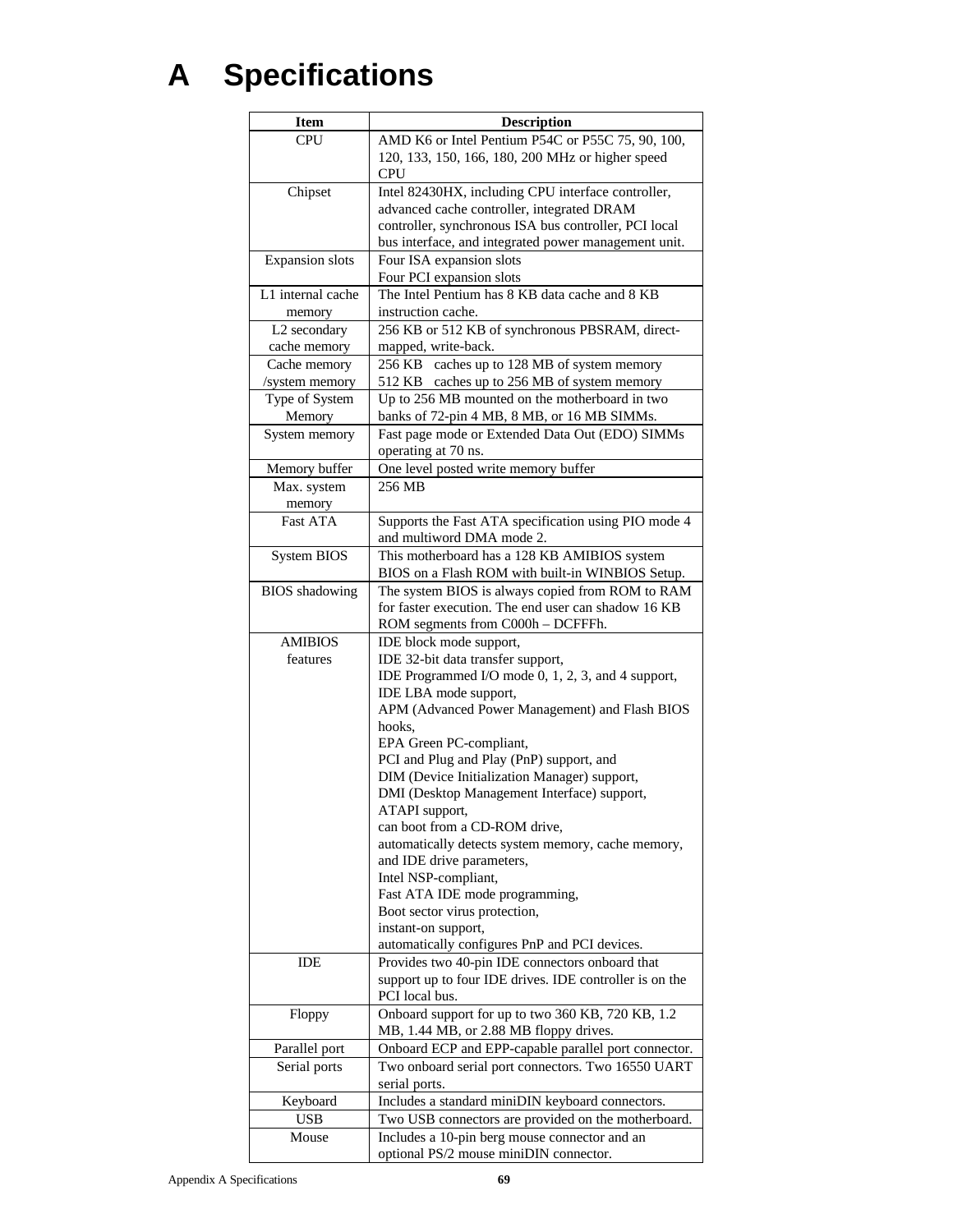| <b>Item</b>      | <b>Description</b>                                 |
|------------------|----------------------------------------------------|
| Power supply     | Includes three power supply connectors.            |
| Real time clock/ | A real time clock and 128 bytes of CMOS RAM with a |
| <b>CMOS RAM</b>  | battery backup is provided on the motherboard.     |
| Power            | Power management services include:                 |
| management       |                                                    |
|                  | Green PC LED,                                      |
|                  | power management signal to Green PC-aware power    |
|                  | supplies,                                          |
|                  | automatic IDE and video power down,                |
|                  | monitor blanking.                                  |
|                  | SMI (System Management Interrupt) support,         |
|                  | APM, and                                           |
|                  | system stop clock.                                 |
| Speaker          | Standard four-pin speaker connection.              |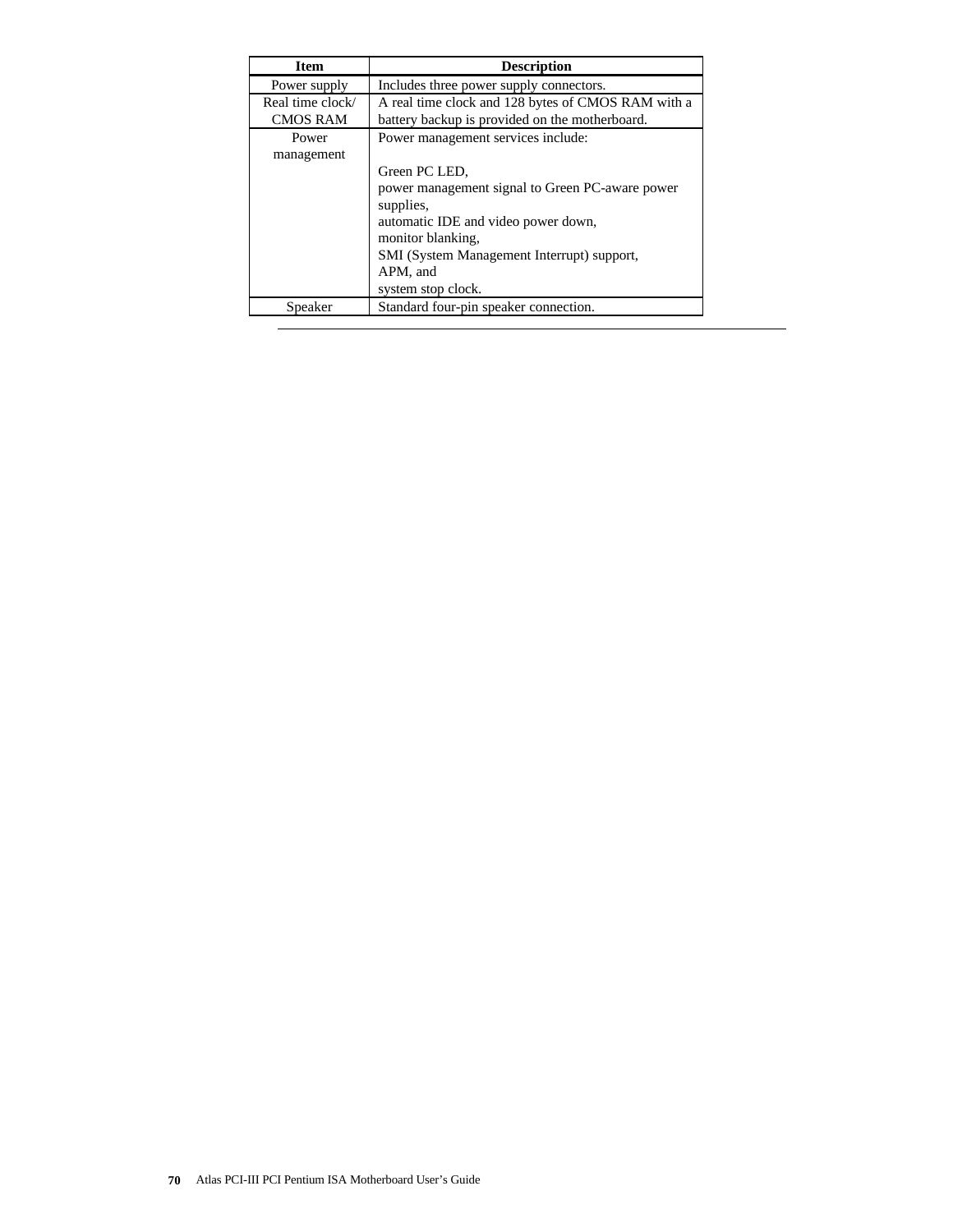# **Index**

#### **3**

32-bit data transfer support, 69

# **A**

Advanced Setup, 44 Allocate IRQ to PCI VGA, 53 AMIBIOS features, 69 AMIFlash Beep Codes, 67 **Anti-Virus WINBIOS Setup**, 63 ATAPI support, 69

# **B**

**BIOS Password Support**, 61 **BIOS Defaults**, 64 BIOS Errors, 35 **BIOS Security**, 61 BIOS shadowing, 69 **BIOS Utility**, 64 Block mode support, 69 Boot sector virus protection, 69 Boot To OS/2, 45 Boot Up Num Lock, 45 Boot Up Sequence, 45

#### **C**

Cables Connecting, 20, 24 Cache Memory Configuring, 18 CD-ROM drive booting from, 69 Configuring, 41 Chipset, 69 CN4 Mouse connector, 23 CN6 Pinout, 22 Color Set, 64 COM1, 27 COM2, 27 Configuring System, 35 Conflicts, 27 Connectors, 20 Floppy disk, 29 IDE Activity Indicator, 26 IDE Hard Disk Drive, 32 Keyboard, 23 Serial ports, 27 SIMM, 17 Speaker, 25 CPS Clear Password, 21 CPU, 69 Configuring, 10 Installing, 13

# **D**

Desktop Management Interface, 69 Device Initialization Manager, 69 DIM, 69 Display Activity, 51 DMA Channel 0, 56 DMA Channel 1, 56 DMA Channel 3, 56 DMA Channel 5, 56 DMA Channel 6, 56 DMA Channel 7, 56 DMI, 69 DRAM Configurations, 16 DRAM Data Integrity Mode, 48

#### **E**

EPP Version, 60 Expansion slots, 69 External Cache, 46 External SMI, 14

#### **F**

Fail-Safe BIOS Setup Settings WINBIOS Setup, 64 Fast ATA, 69 Fast ATA IDE mode programming, 69 Figures Floppy drive cable, 29 Floppy drive connector, 29 Power supply key cutting, 22 Reset switch connector, 25 Speaker connector, 25 **Flash EPROM Programming**, 65 Floppy Disk Connector Pinout, 29 Floppy Drive connector Pinout, 30 Floppy Drive Swap, 45

# **G**

Green PC, 69 Green PC Monitor Power State, 49

# **H**

Hard Disk Drive Capacity, 42 Hard Disk Drive Parameters, 42 Hard Disk Drive Type D:, 41 Hard Disk Power Down Mode, 50 Hard Disk Timeout (Minute **)**, 50

# **I**

IDE Activity Indicator LED, 26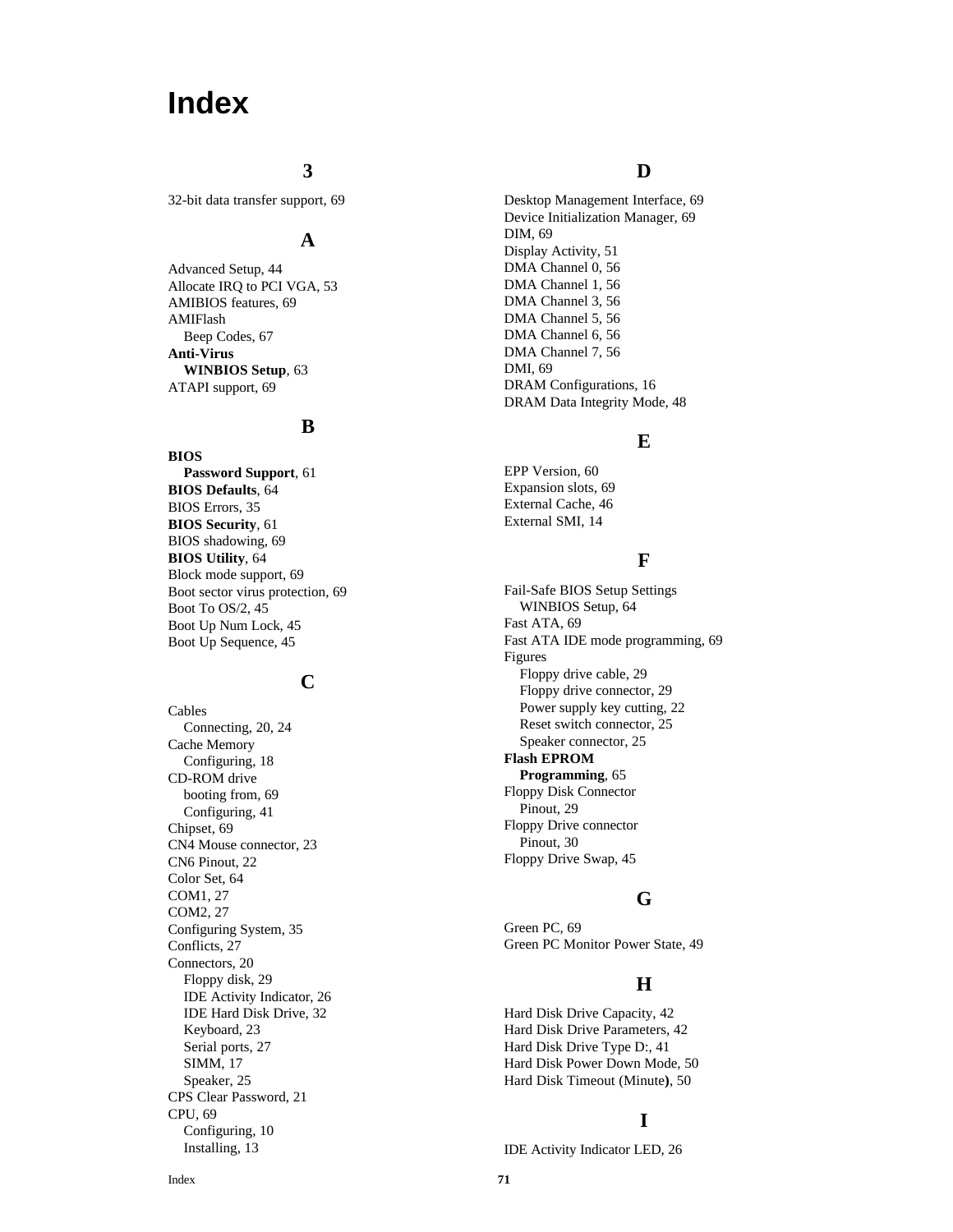IDE drive Configuring, 41 IDE Drive connectors, 31 IDE Hard Disk Connector, 32 **Install Memory**, 15 **Installation**, 6 Installing Adapter Cards, 35 **Installing the Motherboard**, 19 Instant-on support, 69 Instant-On Timeout (Minute**)**, 49 Intel 82430HX, 69 IRQ10, 52, 55 IRQ11, 52, 55 IRQ12, 52, 55 IRQ12/M Mouse Function, 48 IRQ13, 52 IRQ14, 52, 55 IRQ15, 52, 55 IRQ3, 52, 55 IRQ4, 52, 55 IRQ5, 52, 55 IRQ7, 52, 55 IRQ9, 52, 55

# **J**

J13 CPU Fan, 24 J19 PS/2 Mouse IRQ, 25 J2 Enable External SMI, 14 J20 IDE Indicator LED, 26 J23 Speaker Connector, 25 J24 Keyboard Lock connector, 26 J3 Enable Refresh, 14 J4 Enable PCI SERR# Signal, 14 J5, J6, J7, and J8, 10

#### **K**

Keyboard, 44 Keyboard Cable, 23 Keyboard connector, 23

# **L**

L1 internal cache memory, 69 L2 secondary cache memory, 69 Landing Zone, 42 Language, 64 LBA mode, 69

#### **M**

Memory Reporting, 15 Memory Hole, 48 Monitor, 44 Motherboard Size, 2 Mouse Support, 25, 44

#### **N**

NSP, 69 Number of Cylinders, 42 Number of Heads, 42 Number of Sectorss, 42

#### **O**

Offboard PCI IDE Primary IRQ, 58 Offboard PCI IDE Secondary IRQ, 58 Offboard PCI/ISA IDE Card, 58 Offboard Primary/Secondary, 58 Onboard Adapters, 27 Onboard Floppy Controller, 57 Onboard I/O, 5 Onboard IDE Bus Master, 57 Onboard Primary/Secondary IDE, 57 Optimal default settings WINBIOS Setup, 64 Original, 64 Overview, 1

#### **P**

P3 floppy connector, 29 P4 Parallel Port connector, 28 P5 Pinout, 33 P9 Pinout, 34 P9 Secondary IDE Controller, 33 Parallel Port, 28 Parallel Port Address, 59 Parallel Port DMA Channel, 60 Parallel Port Mode, 60 Password Check, 45 Password Support Levels of, 61 Pause on Config. Screen, 44 PCI Slot-1 IRQ Preference, 54 PCI Slot-1 Latency Timer, 53 PCI Slot-2 IRQ Preference, 54 PCI Slot-2 Latency Timer, 53 PCI Slot-3 IRQ Preference, 54 PCI Slot-3 Latency Timer, 53 PCI Slot-4 IRQ Preference, 54 PCI Slot-4 Latency Timer, 53 PCI specification, 5 **PCI/PnP Setup**, 53 Pentium, 69 Peripheral Setup, 57 Onboard IDE, 31 Pinout P9 Secondary IDE connector, 34 Parallel Port, 28 Serial ports, 27 Pinouts IDE Activity Indicator, 26 Keyboard lock, 26 Reset Switch, 25 Serial ports, 27 Plug and Play-Aware OS, 53 Power management, 70 **Power Management Setup**, 49 Power Management/APM, 49 Power Supply, 21 Pinouts, 22 Pri Master, Pri Slave, Sec Master, Sec Slave, 41 Primary Display, 44 Programmed I/O mode, 69 PS/2 Mouse IRQ, 25 PS/2 mouse support, 44 PS/2Mouse Support, 44 PS/2-type mouse, 23